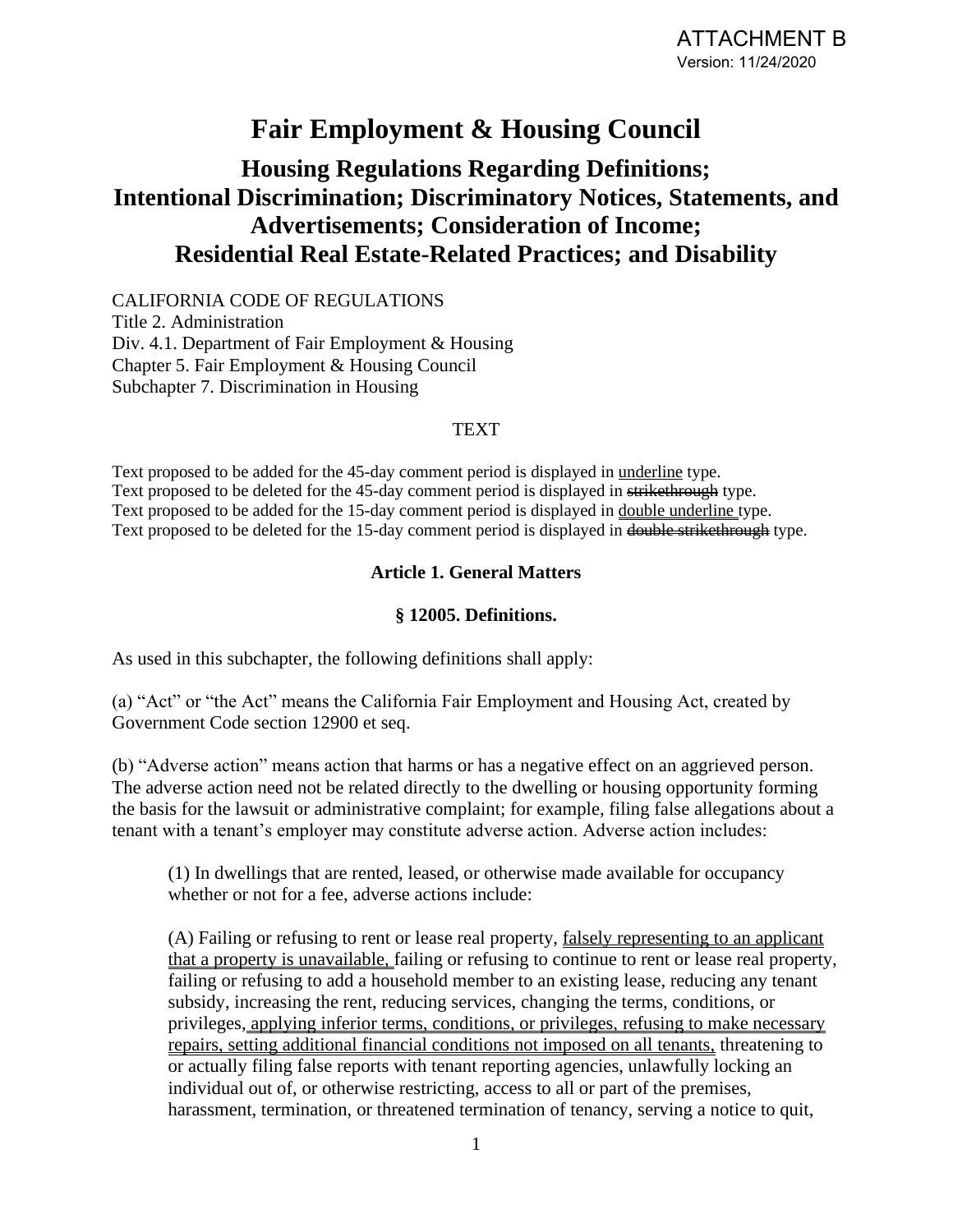filing an eviction action, evicting a tenant, refusing to provide a reasonable accommodation or reasonable modification, or engaging in any other discriminatory housing practice;

(B) Refusing to complete forms, sign documents, allow inspections, comply with any public assistance, rental assistance, or housing subsidy program regulations, including refusing to make repairs to a housing accommodation to meet a governmental program's habitability standards, or take other necessary steps to facilitate access to the housing accommodation; or

(C) Taking any action prohibited by California Civil Code sections 1940.2(a), 1940.3(b), 1940.35, or 1942.5(c) or (e), or Code of Civil Procedure 1161.4(a);

(2) Taking any action prohibited by Article 24 regarding the consideration of criminal history information;

(3) Refusing to sell a dwelling or residential real estate or otherwise failing or refusing to enter into a residential real estate related transaction;

(4) Refusing to provide financial assistance related to a dwelling or residential real estate; or

(5) Taking other action that has an adverse effect on an aggrieved person.

(c) "Aggrieved person" includes any person who:

(1) Believes they have been injured by a discriminatory housing practice; or

(2) Believes that they will be injured by a discriminatory housing practice that is about to occur.

(d) "Assistance animals" include service animals and support animals, as described in subsections (1) and (2) below. An assistance animal is not a pet. It is an animal that works, provides assistance, or performs tasks for the benefit of an individual with a disability, or provides emotional, cognitive, or similar support that alleviates one or more identified symptoms or effects of an individual's disability. See also, section 12185.

(1) "Service animals" are animals that are trained to perform specific tasks to assist individuals with disabilities, including individuals with mental health disabilities. Service animals do not need to be professionally trained or certified, but may be trained by the individual with a disability or another individual. Specific examples include, but are not limited to:

(A) "Guide dog," as defined at Civil Code section 54.1, or other animal trained to guide a blind individual or individual with low vision.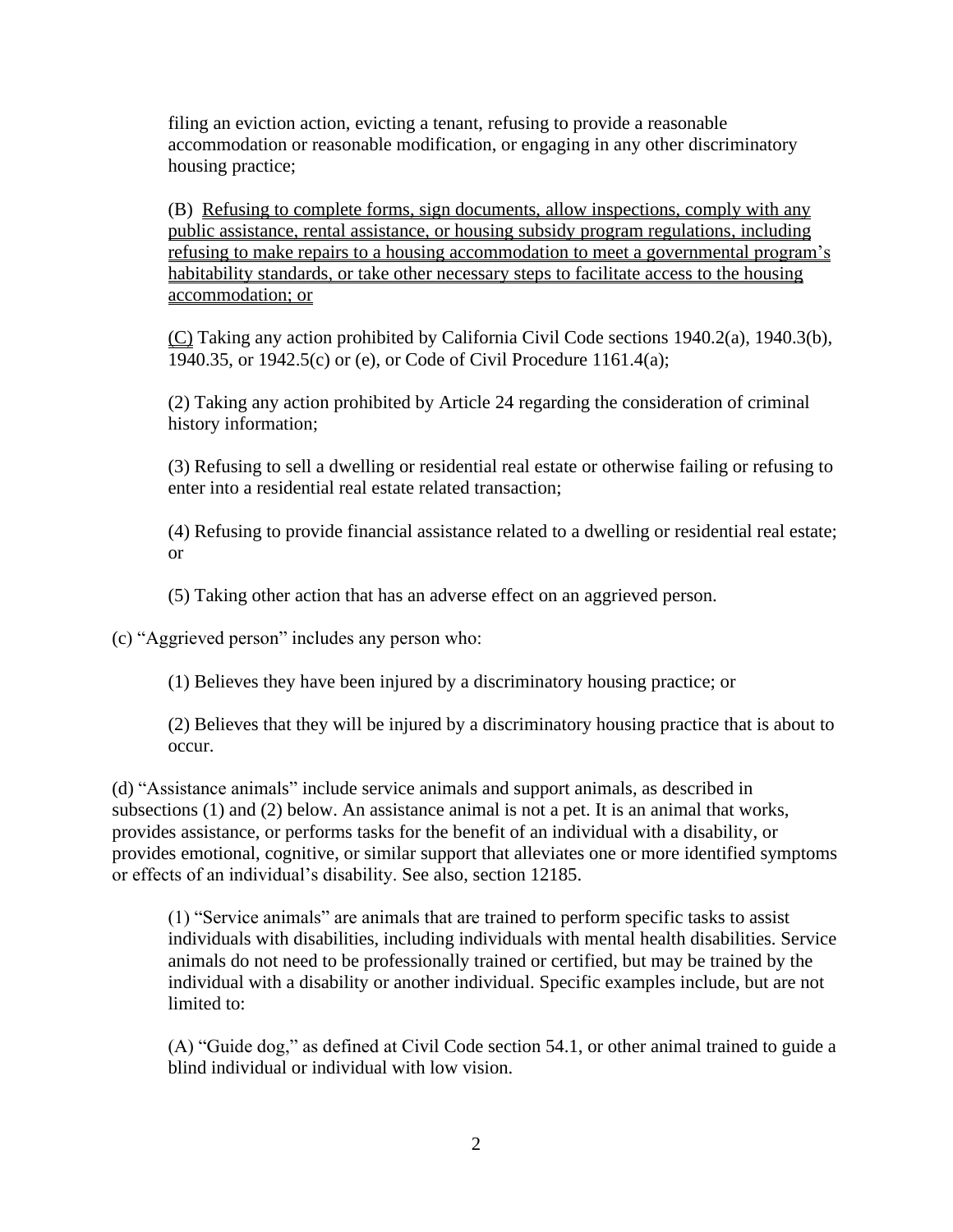(B) "Signal dog," as defined at Civil Code section 54.1, or other animal trained to alert a deaf or hard-of-hearing individual to sounds.

(C) "Service dog," as defined at Civil Code section 54.1, or other animal individually trained to the requirements of an individual with a disability.

(D) "Miniature horses" meeting the requirements of 28 CFR 35.136(i) (March 15, 2011) hereby incorporated by reference and 28 CFR 36.302(c)(9) (October 11, 2016) hereby incorporated by reference.

(E) "Service animals in training," including guide, signal, and service dogs being trained by individuals with disabilities, persons assisting individuals with disabilities, or authorized trainers under Civil Code sections 54.1(c) and 54.2(b).

(2) "Support animals" are animals that provide emotional, cognitive, or other similar support to an individual with a disability. A support animal does not need to be trained or certified. Support animals are also known as comfort animals or emotional support animals.

(e) "Building" means a structure, facility, or portion thereof that contains or serves one or more dwelling units.

(f) "Business establishment" shall have the same meaning as in Ssection 51 of the Civil Code. Business establishments include persons engaged in the operation of a business covered by Ssection 51 of the Civil Code, insofar as the business is related to dwellings, housing opportunities, financial assistance, land use, or residential real estate-related activities. The term business establishment shall be broadly interpreted. For example:

(1) Entities engaged in the rental, sale, management or operation of residential real estate, including common interest developments and mobilehome parks, constitute business establishments;

(2) Government bodies engaged in enacting legislation to implement governmental functions may not constitute business establishments; and

(3) Both nonprofit and for-profit organizations can constitute business establishments depending on the facts, but truly private social clubs not engaged in business activity are not business establishments.

(g) "Common use areas" means rooms, spaces, or elements inside or outside of a building that are made available for the use of residents of a building or the guests thereof. Examples of common use areas include hallways, lounges, lobbies, laundry rooms, refuse rooms, mail rooms, elevators, parking areas, garages, pools, clubhouses, dining areas, physical fitness areas or gyms, play areas, recreational areas, and passageways among and between buildings.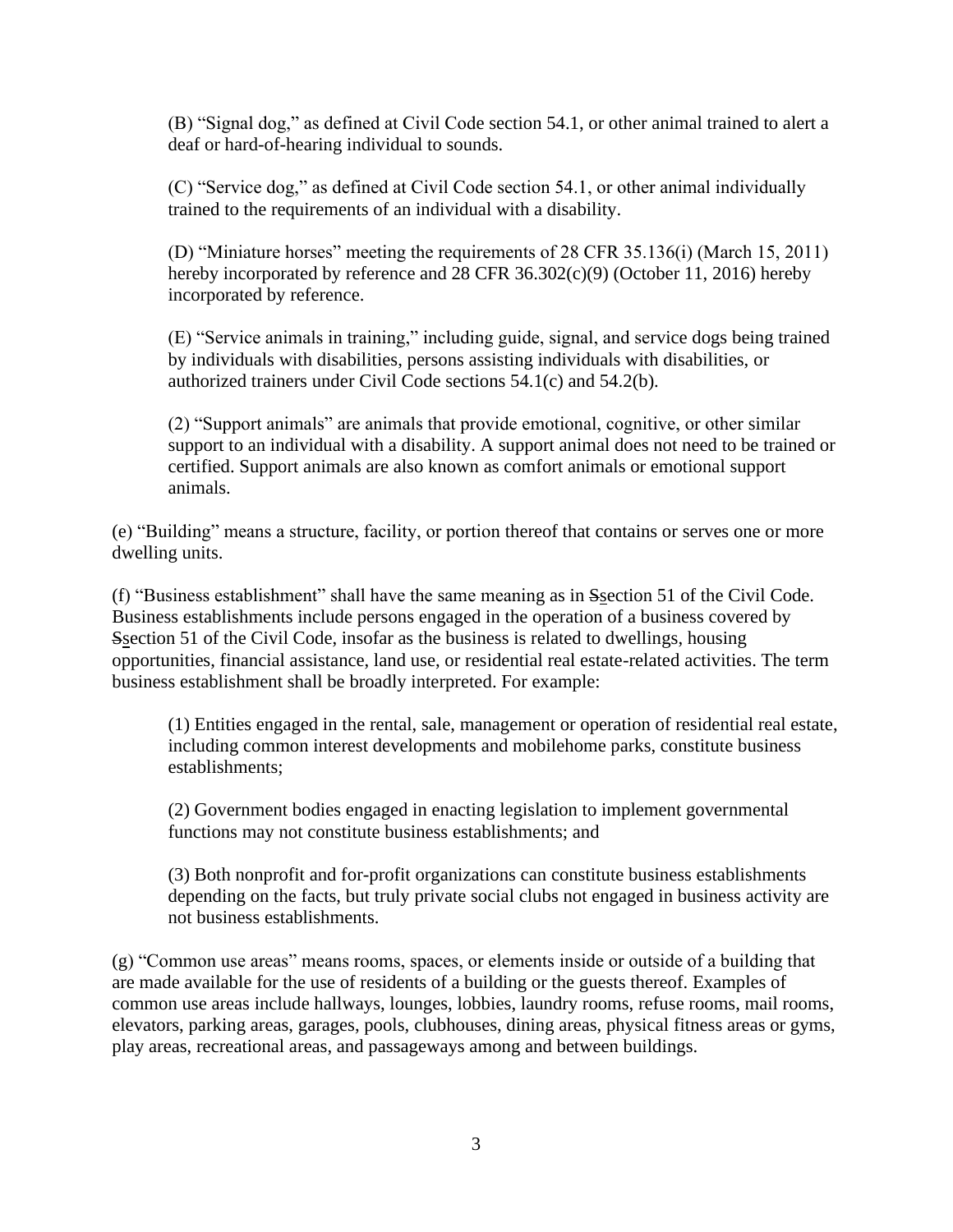(h) "Complainant" means a person who files a complaint with the department alleging that the person has been aggrieved by a practice made unlawful by any law the department enforces and/or a person who files a civil action or counterclaim or raises an affirmative defense alleging that the person has been aggrieved by a practice made unlawful by any law the department enforces.

(i) "Criminal conviction" means a record from any jurisdiction that includes information indicating an individual has been convicted of a felony or misdemeanor.

(j) "Department" means the Department of Fair Employment and Housing.

(k) "Directly-related conviction" means a criminal conviction that has a direct and specific negative bearing on the identified interest or purpose supporting the practice.

(l) "Discriminatory housing practice" means an act that is unlawful under federal or state fair housing law, including housing-related violations of the Fair Employment and Housing Act, the federal Fair Housing Act, the Unruh Civil Rights Act, the Ralph Civil Rights Act, the Disabled Persons Act, and the Americans with Disabilities Act.

(m) "Dwelling unit" means a single unit of a housing accommodation for a family or one or more individuals.

(n) "Financial assistance" includes the making or purchasing of loans, grants, securities, or other debts; the pooling or packaging of loans or other debts or securities, which are secured by residential real estate; or the provision of other financial assistance relating to the purchase, organization, development, construction, improvement, repair, maintenance, rental, leasing, occupancy, or insurance of dwellings, including:

(1) Mortgages, reverse mortgages, home equity loans, and other loans secured by residential real estate;

(2) Insurance and underwriting related to residential real estate, including construction insurance, property insurance, liability insurance, homeowner's insurance, and renter's insurance; and

(3) Loan modifications, foreclosures, and the implementation of the foreclosure process.

(o) "Housing accommodation"  $\theta$  and "dwelling" are synonymous and includes:

(1) One or more dwelling units;

(2) Any building, structure, or portion thereof that is used or occupied as, or designed, arranged, or intended to be used or occupied as, a home, residence, or sleeping place by one individual who maintains a household or by two or more individuals who maintain a common household, and includes all public and common use areas associated with it, if any, including single family homes; multi-family housing; apartments; community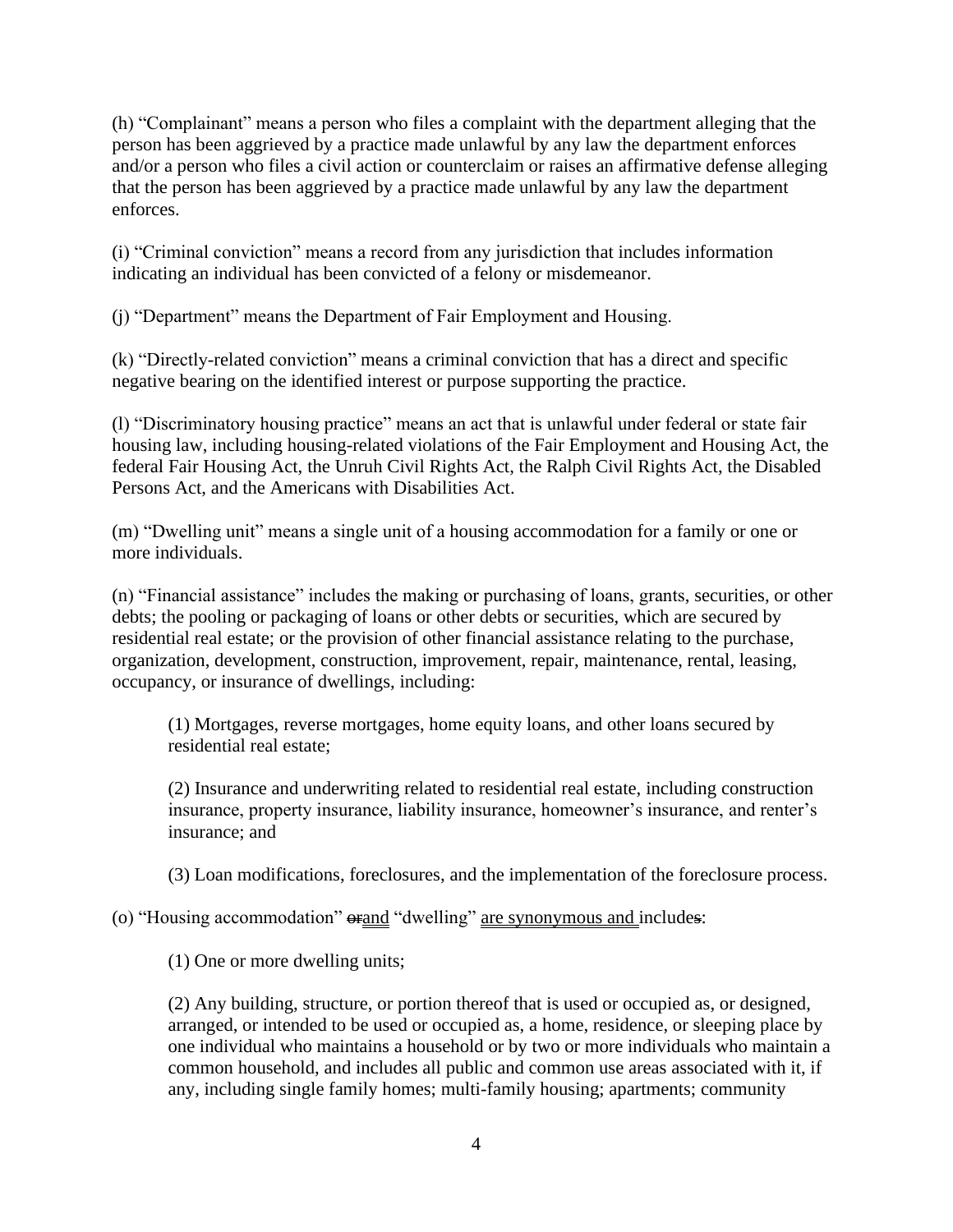associations, condominiums, townhomes, planned developments, community apartment projects, and other common interest developments as defined in the Davis-Stirling Common Interest Development Act (known colloquially as homeowner associations (HOAs)); housing cooperatives, including those defined under Civil Code 4100(d); rooms used for sleeping purposes; single room occupancy hotel rooms and rooms in which people sleep within other types of dwellings in which sleeping accommodations are provided but toileting or cooking facilities are shared by occupants of more than one room or portion of the dwelling; bunkhouses; dormitories, sober living homes; transitional housing; supportive housing; licensed and unlicensed group living arrangements; residential motels or hotels; boardinghouses; emergency shelters; homeless shelters; shelters for individuals surviving domestic violence; cabins and other structures housing farmworkers; hospices; manufactured homes; mobilehomes and mobilehome sites or spaces; modular homes, factory built houses, multi-family manufactured homes, floating homes and floating home marinas, berths, and spaces; communities and live aboard marinas; and recreational vehicles used as a home or residence.

(3) Any building, structure, or portion thereof that is occupied, or intended to be occupied, pursuant to a transaction facilitated by a hosting platform, as defined in section 22590 of the Business and Professions Code, such as a website that enables property owners to list their spare room, apartment, or home for short term rentals as defined in section 22590 of the Business and Professions Code;

(34) Any vacant land that is offered for sale or lease for the construction of any housing accommodation, dwelling, or portion thereof as defined in subdivision (2); or

(45) All dwellings as defined in and covered by the federal Fair Housing Act (42 U.S.C.  $§$  3602(b)).

(p) "Housing opportunity" includes the opportunity to obtain, use or enjoy a dwelling, a residential real estate-related transaction, financial assistance in relation to dwellings or residential real estate, public or private land use practices in relation to dwellings or residential real estate, or other housing related privileges, services and facilities, including infrastructure or governmental services.

(q) "Includes" or "including" has the same meaning as "includes, but not limited to" or "including, but is not limited to."

(r) "Interior" means the spaces, parts, components or elements of an individual dwelling unit.

(rs) "Legitimate" means that a justification is genuine and not false or pretextual.

(t) "Military or veteran status" includes, regardless of duty status or discharge status, a member or former member of:

(1) the United States Armed Forces pursuant to 10 U.S.C. 101(a)(4) (including the Army, Marine Corps, Navy, Air Force, Space Force, and Coast Guard,);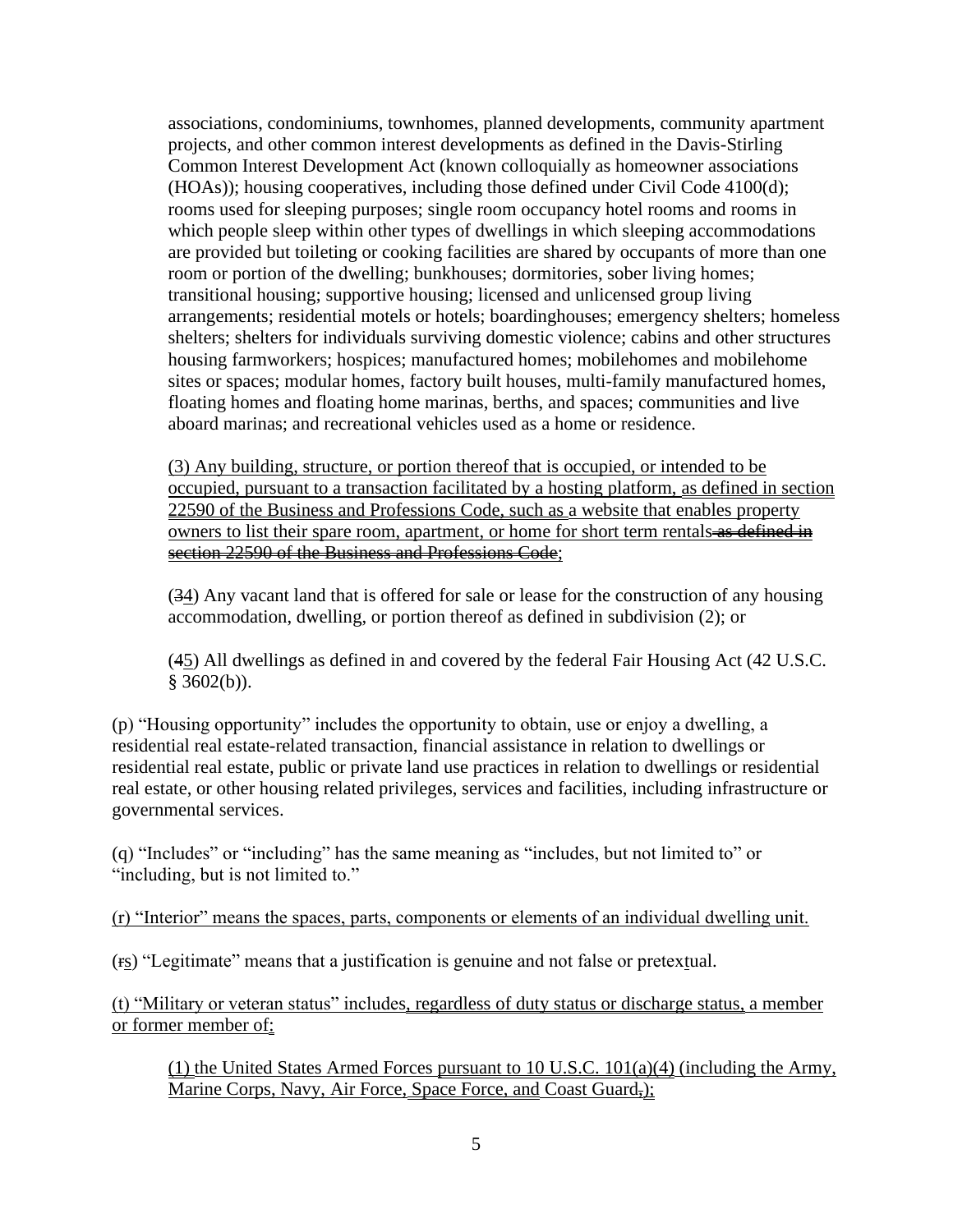(2) the United States Uniformed Services pursuant to 10 U.S.C. 101(a)(5) (including the United States Public Health Service Commissioned Corps.<sup>5</sup> and the National Oceanic and Atmospheric Administration Commissioned Officer Corps.,...

(3) Women Airforce Service Pilots, and designated members of the Merchant Marines),

(4) the United States Armed Forces Reserve pursuant to 10 U.S.C.101(c), the United States National Guard (including the Army National Guard and the Air National Guard);

(5) the California National Guard (including the California Air National Guard, California Army National Guard, and California State Guard);

(6) any person determined to be on active duty or formerly on active duty status pursuant to 38 U.S.C. section  $106(a)(1)$ , regardless of duty status, including regardless of duty status or discharge status Women's Airforces Service Pilots, Women's Army Auxiliary Corps, and Women's Army Corps; and

(7) any person determined by a court to be a former or current member of active military service.

(su) "Nondiscriminatory" means that the justification for a challenged practice does not itself discriminate based on a protected basis.

(tv) "Owner" means any person having any legal or equitable right of ownership, possession or the right to rent or lease housing accommodations, including the following if they hold such rights:

(1) A lessee, sublessee, assignee, managing agent, real estate broker or salesperson;

(2) An offeror of a housing accommodation pursuant to a transaction facilitated by a hosting platform, as defined in section 22590 of the Business and Professions Code, such as a website that enables property owners to list their spare room, apartment or home for short term rentals as defined in section 22590 of the Business and Professions Code;

(23) A trustee, trustee in bankruptcy proceedings, receiver, or fiduciary;

(34) Any person that is defined as a "housing provider" in a statute, regulation or government program or that is commonly referred to as a "housing provider" in the housing industry;

(45) The state and any of its political subdivisions and any agency thereof;

(56) Agencies, districts and entities organized under state or federal law, and cities, counties, and cities and counties (whether charter or not), and all political subdivisions and agencies thereof; and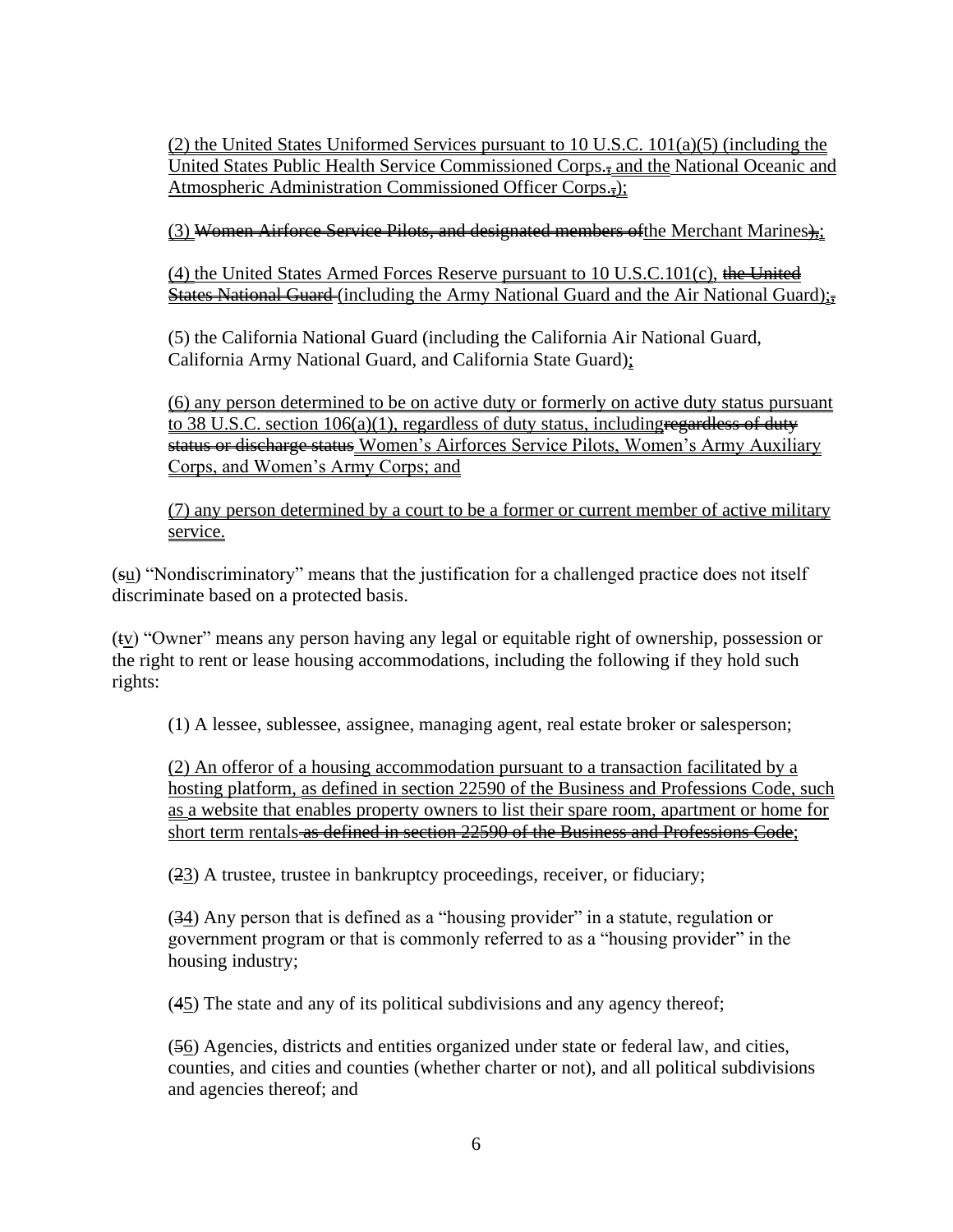(67) Governing bodies of common interest developments.

(uw) "Person" or "persons" include:

(1) An individual or individuals;

(2) All individuals and entities that are included in the definition of "owner";

(3) All individuals and entities that are described in 42 U.S.C. § 3602(d) and 24 C.F.R. 100.20, including one or more individuals, corporations, partnerships, limited liability companies, associations, labor organizations, legal representatives, mutual companies, joint-stock companies, trusts, unincorporated organizations, trustees, trustees in bankruptcy proceedings, receivers, and fiduciaries;

(4) All institutional third parties, including the Federal Home Loan Mortgage Corporation, Fannie Mae, and any other entities that comprise the secondary loan market;

(5) Community associations, condominiums, planned developments, and other common interest developments, including those defined in the Davis-Stirling Common Interest Development Act (Civil Code section 4000 et seq.) (known colloquially as homeowner associations (HOAs));

(6) The state and any of its political subdivisions and any agency thereof; agencies, districts, and entities organized under state or federal law; and cities, counties, and cities and counties (whether charter or not), and all political subdivisions and agencies thereof;

(7) Any entity that has the power to make housing unavailable or infeasible through its practices, including government entities and agencies, insurance companies, real estate brokers and agents, and entities that provide funding for housing; and

(8) "Person" shall be interpreted broadly.

(vx) "Practice" or "practices" includes the following, whether written or unwritten or singular or multiple: an action, failure to act, rule, law, ordinance, regulation, decision, standard, policy, procedure, and common interest development governing documents pursuant to Civil Code sections 4205, 4340-4370. Practice also includes "practices" as used in 24 C.F.R. Part 100.

(wy) "Premises" means the interior or exterior spaces, parts, components, or elements of a buildinghousing accommodation, including individual dwelling units and the public and common use areas of a-building housing accommodation.

(xz) "Private land use practices" include all non-governmental practices in connection with development and land use that are related to or have an effect on existing or proposed dwellings or housing opportunities including: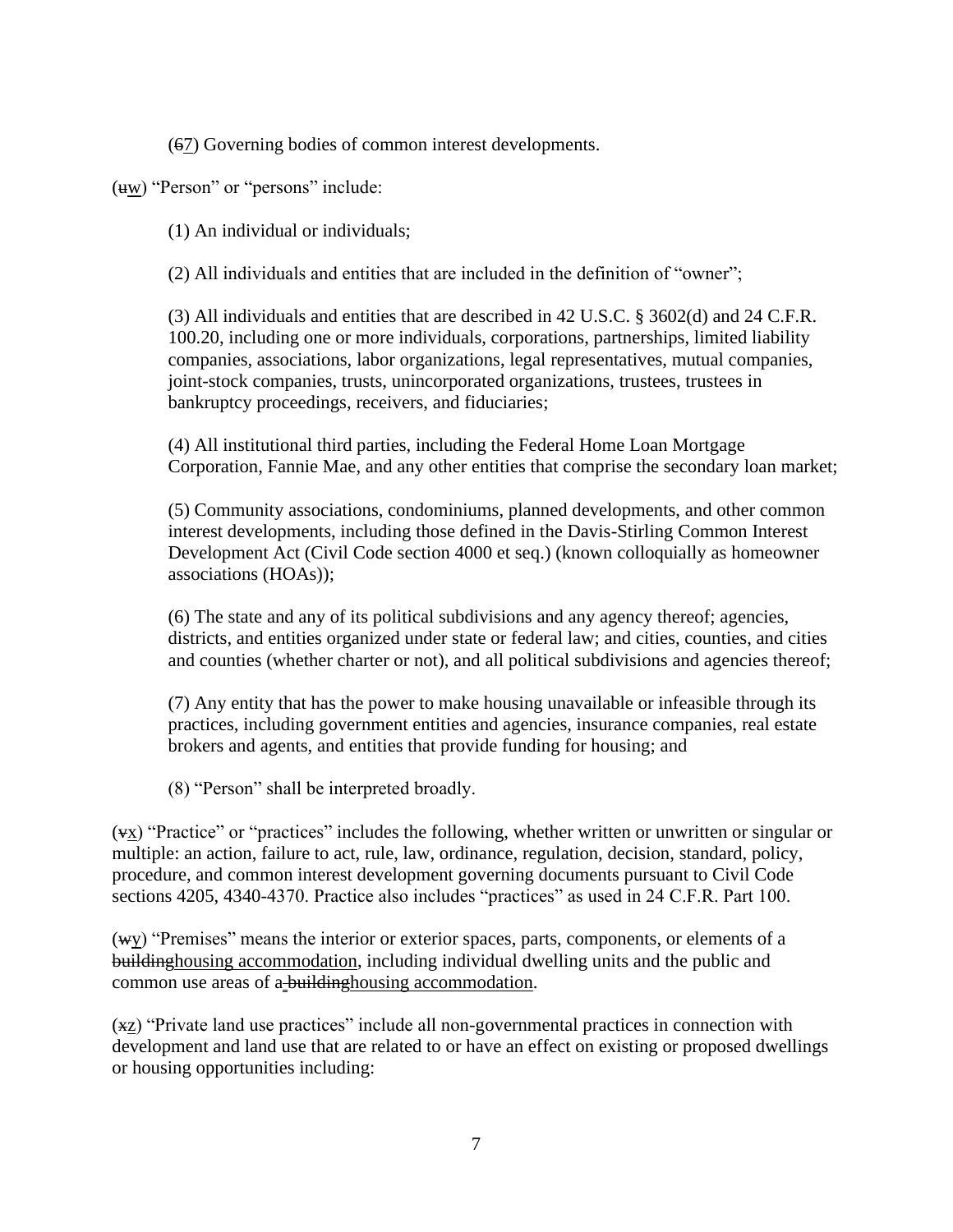(1) Rehabilitation, transfer, conversion, demolition and development;

(2) Regulations and rules governing use of property and the conduct or characteristics of its occupants;

(3) Provision, denial of, or failure to provide infrastructure, services or facilities and land use that affect the feasibility, use or enjoyment of housing opportunities and existing and proposed dwellings;

(4) Covenants, deed restrictions, and other conditions or constraints on transfer or use of property, whether or not recorded with a county; and

(5) Other actions that make housing unavailable.

(yaa) "Protected bases" or "protected classes" include race, color, religion, sex, gender, gender identity, gender expression, sexual orientation, marital status, national origin, ancestry, familial status, source of income, disability, military or veteran status, age, medical condition, genetic information, citizenship, primary language, immigration status, arbitrary characteristics as protected by the Unruh Civil Rights Act, and all other classes of individuals protected from discrimination under federal or state fair housing laws, individuals perceived to be a member of any of the preceding classes, or any individual or person associated with any of the preceding classes.

(zbb) "Public land use practices" include all practices by governmental entities, as those entities are defined in sections  $12005(t)(4)$ ,  $12005(t)(5)$ , and  $12005(u)(6)$ , in connection with development and land use that are related to or have an effect on existing or proposed dwellings or housing opportunities including*:*

(1) Adoption, modification, implementation or rescission of ordinances, resolutions, actions, policies, permits, or decisions, including authorizations, denials, and approvals of zoning, land use permits, variances, and allocations, or provision or denial of facilities or services;

(2) Other actions authorized under the California Planning and Zoning Law (Title 7 (commencing with section 65000)), California Redevelopment Law (Health & Safety Code section 33320 et seq.), "Redevelopment Dissolution Law" (Division 24, Parts 1.8, 1.85 and 1.87), the Ellis Act (Government Code section 7060), the Mobilehome Parks Act (Health and Safety Code section 18200 et seq.), the Special Occupancy Parks Act (Health & Safety Code section 18860 et seq.), the California Relocation Assistance Act (Government Code section 7260 et seq.), the Surplus Lands Act (Government Code section 54220 et seq.), State Housing Law (Health and Safety Code section 17910 et seq., Government Code section 65580 et seq.) and other federal and state laws regulating the development, transfer, disposition, demolition, and regulation of residential real estate or existing or proposed dwellings, and the provision of public facilities and services and other practices that affect infrastructure, municipal services and community amenities in connection with housing opportunities;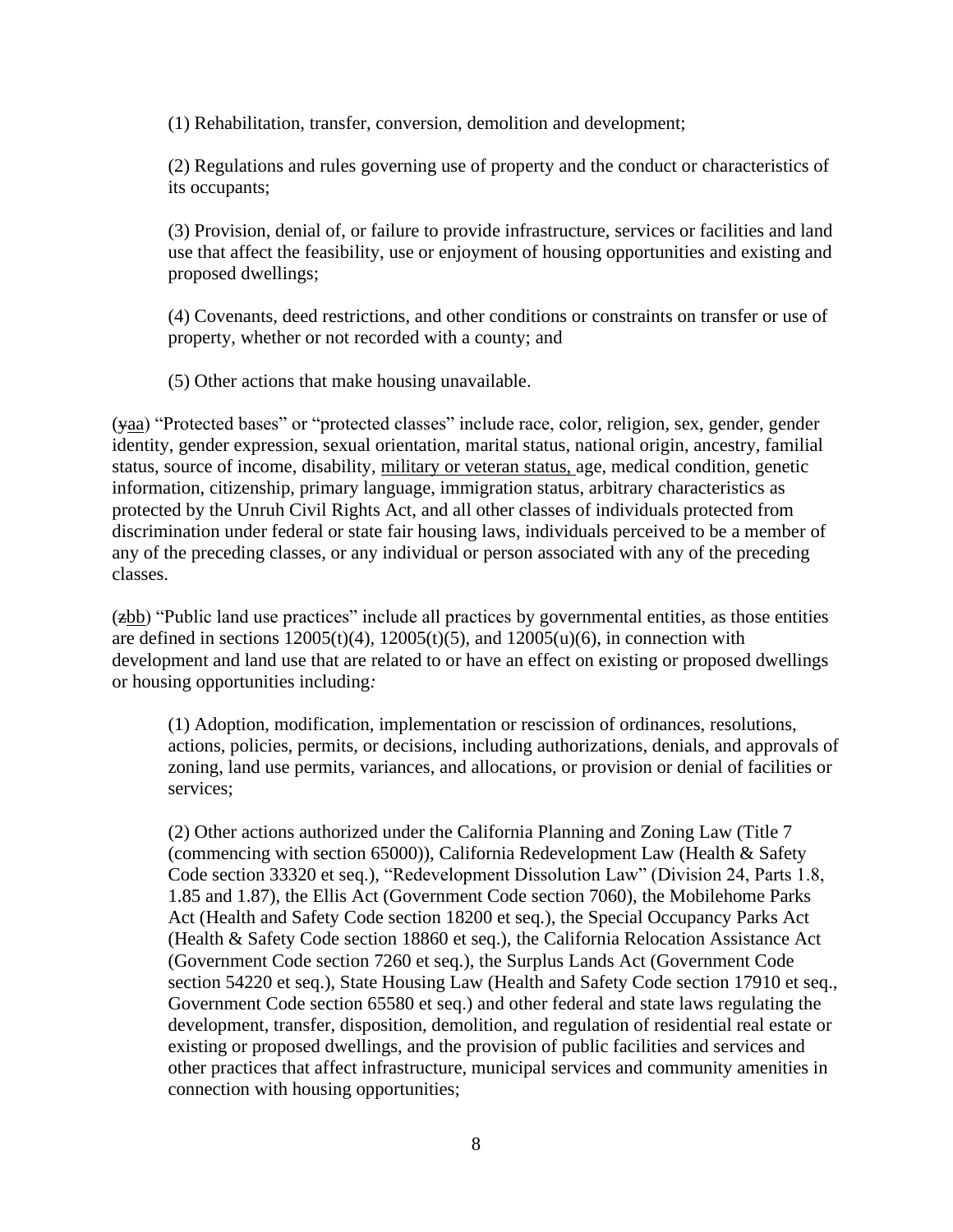(3) All practices that could affect the availability, feasibility, use, or enjoyment of housing opportunities;

(4) Allocation, provision, denial of or failure to provide municipal infrastructure or services, such as water, sewer, and emergency services, and other services, in connection with housing opportunities;

(5) Permitting of facilities or services that affect housing opportunities;

(6) Adoption, modification or implementation of housing-related programs, which include activities where a governmental entity, in whole or in part, owns, finances, develops, constructs, alters, operates, or demolishes a dwelling, or where such activities are done in connection with a program administered by, or on behalf of, a governmental entity, directly or through contractual, licensing, or other arrangements; and

(7) Other legislative, quasi-judicial, administrative, or other practices related to land use.

(aacc) "Public use areas" means interior or exterior rooms or spaces of a building that are made available to the general public. Public use areas may be provided at a building that is privately or publicly owned.

(bbdd) "Residential real estate" means all real property, whether improved or unimproved, that includes or is planned to include dwellings, or is zoned or otherwise designated or available for the construction or placement of dwellings.

(ccee) "Residential real estate-related transaction" includes:

(1) Providing financial assistance;

(2) Buying, selling, brokering or appraising of residential real estate; or

(3) The use of territorial underwriting requirements, for the purpose of requiring a borrower in a specific geographic area to obtain earthquake insurance, required by an institutional third party on a loan secured by residential real property.

(ddff) "Respondent" means a person alleged to have committed a practice made unlawful by a law the department enforces and against whom a complaint has been filed with the department, against whom a civil action or counterclaim has been filed, or against whom an affirmative defense has been raised.

(eegg) "Substantial interest," for purposes of section  $12062(a)(1)$ , means a core interest of the entity or organization that has a direct relationship to the function of that entity or organization.

(hh) "Substantial purpose," for purposes of section 12062(b)(1), means the purpose is integral to the non-business establishment's institutional mission.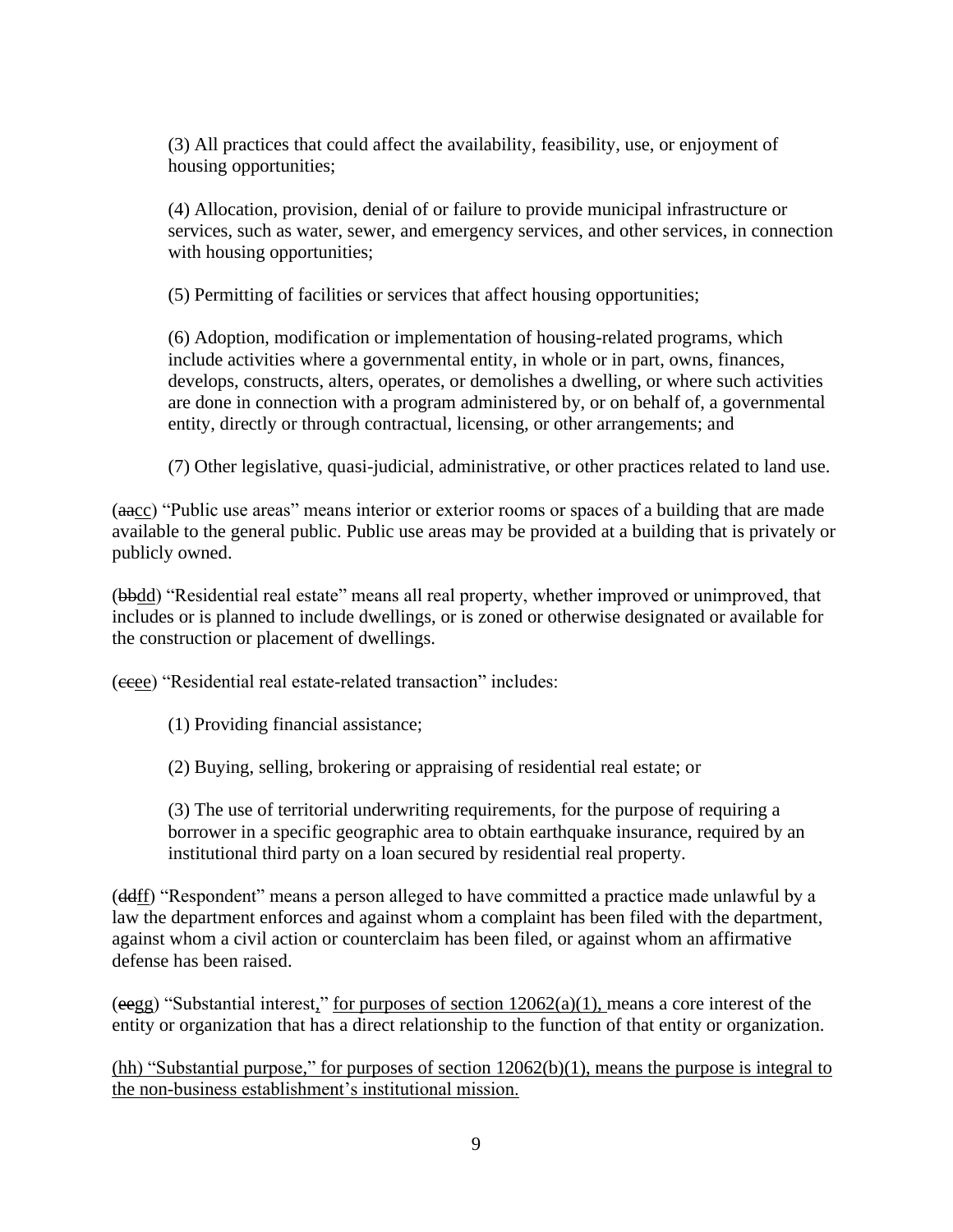Note: Authority cited: Section 12935(a), Government Code. Reference: Sections 12920, 12921, 12926, 12926.1, 12927, 12948, 12955, 12955.6, 12955.8, 12956.1, and 12956.2, Government Code; *Auburn Woods I Homeowners Ass'n v. Fair Employment and Housing Com'n* (2004) 121 Cal.App.4th 1578.

# **Article 3. Intentional Discrimination**

### **§ 12040. Definitions.**

(a) "Intentional discrimination" means "intentional violation" as defined in section 12955.8(a) of the Act.

(b) "Motivating factor" means something that moves the will and induces action.

(c) "Facially discriminatory policy" (sometimes referred to as "express classification") means a written policy that explicitly conditions a housing opportunity on a protected basis, takes adverse action based on a protected basis, or directs adverse action to be taken based on a protected basis.

Note: Authority cited: Section 12935(a), Government Code. Reference: Sections 12920, 12921, 12926, 12926.1, 12927, 12948, 12955, 12955.6, and 12955.8(a), Government Code.

## **§ 12041. Intentional Discrimination Practices.**

(a) The Act imposes liability for practices that are motivated by discriminatory intent as defined in paragraph (b) of this section.

(b) A practice is motivated by discriminatory intent where any protected basis is a motivating factor in committing a discriminatory housing practice even though other factors may have also motivated the practice. Proving that discriminatory intent is a motivating factor does not require proof of personal prejudice or animus, only that consideration of any protected basis is a motivating factor in committing a discriminatory housing practice.

Note: Authority cited: Section 12935(a), Government Code. Reference: Sections 12920, 12921, 12926, 12926.1, 12927, 12948, 12955, 12955.6, and 12955.8(a), Government Code.

## **§ 12042. Burdens of Proof and Types of Evidence in Intentional Discrimination Cases.**

(a) A complainant must show that the practice they are challenging is motivated by discriminatory intent. This means that, in a legal proceeding, the complainant has the burden of proving that a challenged practice is motivated by discriminatory intent.

(b) An intent to discriminate may be established by direct evidence,  $\Theta$  indirect evidence, (also known as circumstantial evidence) or a combination of direct and indirect evidence.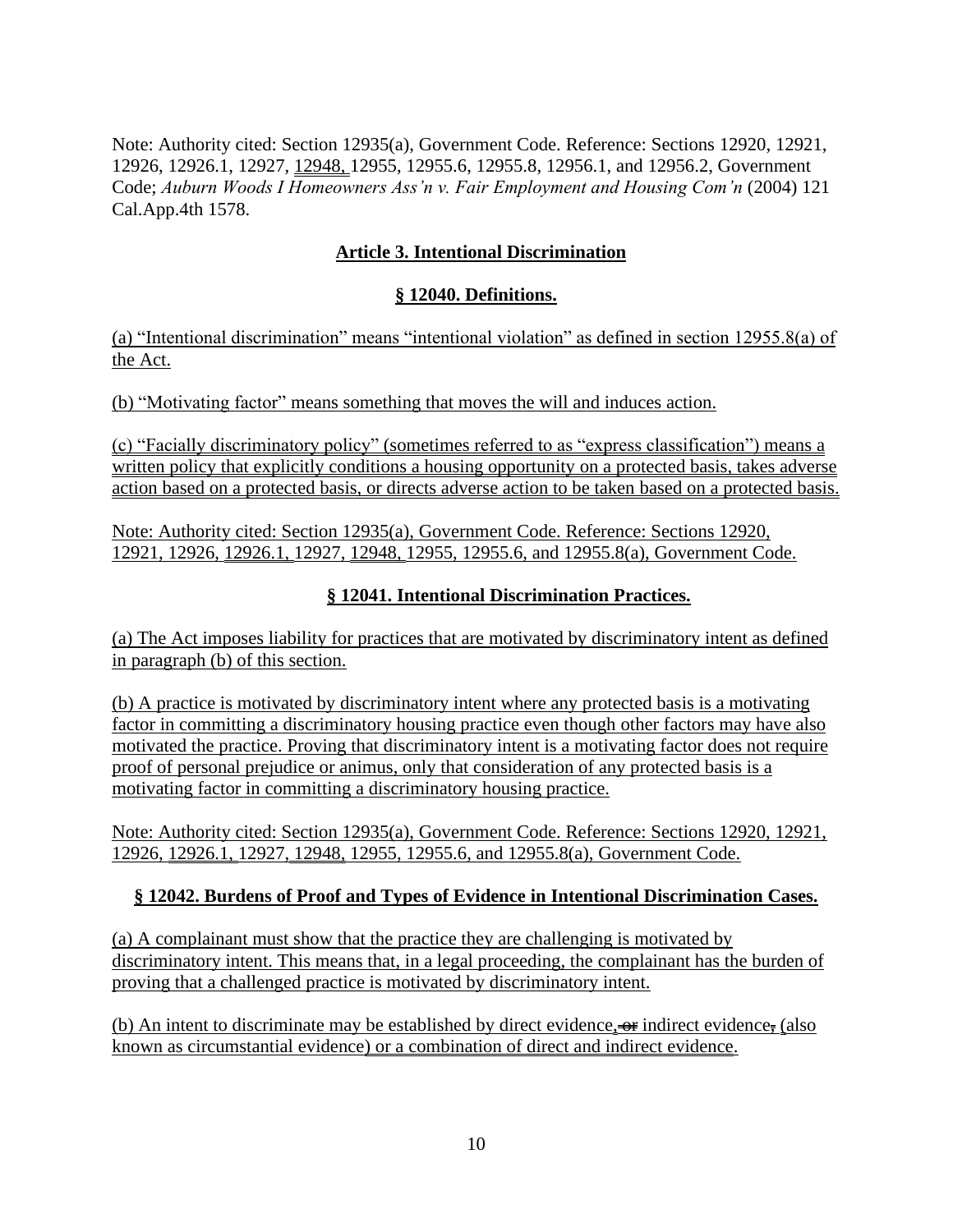(c) Direct evidence means evidence that, if believed, proves that discriminatory intent was a factor motivating the respondent's challenged practice without inference or presumption.

(1) If direct evidence, or a combination of direct and indirect evidence, shows a person explicitly conditions a housing opportunity on a protected basis, takes adverse action based on a protected basis, or directs adverse action to be taken based on a protected basis, such a practice demonstrates intentional discrimination as a matter of law.

(2) Direct evidence includes an express condition stated orally or in writing that conditions a housing opportunity on a protected basis, takes adverse action based on a protected basis, or directs adverse action to be taken based on a protected basis.

(d) Once a complainant demonstrates intentional discrimination with direct evidence or a combination of direct and indirect evidence, no affirmative defense is available except with respect to a facially discriminatory policy. To avoid liability for a facially discriminatory policy, a respondent must show that the policy:

(1) Either:

(A) Objectively benefits a protected class; or

(B) Responds to legitimate safety concerns raised by the individuals affected by the facially discriminatory policy, rather than being based on stereotypes about them; and

(2) Is the least restrictive means of achieving the identified purpose.

(e) A facially discriminatory policy or express statement will also violate Section 12955(c) of the Act and Section 12050 of these regulations.

(f) Indirect evidence, or circumstantial evidence, is evidence that relies on an inference to connect it to a conclusion of fact. By contrast, direct evidence supports the truth of an assertion directly without need for any additional evidence or inference. Indirect evidence includes comparative evidence, statistical evidence, anecdotal evidence, and historical evidence.

(g) Burdens of proof in cases involving indirect evidence of discrimination:,

(1) A complainant first has the burden of establishing a prima facie case of discrimination. To do so, a complainant must raise an inference that the challenged practice is motivated by discriminatory intent. The specific elements of a prima facie case vary depending upon the particular facts, but include the following:

(A) An individual is a member, or individuals are members, of a protected class, including under section 12955(m) of the Act;

(B) The individual was, or individuals were, subject to adverse action regarding a housing opportunity or may be subject to such adverse action; and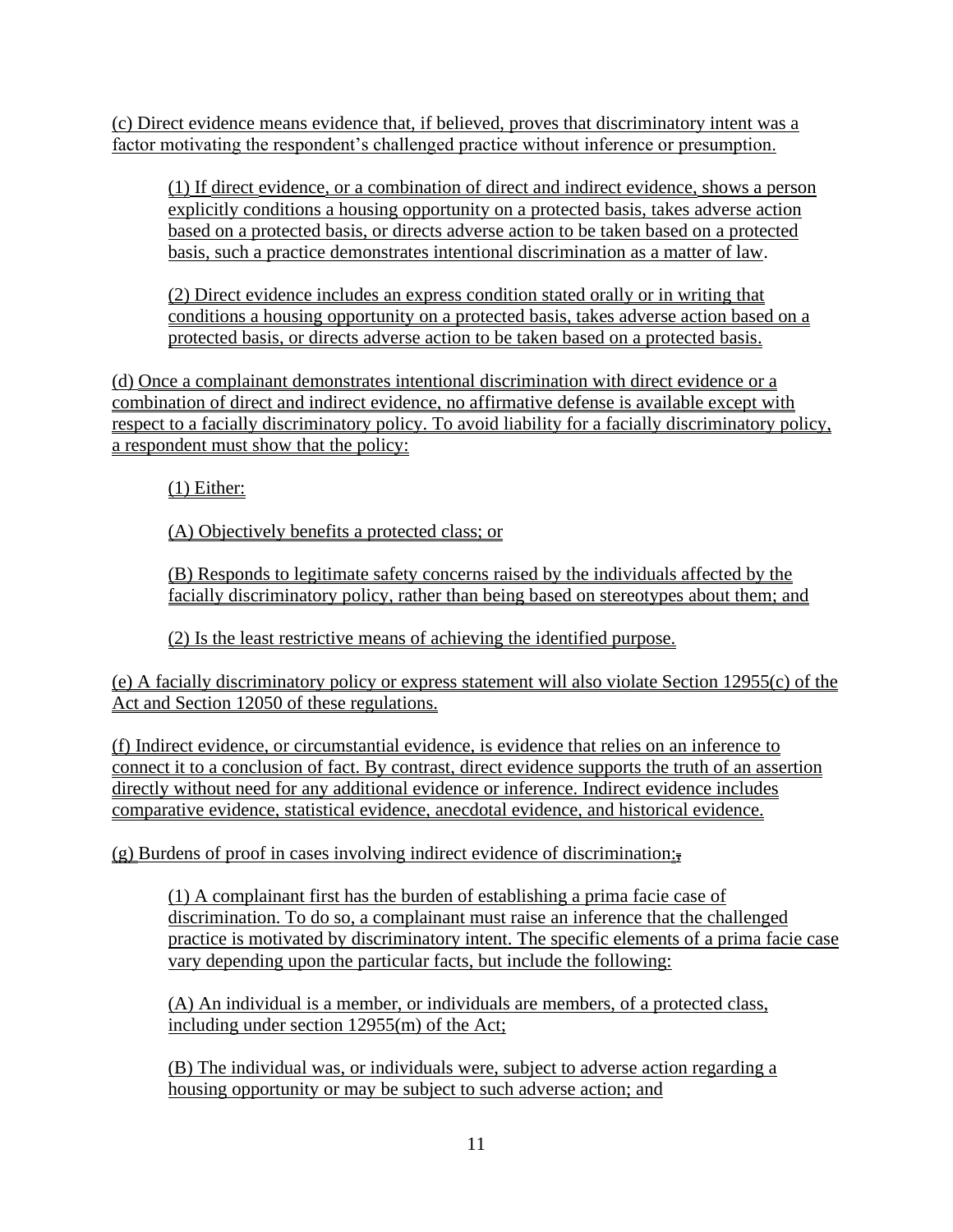(C) The member's or members' status as protected class members was or is a motivating factor for the adverse action.

(2) If the complainant meets its burden under section  $12042(d)(1)$ , then the burden shifts to the respondent to produce evidence that the challenged practice was solely motivated by a legitimate, non-discriminatory reason.

(3) If the respondent meets the burden under section  $12042(d)(2)$ , the complainant must show that the non-discriminatory reason asserted by the respondent is pretextual or false. For example, evidence that the respondent's treatment of others who are not members of the relevant protected class is different than treatment of the complainant is relevant to show pretext. Evidence that the reason a respondent proffers for a defense under this section did not exist or was not known to the respondent at the time of the alleged violation is relevant to show that the proffered reason is false.

(4) A complainant does not need to prove that every individual who participated in a challenged practice was motivated by discriminatory intent in order to establish liability. It is sufficient for the complainant to prove that a person performed an act motivated by discriminatory intent, that the act was intended to cause an adverse action, and that the ultimate decision maker relied on the act in making the final decision to take an adverse action against the complainant.

(e) In cases involving either direct or indirect evidence that do not involve an express statement or written policy, a complainant does not need to prove that the challenged practice was motivated solely by discriminatory intent. The respondent is liable if complainant proves that discriminatory intent was a factor motivating the respondent's challenged practice.

(fh) The complainant retains the ultimate burden of persuasion on the discriminatory motivation throughout the case.

 $(e_i)$  If a respondent demonstrates that a practice challenged as causing a discriminatory effect in Article 7 is supported by a legally sufficient justification, as defined in section 12062, such a demonstration does not constitute a defense against a claim of intentional discrimination under this Article.

Note: Authority cited: Section 12935(a), Government Code. Reference: Sections 12920, 12921, 12926, 12926.1, 12927, 12948, 12955, 12955.6, and 12955.8, Government Code.

## **Article 6. Discriminatory Notices, Statements, and Advertisements**

## **§ 12050. Discriminatory Practices Regarding Notices, Statements, and Advertisements.**

(a) Except as specified in section 12051, it shall be unlawful for a person to make, print or publish, or cause to be made, printed or published, any notice, statement or advertisement with respect to the sale or rental of a dwellinghousing accommodation which indicates any preference,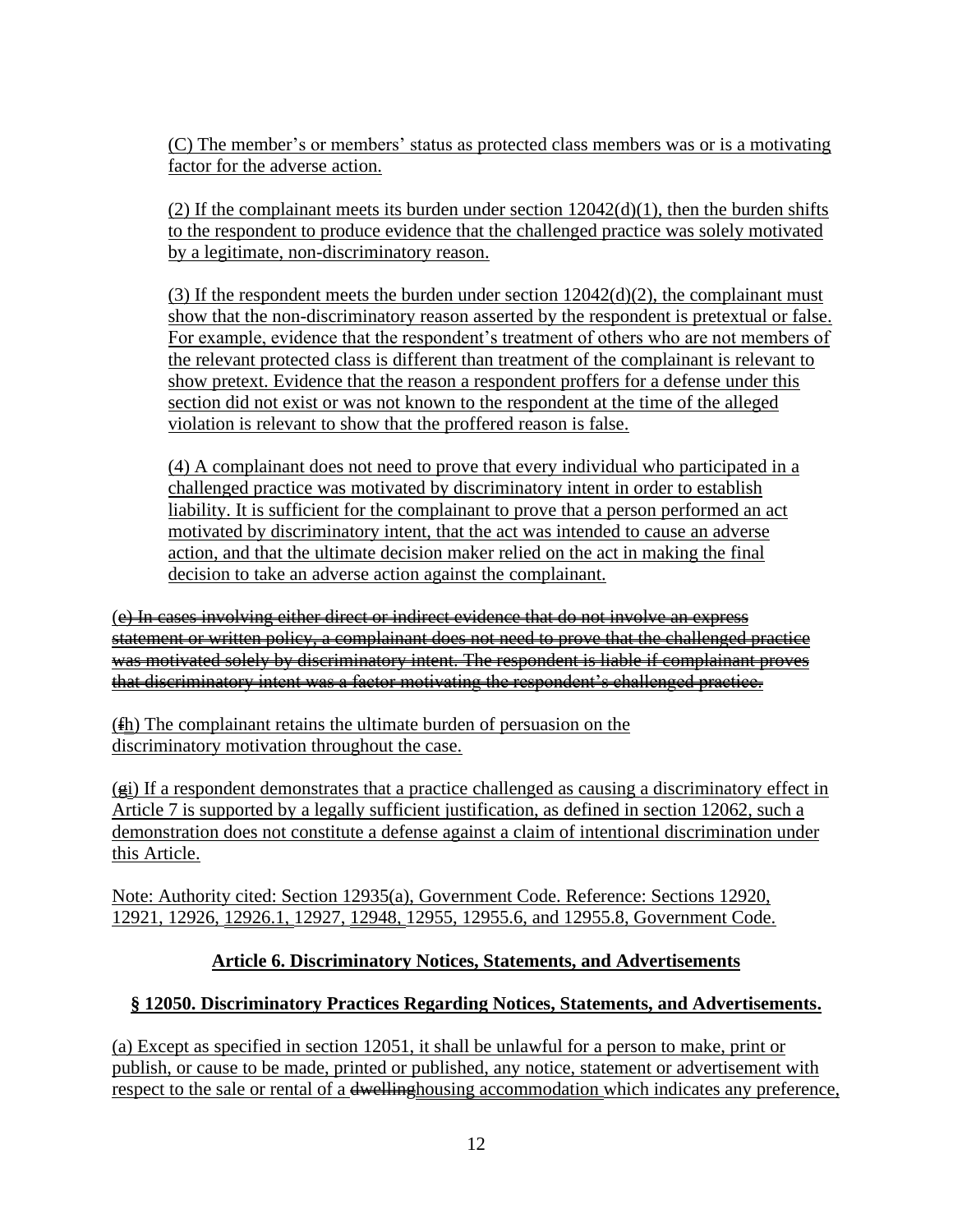limitation or discrimination because of race, color, religion, sex, gender, gender identity, gender expression, sexual orientation, marital status, national origin, ancestry, familial status, source of income, disability, veteran or military status, or genetic information, or an intention to make any such preference, limitation or discriminationany protected basis under the Act.

(b) A notice, statement or advertisement is discriminatory under section 12050(a) if complainant shows that:

(1) the respondent made a notice, statement or advertisement;

(2) the statement was made with respect to the sale or rental of a housing accommodation; and

(3) the notice, statement or advertisement indicated a preference, limitation, or discrimination on the basis of a protected status.

(c) A notice, statement or advertisement is discriminatory under section 12050(a) if it would suggest such a preference to an ordinary reader or listener. Proof of discriminatory intent under Article 3 is not required to establish liability under section 12050(a).

(d) Except as specified in section  $12051$ , if shall be unlawful for any owner to make or to cause to be made any written or oral inquiry concerning any protected basis under the Act color, religion, sex, gender, gender identity, gender expression, sexual orientation, marital status, national origin, ancestry, familial status, disability, military or veteran status, or genetie information of any personindividual seeking to purchase, rent, or lease any housing accommodation.

(e) Except as specified in section 12051, the prohibitions in this section shall apply to all written or oral notices or statements by a person engaged in the sale or rental of a dwelling housing accommodation. Written notices and statements include any applications, flyers, brochures, deeds, signs, banners, posters, billboards or any documents used with respect to the sale or rental of a dwellinghousing accommodation, including electronic notices, statements or advertisements on housing platforms, websites, listservs, social media, or any other electronic media.

(f) Except as specified in section 12051, section 12050(a) applies to notices, statements, and advertisements for any housing even if the housing accommodation itself is exempt under the Act.

(g) Discriminatory notices, statements, and advertisements include:

(1) Using words, phrases, photographs, illustrations, symbols or forms which convey that dwellingshousing accommodations are available or not available to a particular group of persons because of any protected basis under the Actrace, color, religion, sex, gender, gender identity, gender expression, sexual orientation, marital status, national origin, ancestry, familial status, source of income, disability, veteran or military status, or genetic information.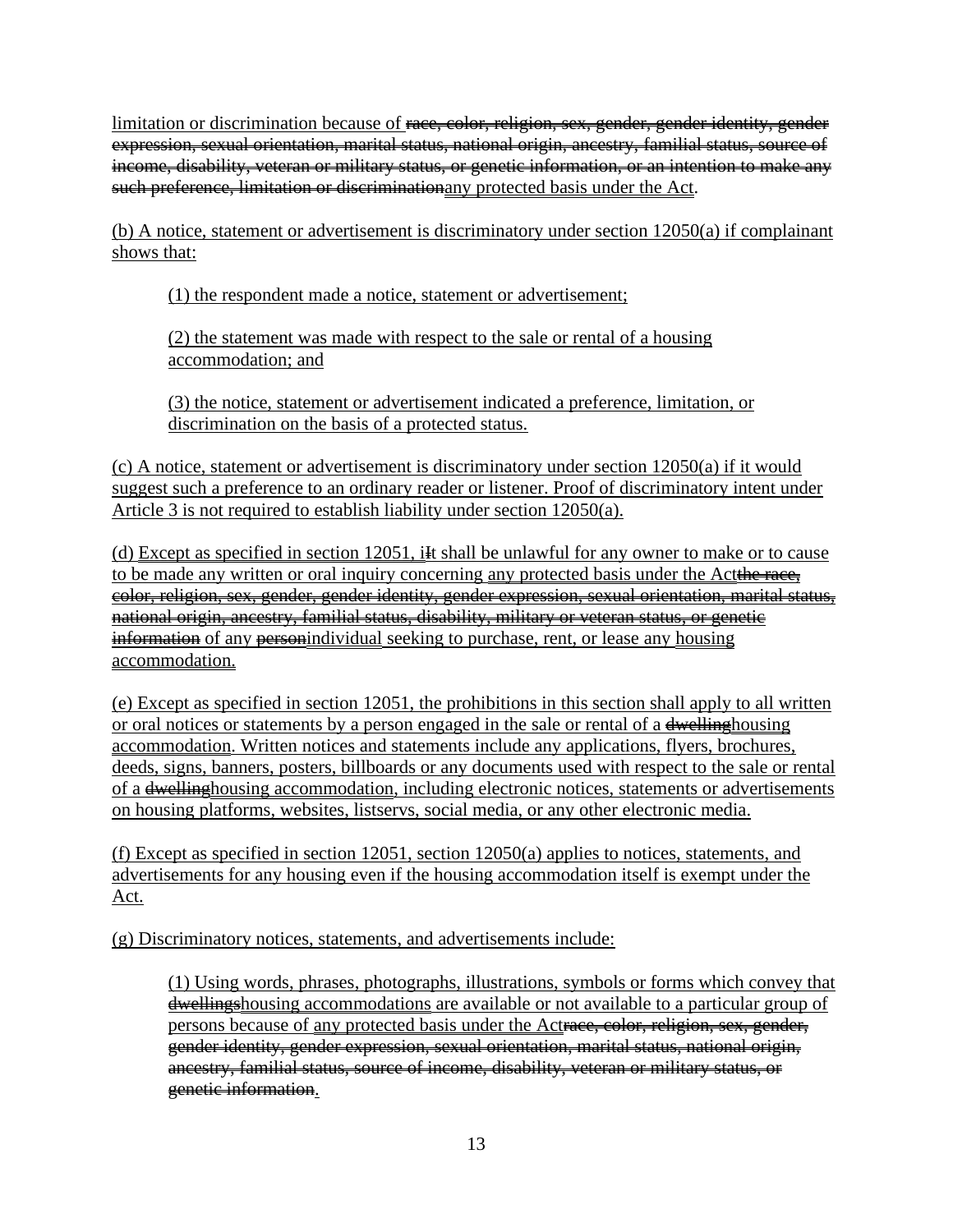(A) It us unlawful to use words or phrases that explicitly express a preference or limitation based upon a protected class, e.g. "No Blacks allowed," "No children permitted," (except to state an age-based preference for housing for older persons in relation to a housing accommodation meeting the requisite criteria of Government Code section 12955.9 pursuant to section 12051(e)), "No Section 8 allowed," "No Vouchers or Government Assistance accepted," "No wheelchairs allowed."

(B) It is unlawful to use words or phrases that suggest a preference or limitation to an ordinary reader or listener. Depending upon the context in which they are used, the following words and phrases used in real estate advertising may convey either overt or tacit discriminatory intent: "Jewish housing" which may indicate discrimination based upon religion, "English speakers" which may indicate discrimination based upon national origin, "Not suitable for children" which may indicate discrimination based upon familial status if the housing accommodation is not housing for older persons under section 12051(e) below, "For tech workers" or "For working professionals" which may indicate discrimination based upon source of income, and "Ability to live independently" and "Active living" which may indicate discrimination based upon disability.

(2) Expressing to agents, brokers, employees, prospective sellers or renters or any other persons a preference for or limitation related to any protected basis under the Actor any purchaser or renter because of race, color, religion, sex, gender, gender identity, gender expression, sexual orientation, marital status, national origin, ancestry, familial status, source of income, disability, veteran or military status, or genetic information of such persons.

(3) Selecting media or locations for advertising the sale or rental of dwellingshousing accommodations which deny particular segments of the housing market information about housing opportunities because of any protected basis under the Actrace, color, religion, sex, gender, gender identity, gender expression, sexual orientation, marital status, national origin, ancestry, familial status, source of income, disability, veteran or military status, or genetic information.

(4) Refusing to publish advertising for the sale or rental of  $\frac{dwelling}{}$  shousing accommodations or requiring different charges or terms for such advertising because of any protected basis under the Actrace, color, religion, sex, gender, gender identity, gender expression, sexual orientation, marital status, national origin, ancestry, familial status, source of income, disability, veteran or military status, or genetic information.

(5) Adding or including language in any declaration, governing document, deed or similar document, that expresses a preference, limitation, discrimination or prohibition based on a protective class, including any conduct in violation of section 12956.1 of the Act regarding discriminatory restrictive covenants.

Note: Authority cited: Section 12935(a), Government Code. Reference: Sections 12920, 12921, 12926, 12927, 12955, 12955.6, and 12955.8, Government Code.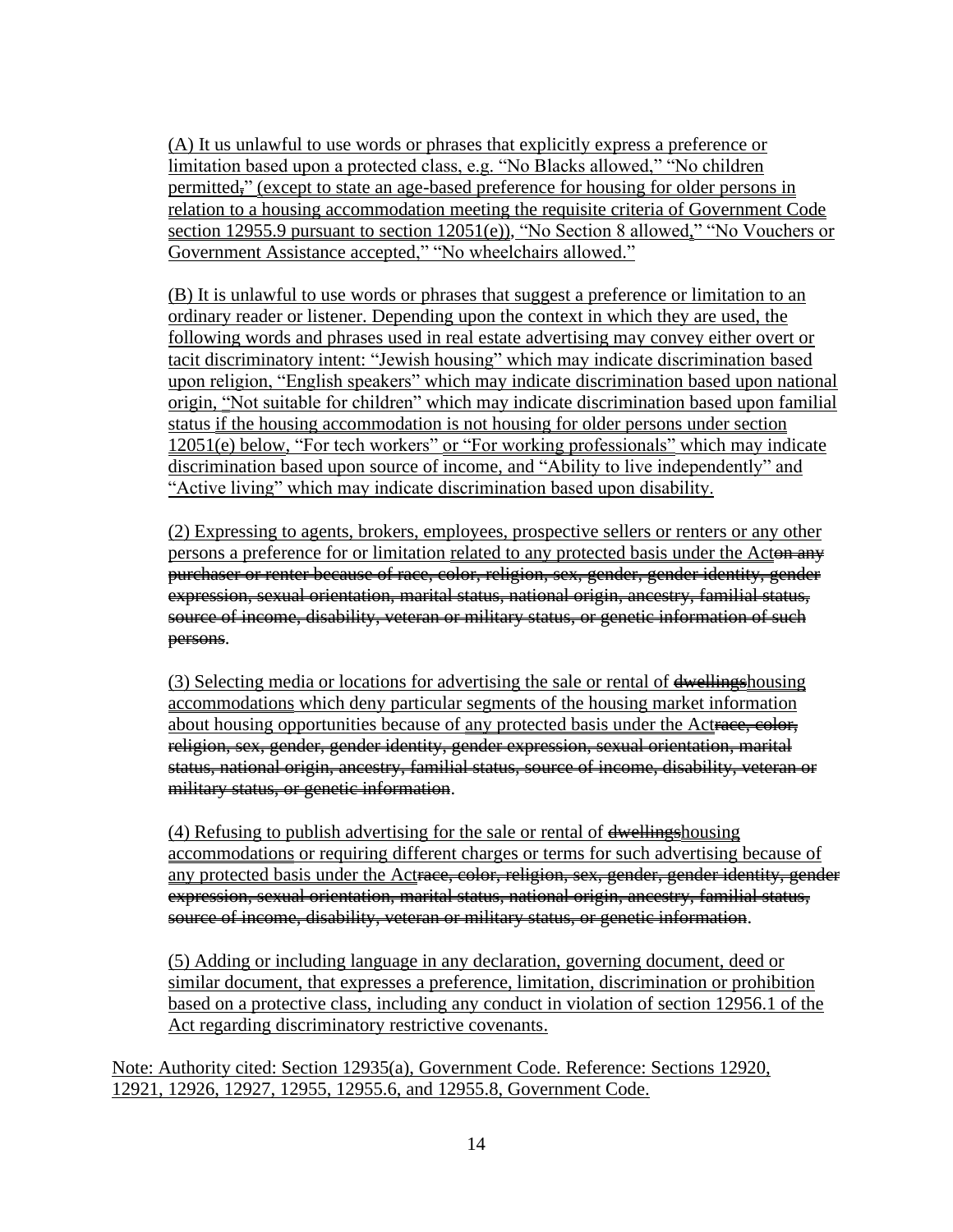## **§ 12051. Exceptions.**

It shall not constitute unlawful discrimination under this section:

(a) For a person to make a written or oral inquiry concerning the level or source of income unless such inquiry would violate section 12141. in order to verify the amount and source of income stated in an application for a housing opportunity;

(b) For a person sharing the living areas in a single dwelling unit to use words stating or tending to imply that the housing being advertised is available only to persons of one sex;

(c) For a person to refer to a protected basis, such as age or disability, where eligibility for a government subsidized housing opportunity requires the person to consider the protected basis;

(d) For a person to refer to a protected basis when seeking to establish a noncommercial personal roommate arrangement, where "noncommercial personal roommate arrangement" means an arrangement "in which no monetary or other consideration is exchanged for the housing opportunity." Traditional residential rental agreements, leases and short-term rentals, as covered by AB 1497, are not included in this definition; or

(e) For a person to state an age-based preference for housing for older persons in relation to housing meeting the requisite criteria of Government Code section 12955.9. For purposes of this subsection, the burden of proof shall be on the respondent to prove that the housing qualifies as housing for older persons.

Note: Authority cited: Section 12935(a), Government Code. Reference: Sections 12920, 12921, 12926, 12927, 12955, 12955.6, 12955.8, 12955.9 and 65008, Government Code.

## **§ 12052. Qualifying for Exemption.**

Under section 12927  $(c)(2)(A)$  of the Act, an owner-occupied single-family home with a single roomer or boarder is exempt from discrimination liability. In order to qualify for this exemption from discrimination liability, the person must comply with subdivision (c) of section 12955 and this Article.

Note: Authority cited: Section 12935(a), Government Code. Reference: Sections 12920, 12921, 12926, 12926.1, 12927, 12948, 12955, 12955.6, and 12955.8, Government Code.

### **Article 12. Harassment and Retaliation**

§ 12120. Harassment.

(a) General. The Act prohibits harassment because of membership in a protected class as a discriminatory housing practice. Harassment can take two forms: quid pro quo harassment, and hostile environment harassment. It is possible for the same conduct to be both quid pro quo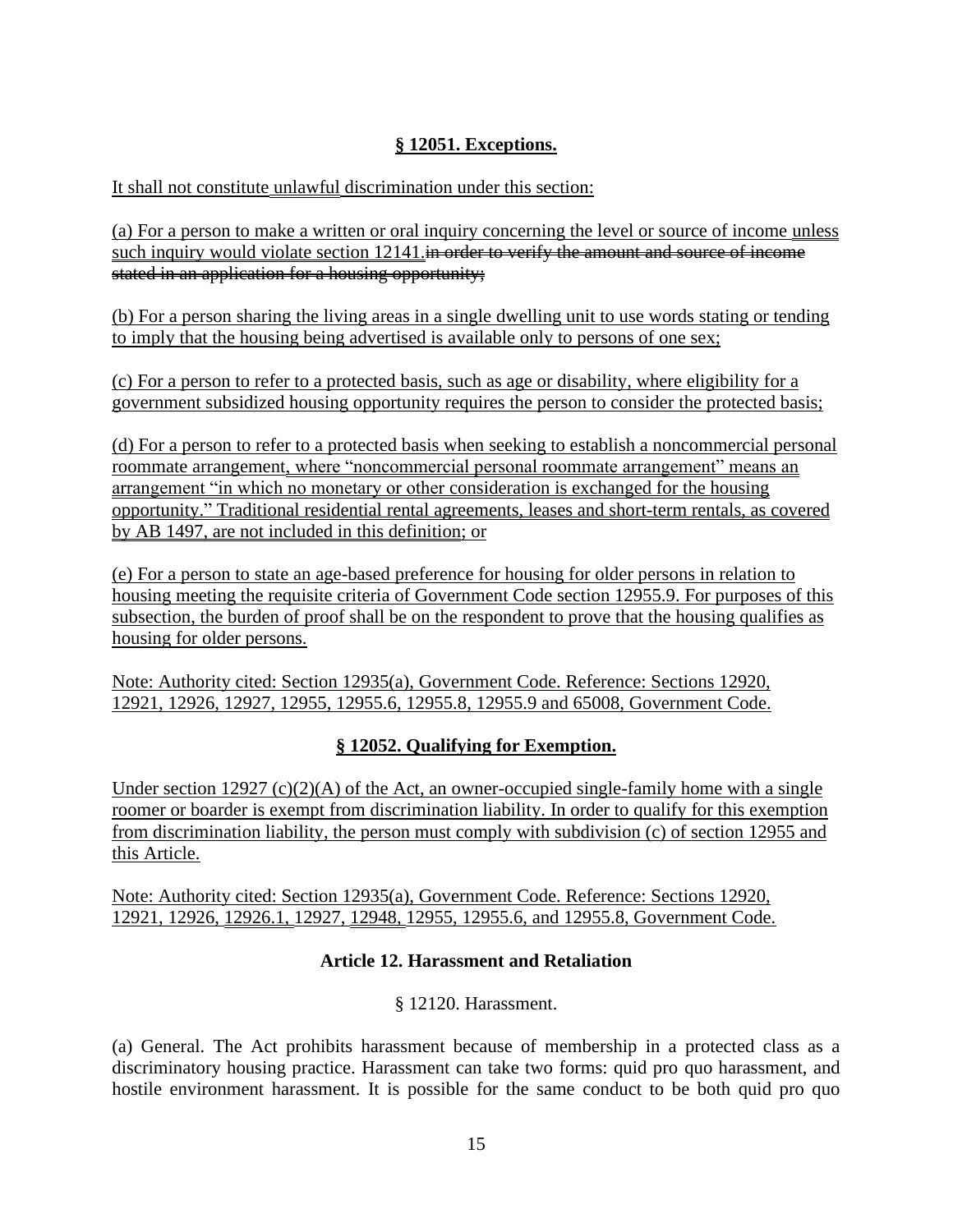harassment and hostile environment harassment.

(1) Quid pro quo harassment. Quid pro quo harassment refers to an unwelcome request or demand to engage in conduct where submission to the request or demand, either explicitly or implicitly, is made a condition related to any of the following: the sale, rental, or availability of a dwelling; the terms, conditions, or privileges of the sale or rental, or the provision of services or facilities in connection therewith; the availability, terms, conditions, or privileges of a housing opportunity; or the avoidance of an adverse action. An unwelcome request or demand may constitute quid pro quo harassment even if an individual acquiesces in the unwelcome request or demand.

(2) Hostile environment harassment. Hostile environment harassment refers to unwelcome conduct that is sufficiently severe or pervasive as to interfere with any of the following: the availability, sale, rental, or use or enjoyment of a dwelling; the terms, conditions, or privileges of the sale or rental; the provision or enjoyment of services or facilities in connection therewith; the availability, terms, conditions, or privileges of a housing opportunity; or constitute any kind of adverse action. Hostile environment harassment does not require a change in the terms, conditions, or privileges of the dwelling, housing opportunity, or housing-related services or facilities.

(3) Whether hostile environment harassment existed or exists depends upon the totality of the circumstances.

(i) Factors to be considered in determining whether hostile environment harassment existed or exist include, but are not limited to, the nature of the conduct, the context in which the incident(s) occurred, the severity, scope, frequency, duration, and location of the conduct, and the relationships of the persons involved.

(ii) Neither psychological nor physical harm must be demonstrated to prove that a hostile environment existed or exists. Evidence of psychological or physical harm may, however, be relevant in determining whether a hostile environment exists or existed, as well as the amount of damages to which an aggrieved person may be entitled.

(iii)Whether unwelcome conduct is sufficiently severe or pervasive as to create a hostile environment is viewed from the perspective of a reasonable person in the aggrieved person's position.

(b) Title VII Affirmative Defenses Not Available. Under Title VII of the Civil Rights Act of 1964, employers have an affirmative defense to vicarious liability for hostile environment harassment by a supervisor. That defense is not available in housing cases.

(c) Type of Conduct. Quid pro quo and hostile environment harassment in housing can be written, verbal, or other conduct and do not require physical contact. Quid pro quo and hostile environment harassment in housing include: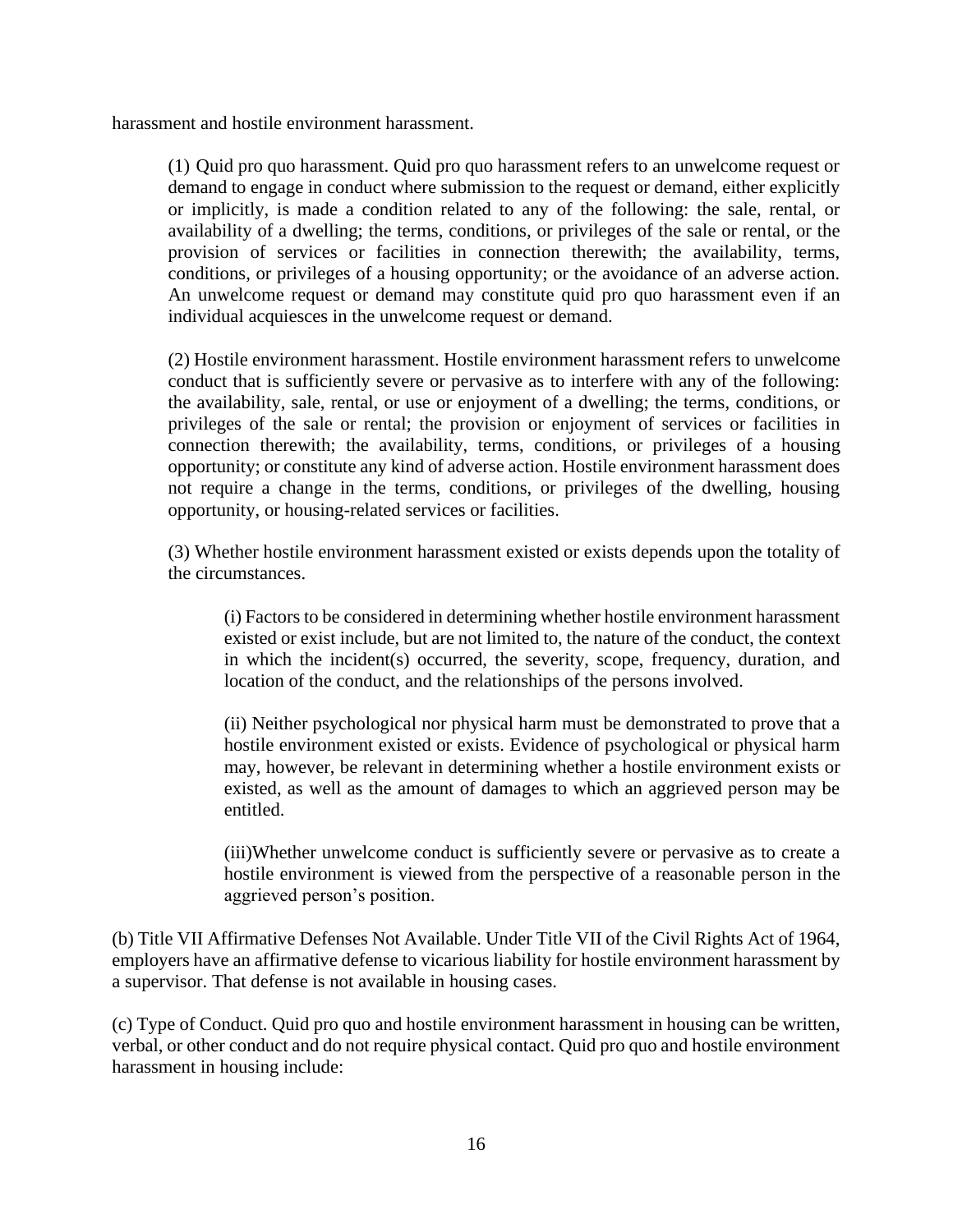(1) Verbal harassment, including epithets, derogatory comments, or slurs;

(2) Physical harassment directed at an individual, including leering; winking; looking person up and down, throwing kisses; sexual gestures; deliberate touching; pinching; patting; leaning over; intentional rubbing or brushing against another individual's body; grabbing; fondling; kissing; following a person, cornering a person, blocking a person's way, or otherwise deliberately interfering with or impeding a person's movements; attempted or actual rape or sexual assault; or sexual intercourse.

(3) Visual forms of harassment, including derogatory posters, cartoons, drawings, writings, or other documents. Nothing herein shall be construed to contravene the protections provided by Civil Code sections 1940.4 and 4710;

(4) Unwelcome sexual conduct, or other unwelcome conduct, linked to an individual's sex, gender, gender identity, gender expression, or sexual orientation;

(5) Any coercion, intimidation, threats, or interference with a person's exercise or enjoyment of a housing opportunity;

(6) Taking any adverse action against a person in a manner that constitutes quid pro quo or hostile environment harassment, such as representing to an applicant that a dwelling or housing opportunity is unavailable because of the applicant's response to a request for a sexual favor or other harassment;

(7) Revealing private information to a third party about a person, without their consent, in a manner that constitutes quid pro quo or hostile environment harassment, unless such disclosure is required by federal or state law or permitted by an exception set forth in section 12176(db):

(8) Conduct that is a discriminatory housing practice may also be quid pro quo or hostile environment harassment. For instance, a landlord repeatedly failing to make repairs to the apartments of non-English speakers while making repairs to the apartments of all other individuals could be found liable for both discrimination on the basis of primary language and hostile environment harassment.

(d) Number of Incidents. A single incident of harassment because an individual is a member of a protected class may constitute a discriminatory housing practice, where the incident is sufficiently severe to constitute hostile environment harassment, or evidences quid pro quo harassment.

(e) Persons Protected. The prohibition on harassment extends to conduct that is based on an individual's membership in a protected class, being perceived as a member of a protected class, or on account of having aided or encouraged any person in the exercise of the rights protected by the Act.

(f) Nothing herein is designed to contravene a person's right to petition the government or exercise their rights under the First Amendment to the United States Constitution.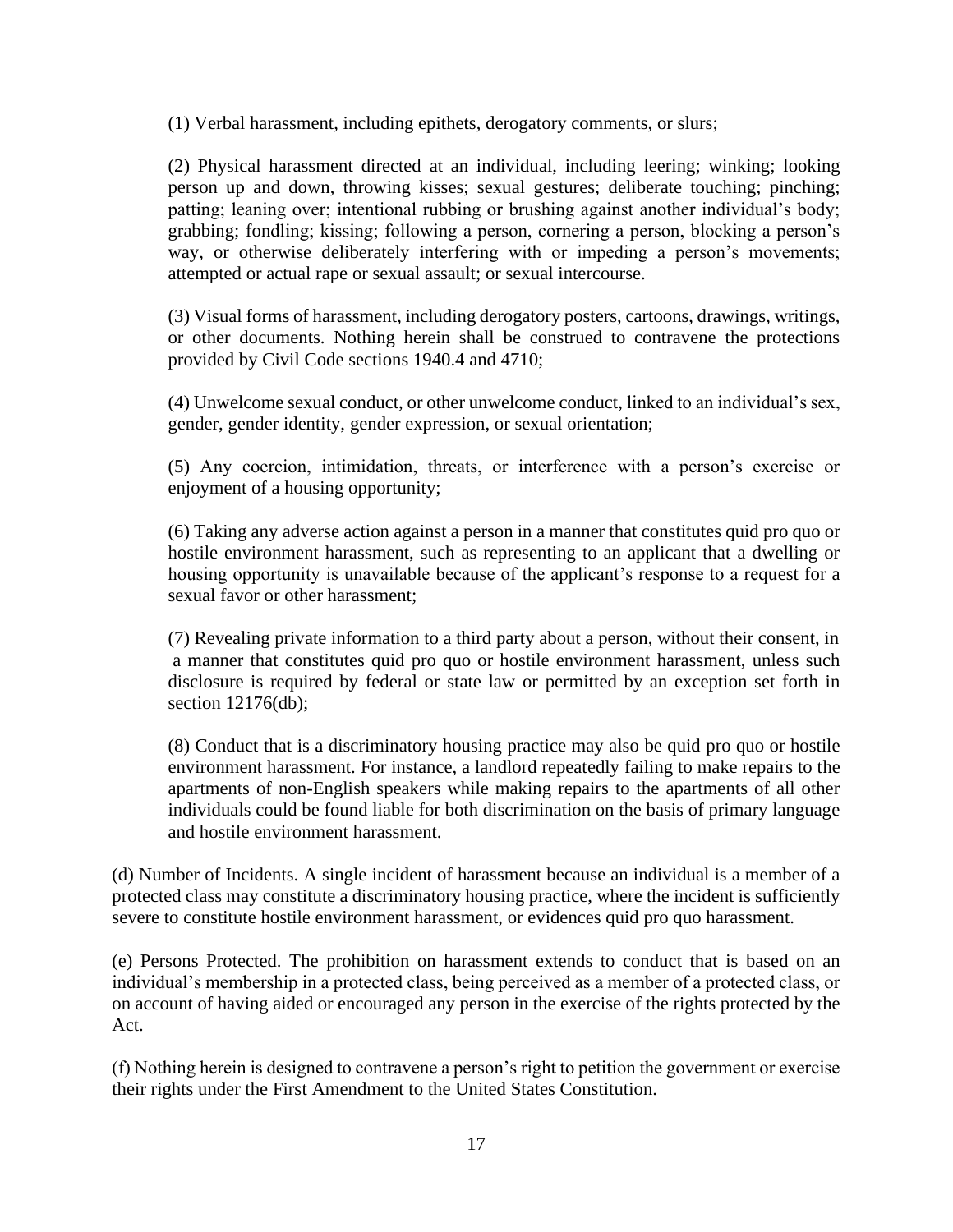Note: Authority cited: Section 12935(a), Government Code. Reference: Sections 12920, 12921, 12926.05, 12926.1, 12927, 12948, 12955, 12955.6, and 12955.7, Government Code.

# **Article 13. Consideration of Income**

## **§ 12140. Definitions.**

(a) "Lawful, verifiable income" includes income from wages, interest payments and distributions from investments, payments from employers subsidizing housing, payments from trust accounts, Social Security benefits, Supplemental Security Income, Social Security Disability Insurance, Community Development Block Grant housing assistance, General Assistance, General Relief, federal housing assistance vouchers issued under Section 8 of the United States Housing Act of 1937 (42 U.S.C. Sec. 1437f), a Housing Opportunities for People with AIDS voucher, Emergency Solutions Grants Program housing assistance, Supervised Independent Living Placement housing assistance for current or former foster youth, Housing Support Program assistance, rapid re-housing assistance for homeless individuals, alimony, child support, payments from parents, guardians or other third parties, pensions, veteran benefits, and insurance payments for long term health care which includes a housing benefit. means income that is:

(1) authorized or sanctioned by law, or not forbidden by law, and

(2) reasonably able to be checked or demonstrated to be true or accurate.

(b) "Lawful, verifiable income" includes:

(1) Any payments recognized as "income" for federal or state tax purposes, including employment-related income, income from wages, interest payments and distributions from investments, payments from employers subsidizing housing, pensions, alimony, child support, and payments from trust accounts;

(2) Payments from parents, guardians, conservators, representative payees or others legally empowered to make payments on a tenant's behalf, and insurance payments for long term health care which includes a housing benefit;

(3) All federal, state, and local government assistance that is available for the payment of rent, including Social Security benefits, Supplemental Security Income, Social Security Disability Insurance, veterans benefits (including federal Veterans Benefits, Special Veterans Benefits (SVB), and California Veterans Cash Benefits (CVCG), Cal-WORKS (TANF) benefits, Tribal Temporary Assistance for Needy Families (TANF), Cash Assistance Program for Immigrants (CAPI), Refugee Cash Assistance (RCA), General Assistance and General Relief, and foster care benefits, including benefits for youth up to age 21;

(4) All federal, state, and local government housing voucher and certificate programs, including federal housing assistance vouchers issued under Section 8 of the United States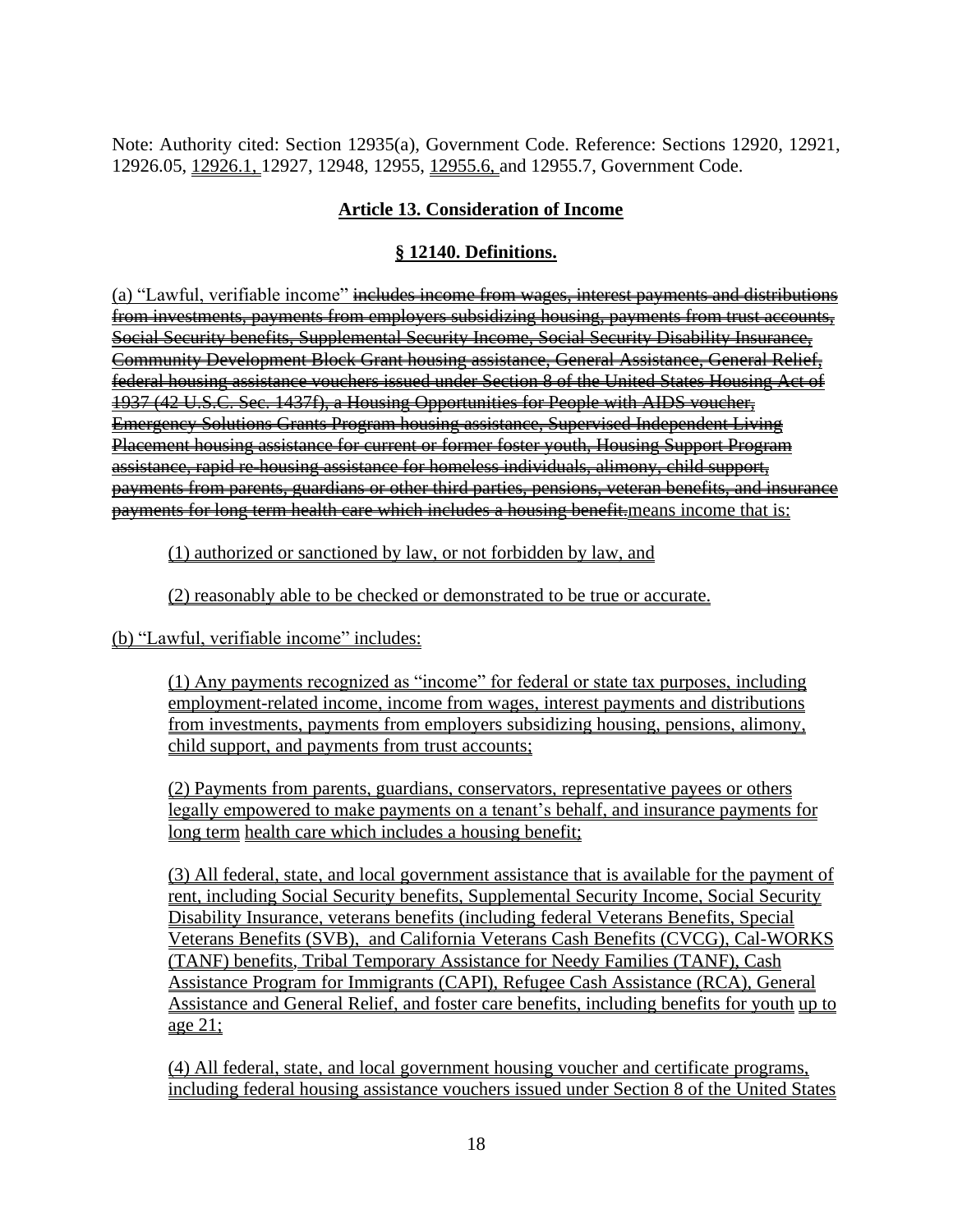Housing Act of 1937 (42 U.S.C. Sec. 1437f) (including special forms of Section 8 vouchers such as tenant protection vouchers, project based vouchers, and Section 811 mainstream vouchers), United States Department of Agriculture Section 521 rural housing vouchers, Housing Opportunities for People with AIDS (HOPWA) vouchers, tenant based rental assistance funded through the federal HOME program, Department of Housing and Urban Development Veterans Affairs Supportive Housing vouchers, and other governmental voucher programs;

(5) All federal, state, and local government housing subsidies that provide rental assistance to individuals, including Emergency Solutions Grants Program housing assistance, Supervised Independent Living Placement housing assistance for current or former foster youth, rapid re-housing assistance for homeless individuals; and

(6) All housing subsidies, housing vouchers, and rental assistance from nonprofit and charitable organizations.

(bc) "Source of income" means:

(1) Lawful, verifiable income paid directly to a tenant.

(2) Lawful, verifiable income paid to a representative of a tenant. A representative of a tenant is an individual or entity acting as the agent of the tenant for purposes of the tenant's obligation to pay rent. A housing owner or landlord is not considered a representative of a tenant unless the source of income is a federal Department of Housing and Urban Development Veterans Affairs Supportive Housing voucher.

(3) Lawful, verifiable income paid to a housing owner or landlord on behalf of a tenant, including federal, state, or local public assistance, and federal, state, or local housing subsidies. Income paid "on behalf of" a tenant includes payments to owners or landlords by public housing authorities under Section 8 of the United States Housing Act of 1937  $(42 \text{ U.S.C.}$  Sec. 1437f)<sub>7</sub> and income identified in subparagraphs  $(b)(4)-(6)$  payments by a parent or guardian on behalf of a child, and payments by a rent guarantor or co-signer based upon a rental guarantor or co-signer agreement. Income paid on behalf of a tenant includes third-party payments made in any form consistent with section 1947.3 of the Civil Code.

Note: Authority cited: Section 12935(a), Government Code. Reference: Sections 12920, 12921, 12926, 12926.1, 12927, 12948, 12955, 12955.6, and 12955.8, Government Code.

# **§ 12141. Source of Income Discrimination in Rental Housing and Examples**

(a) It is unlawful for a landlord or a landlord's agent to discriminate on the basis of the source of income by which a tenant pays part or all of their rent by taking an "adverse action" as defined in section 12005(B). For purposes of this section, examples of "adverse action" include:

(1) A refusal to comply with the requirements of any public assistance, rental assistance,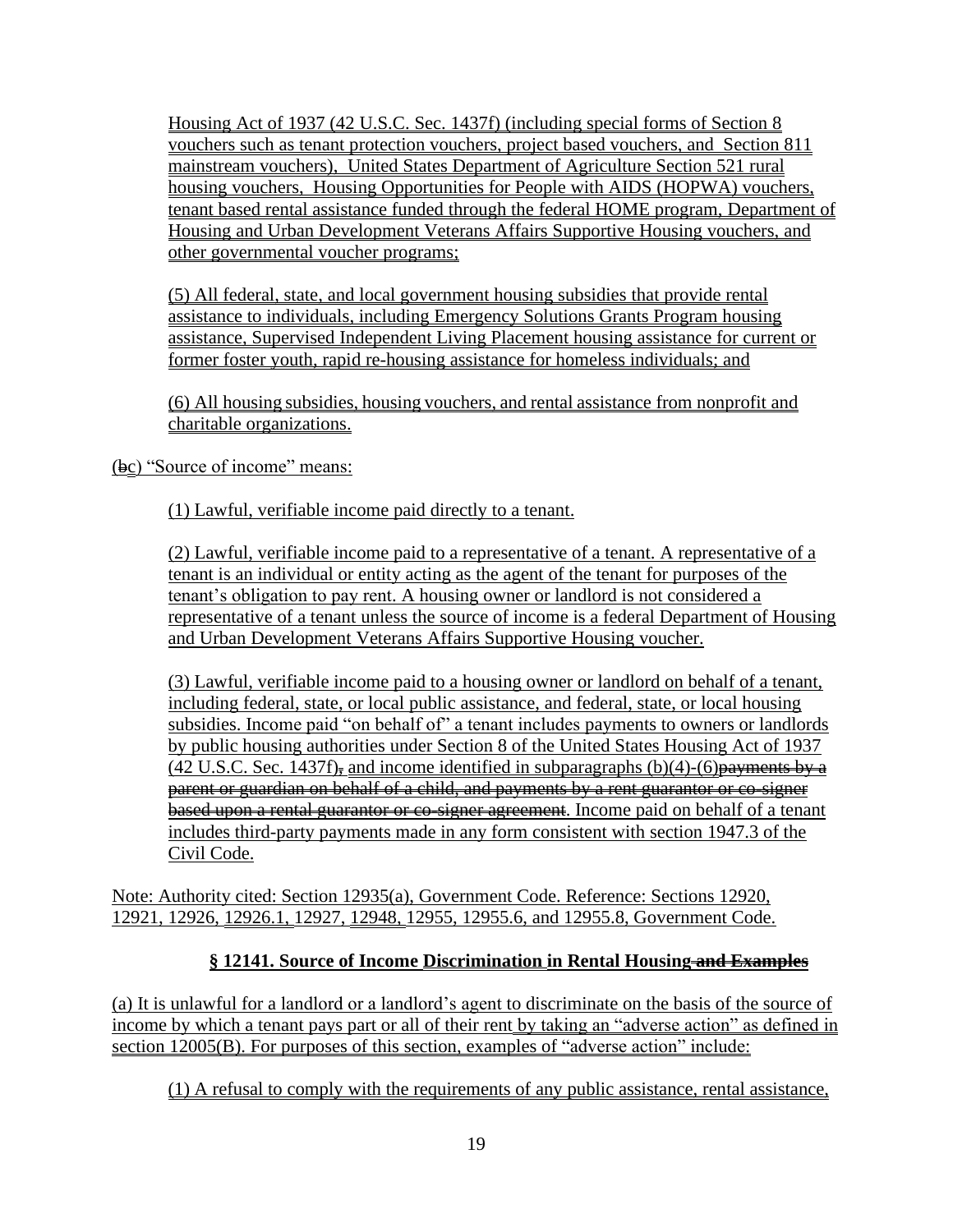or housing subsidy program;

(2) Applying inferior terms, conditions, or privileges in connection with the rental of a housing accommodation, including, but not limited to setting rates for rental or lease, establishing damage deposits or other financial conditions, or refusing or limiting access to common areas or facilities based upon an individual's source of income. This includes imposing less favorable rental terms as a condition of accepting a rental subsidy, rental assistance or a housing voucher;

(3) A refusal to make repairs to a housing accommodation where an individual's source of income requires the housing accommodation to meet a governmental program's habitability standards;

(4) Representing to any individual based upon their source of income that a housing accommodation is unavailable for potential rental or rental when such housing accommodation is, in fact, available;

(5) To make, print, or publish, or cause to be made, printed, or published through any medium, electronic, print, broadcast or other method, any notice, statement, sign, advertisement, application or contract, with regard to a housing accommodation offered for rent, including, but not limited to accepted forms of payment for the housing accommodation, which indicates a preference, limitation, or discrimination based on an individual's source of income; or

(6) To otherwise make unavailable or deny a dwelling based on a person's source of income.

(b) For the purposes of this section, it shall not constitute discrimination based on source of income for a landlord or landlord's agent to make a written or oral inquiry concerning the level or source of income for the purpose of verifying the level or source of income stated in an application by a prospective tenantunless such inquiry would violate section 12141.

(c) Affordable housing developments receiving governmental assistance or subsidies are subject to the prohibition on source of income discrimination, including discrimination against voucher holders under Section 8 of the United States Housing Act of 1937 (42 U.S.C. Sec. 1437f), unless the terms of the governmental assistance prohibit or restrict the use of a voucher in a particular unit. Where such restrictions are in place in a housing development, it is unlawful to discriminate against voucher holders in any units not subject to such restrictions.

Note: Authority cited: Section 12935(a), Government Code. Reference: Sections 12920, 12921, 12926, 12926.1, 12927, 12948, 12955, 12955.6, and 12955.8, Government Code.

# **§ 12142. Aggregate Income.**

It is unlawful for a housing provider to fail to account for the aggregate income of persons residing together or proposing to reside together, whether or not they are married, in applying a financial or income standard in the rental of housing.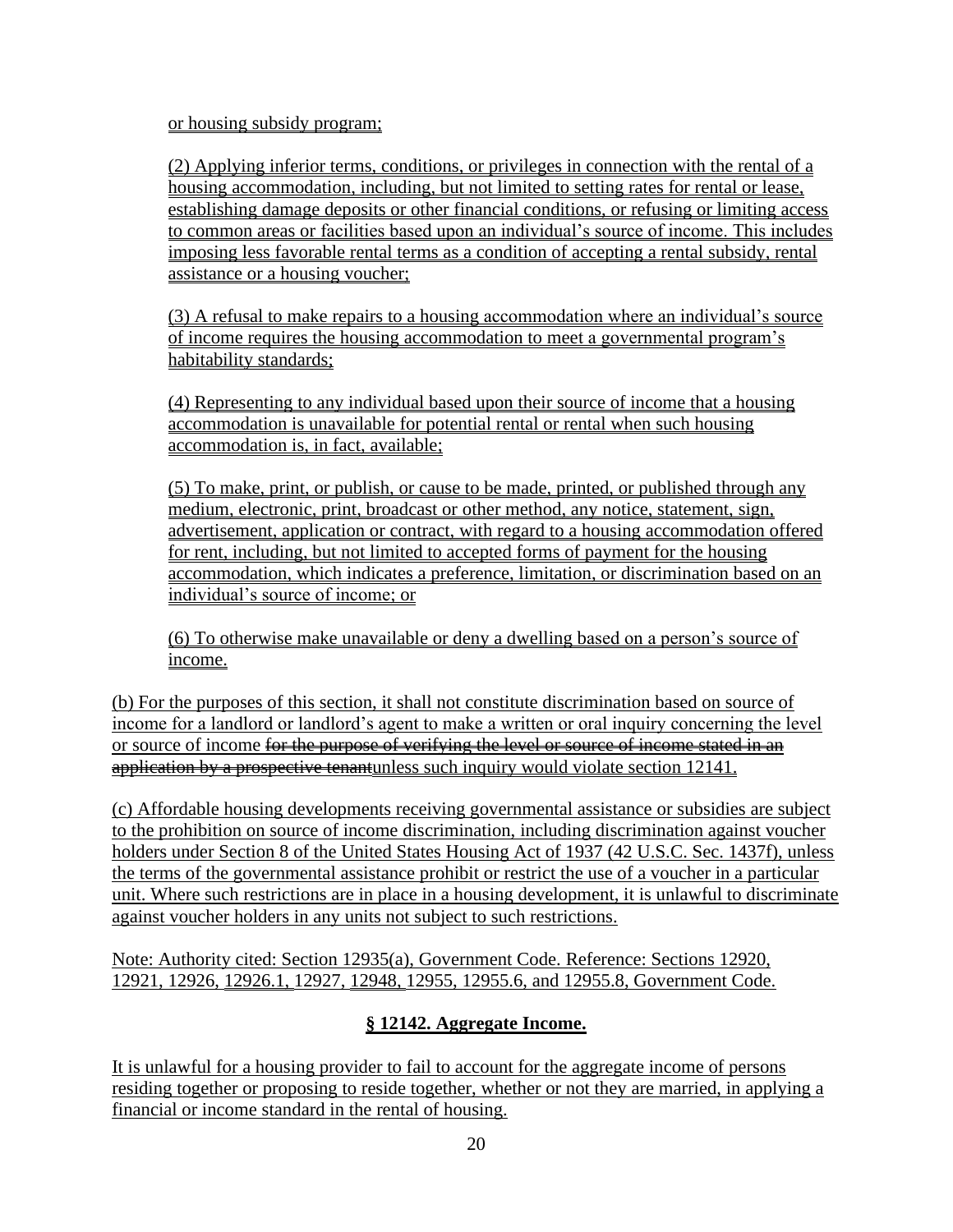Note: Authority cited: Section 12935(a), Government Code. Reference: Sections 12920, 12921, 12926, 12926.1, 12927, 12948, 12955, 12955.6, and 12955.8, Government Code.

## **§ 12143. Financial and Income Standards Where There is a Government Rent Subsidy.**

Where a tenant or applicant is using a housing subsidy, including a voucher under Section 8 of the United States Housing Act of 1937 (42 U.S.C. Sec. 1437f), a housing provider is only permitted to consider the tenant's portion of the rent to be paid by the tenant when considering whether the tenant or applicant meets financial or income eligibility standards. In these circumstances, it is unlawful for a housing provider to use a financial or income standard that is not solely based on the portion of the rent to be paid by the tenant.

Note: Authority cited: Section 12935(a), Government Code. Reference: Sections 12920, 12921, 12926, 12926.1, 12927, 12948, 12955, 12955.6, and 12955.8, Government Code*.*

## **Article 14. Practices Related to Residential Real Estate-Related PracticesTransactions**

## **§ 12155. Residential Real Estate-Related Practices with Discriminatory Effect.**

(a) Residential real estate-related practices may have a discriminatory effect. A residential real estate-related practice that has a discriminatory effect is prohibited unless there is a legally sufficient justification for the practice. Residential real estate-related practices that are prohibited absent a legally sufficient justification include:

(1) Making available, or making unavailable, a residential real estate-related transaction in a manner that results in a discriminatory effect based on membership in a protected class;

(2) Establishing the terms or conditions of a residential real estate-related transaction in a manner that results in a discriminatory effect based on membership in a protected class;

(3) Failing or refusing to provide information regarding a residential real estate-related transaction; failing or refusing to provide information regarding application requirements, procedures, or standards for the review and approval of the residential real estate-related transaction; or providing information which is inaccurate or different from that provided others in a manner that that results in a discriminatory effect based on membership in a protected class;

(4) Imposing different terms or conditions on the availability of a residential real estaterelated transaction in a manner that results in a discriminatory effect based on membership in a protected class;

(5) Determining the price or other terms or conditions in connection with a residential real estate-related transaction in a manner that results in a discriminatory effect based on membership in a protected class;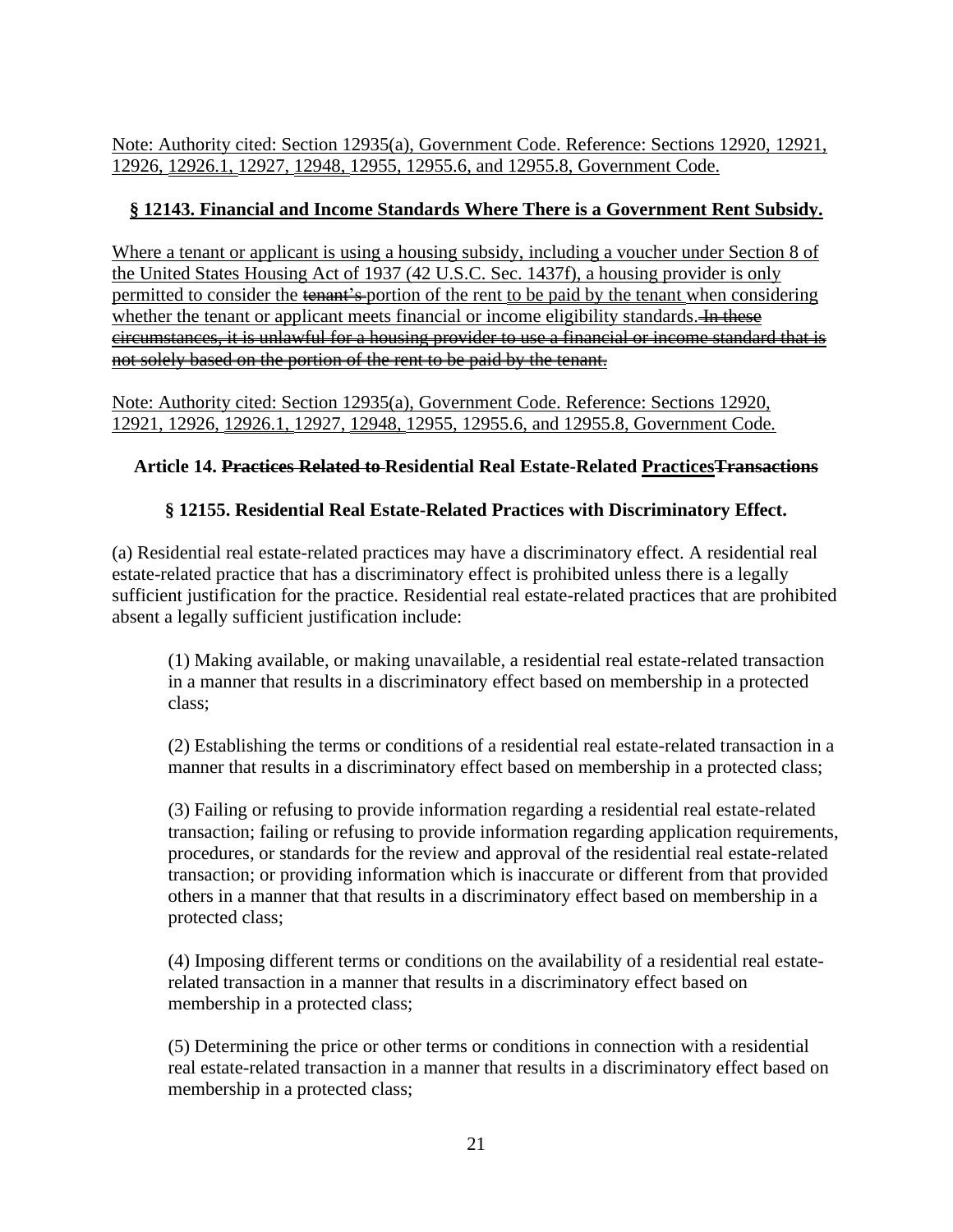(6) Subjecting a person to harassment that affects a residential real estate-related transaction, in a manner that results in a discriminatory effect based on membership in a protected class; and

(7) Conditioning the availability of a residential real estate-related transaction, or the terms or conditions thereof, on a person's response to harassment in a manner that results in a discriminatory effect based on membership in a protected class.

(8) Using different policies, practices, or procedures in evaluating or in determining creditworthiness of any person in connection with the provision of financial assistance in a manner that results in a discriminatory impact based on membership in a protected class.

(b) Residential real estate-related practices are also prohibited if they intentionally discriminate on the basis of membership in a protected class.

Note: Authority cited: Section 12935(a), Government Code. Reference: Sections 12920, 12921, 12926, 12926.1, 12927, 12948, 12955, 12955.6, and 12955.8, Government Code.

### **Article 18. Disability**

### **§ 12176. Reasonable Accommodations and Reasonable Modifications.**

(a) A reasonable accommodation is an exception, change, or adjustment in rules, policies, practices, or services when such an accommodation may be necessary to afford an individual with a disability an equal opportunity to use and enjoy a dwelling unit and public and common use areas, or an equal opportunity to obtain, use, or enjoy a housing opportunity.

(b) A reasonable modification is a change, alteration or addition to the physical premises of an existing housing accommodation, when such a modification may be necessary to afford the individual with a disability an equal opportunity to use and enjoy a dwelling unit and public and common use areas, or an equal opportunity to obtain, use, or enjoy a housing opportunity.

(ac) It is a discriminatory housing practice for any person to refuse to make reasonable accommodations in rules, policies, practices, or services when such accommodations may be necessary to afford an individual with a disability an equal opportunity to use and enjoy a dwelling unit and public and common use areas, or an equal opportunity to obtain, use, or enjoy a housing opportunity unless providing the requested accommodation would constitute an undue financial and administrative burden and a fundamental alteration of its program, or if allowing an accommodation would constitute a direct threat to the health and safety of others (i.e. a significant risk of bodily harm) or would cause substantial physical damage to the property of others, as defined in Ssection  $12179$ (ab) or  $12185(d)(9)$ .

(db) It is a discriminatory housing practice for any person to refuse to allow an individual with a disability the opportunity to make reasonable modifications to the premises of an existing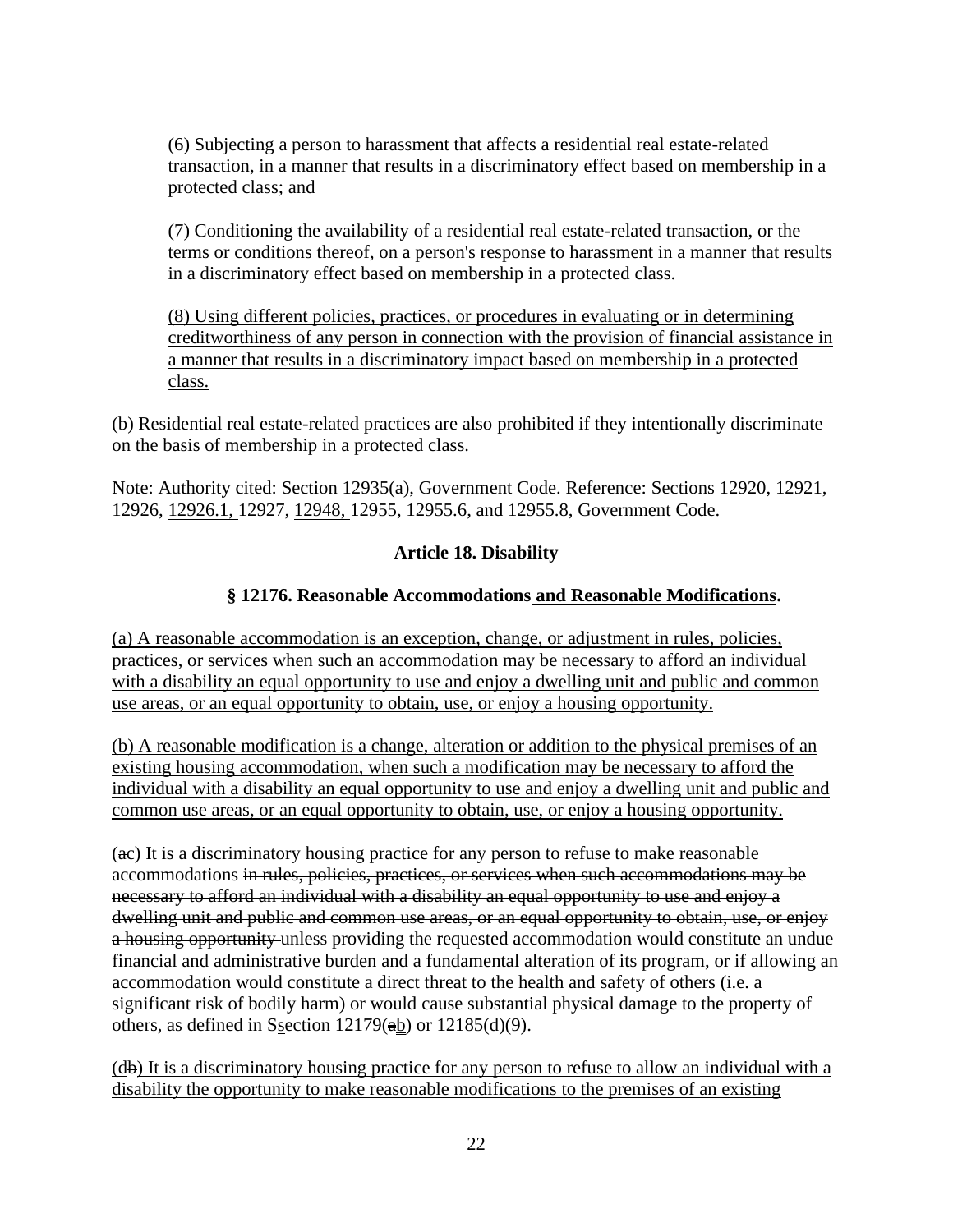housing accommodation that is occupied by or will be occupied by an individual with a disability, except pursuant to sections 12179 through 12181<del>, unless providing the requested</del> modification would consistute an undue financial and administrative burden or a fundamental alteration of its program, or constitute another basis for denial under section 12181.

(eb) Confidentiality Regarding Reasonable Accommodations and Modifications.

(1) All information concerning an individual's disability, request for an accommodation or modification, or medical verification or information must be kept confidential and must not be shared with other persons who are not directly involved in the interactive process or decision making about the requested accommodation or modification unless disclosure is:

(A) Required to make or assess the decision to grant or deny the request for accommodation or modification;

(B) Required to administer or implement the requested accommodation or modification;

(C) Authorized by the individual with the disability in writing; or

(D) Required by law.

(cf) Requests for Reasonable Accommodations and Modifications.

(1) The individual with a disability seeking a reasonable accommodation or modification must make a request for such accommodation or modification.

(2) The request for a reasonable accommodation or modification may be made by the individual with a disability, a family member, or someone authorized by the individual with a disability to act on their behalf ("representative").

(3) A request for a reasonable accommodation or modification need not be made in a particular manner or at a particular time. An individual makes a reasonable accommodation or modification request at the time they request orally or in writing, or through a representative, an exception, change, or adjustment to a practice, or a modification to an existing housing accommodation, because of a disability, regardless of whether the phrase "reasonable accommodation" or "reasonable modification" is used as part of the request. A request for a reasonable accommodation may be made at any time, including during the inquiry or application process, while seeking or enjoying a housing opportunity, during the tenancy or occupancy of an accommodation, during litigation, or at or after trial. A request for a reasonable modification may be made during the inquiry or application process, while seeking or enjoying a housing opportunity, during the tenancy or occupancy of a housing accommodation, or during litigation. A request for a reasonable accommodation or reasonable modification may be made at any time, including during the inquiry or application process, before purchase or lease, while seeking or enjoying a housing opportunity, during the tenancy or occupancy of an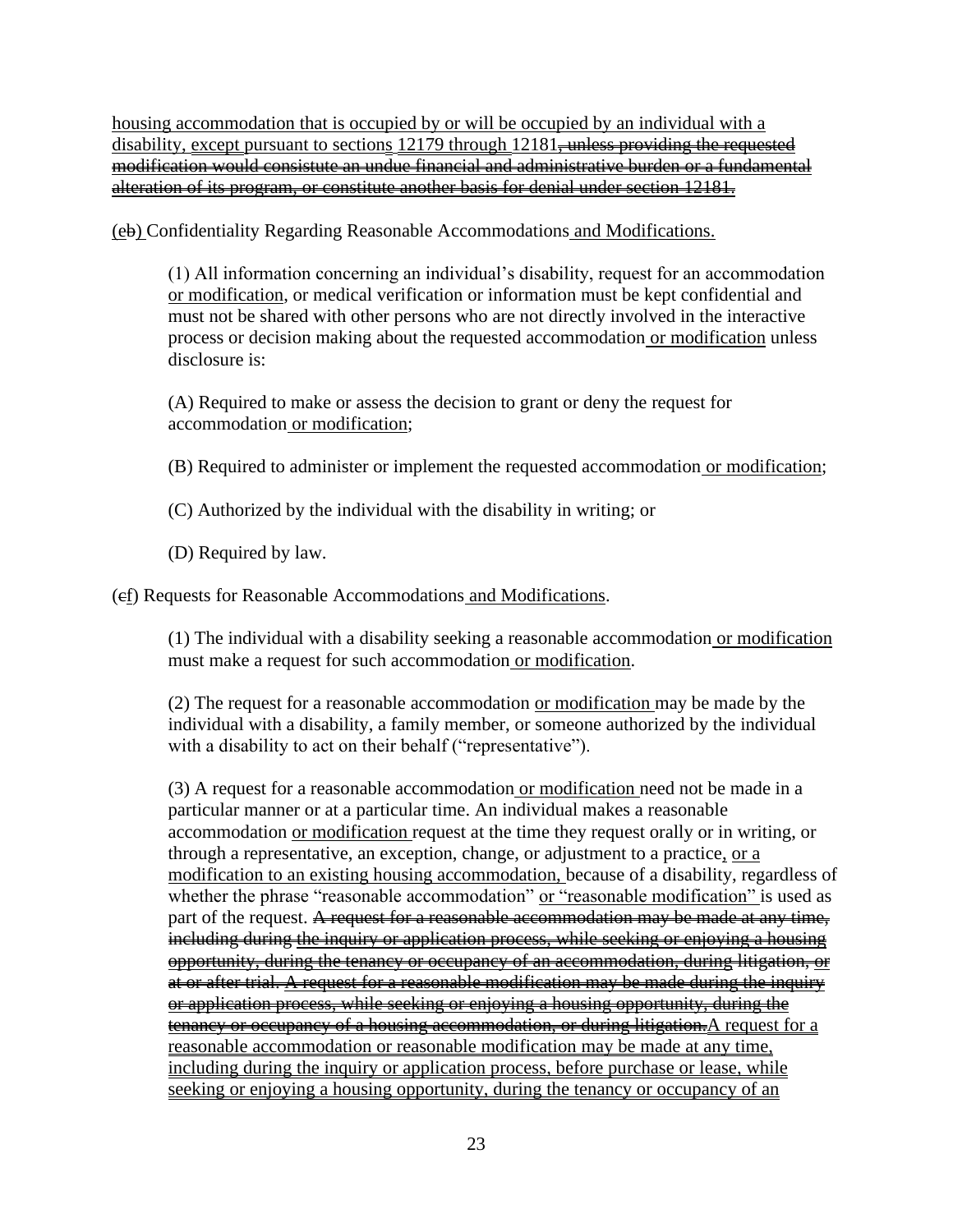housing accommodation, during litigation, at or after trial, and after judgement in appropriate circumstances.

(4) The duty to provide reasonable accommodations and modifications is an ongoing one. Some individuals with disabilities require only one reasonable accommodation or modification, while others may need more than one. Still others may need one reasonable accommodation or modification for a period of time, and then at a later date, require another type of reasonable accommodation or modification. Another individual may need both a reasonable accommodation and a reasonable modification. Each request must be considered separately under the standards in this aArticle.

(5) Adopting a formal procedure may aid individuals with disabilities in making requests for reasonable accommodations and modifications and may make it easier to assess those requests and keep records of the considerations given the requests. An individual requesting an accommodation or modification may be asked to use a form or follow a particular procedure. However, a person may not refuse a request or refuse to engage in the interactive process because the individual with a disability or their representative did not use the preferred forms or procedures. The forms and procedures used may not seek information that is not necessary to evaluate if a reasonable accommodation or modification may be needed to afford an individual with a disability equal opportunity to use and enjoy a dwelling or housing opportunity, such as the information prohibited in section 12178.

(6) A person responsible for responding to accommodation and modification requests must treat a request by an individual with a disability for assistance in completing forms or in following procedures, or a request for alternative methods of communication during the reasonable accommodation or modification process, as a request for a reasonable accommodations that must be responded to in the same manner as any other request. In many circumstances, such requests, or the person considering the request, may also be covered by the American with Disabilities Act (ADA) and the provisions in the ADA and its accompanying regulations requiring the provision of auxiliary aids and services and alternative methods of communication.

(7) An individual with a disability may request a reasonable accommodation in financial policies or policies that impose a financial burden when such accommodations may be necessary to afford an individual with a disability an equal opportunity under subsection (a) of this section, subject to the defenses in section 12179. Examples of such economic accommodations may include: waiving guest fees or other fees; waiving fees or providing additional time to pay fees for city clean-up of a property; and allowing a prospective tenant to use a co-signer when their limited income, so limited because of a disability, does not qualify them for the unit.

(8) Reasonable Accommodation and Modification Requests in Unlawful Detainer Actions.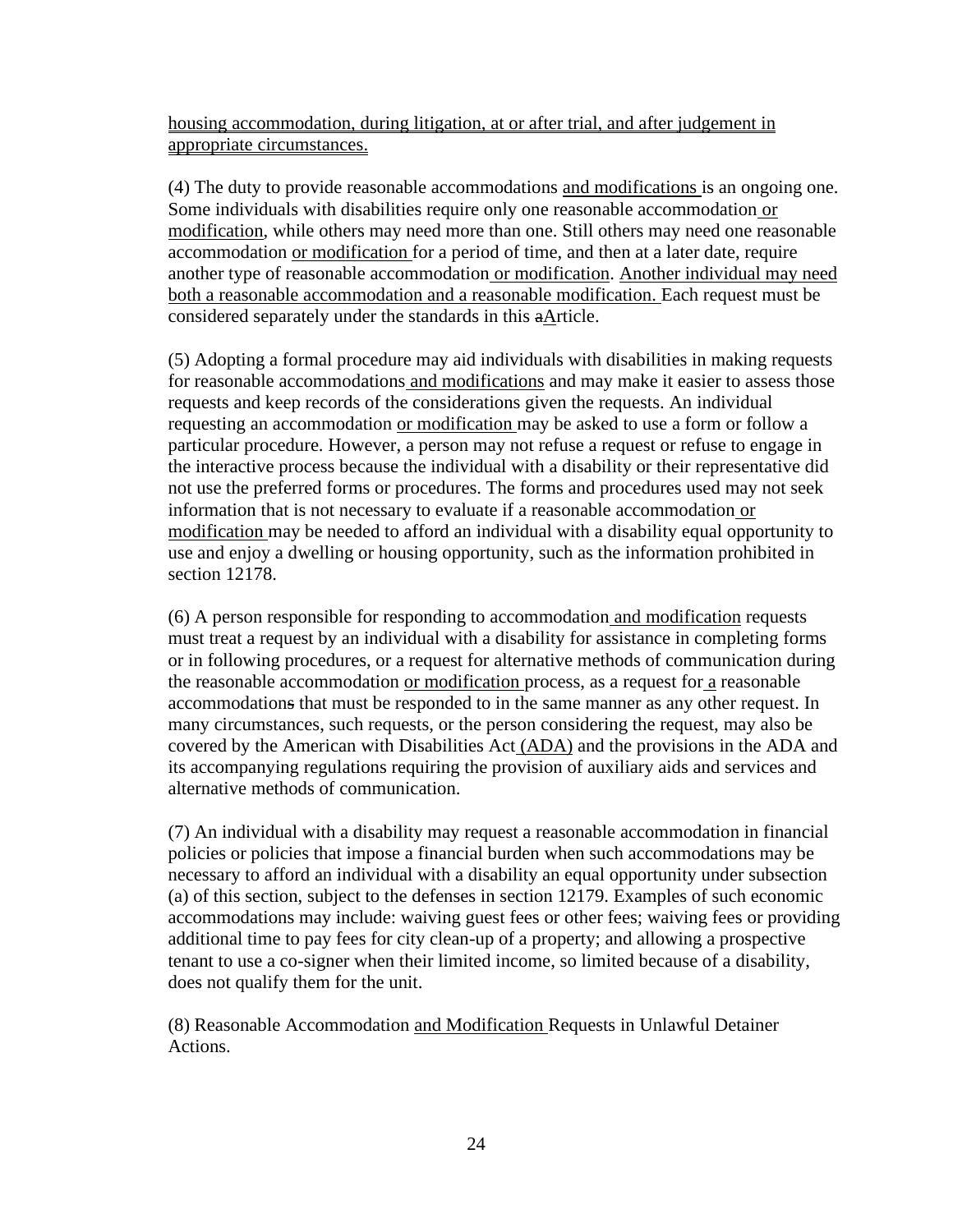(A) An individual with a disability may raise a failure to provide a reasonable accommodation or modification as an affirmative defense to an unlawful detainer action.

(B) A request for a reasonable accommodation or reasonable modification in unlawful detainer actions can be made at any time during the eviction process, including at or after trial, and in certain circumstances after judgment or physical eviction. A reasonable accommodation request that is made during or following a pending unlawful detainer action is subject to the same regulations that govern reasonable accommodation requests at any other time. For example:

(i) Rowan is an individual with a disability who receives Social Security Disability on the sixth day of each month. He is served a three-day notice to pay rent or quit on the second day of the month, but is unable to pay until after the notice expires. As a result, the owner files an unlawful detainer action. At trial, Rowan requests an accommodation to pay his rent on the sixth instead of the first, including allowing a late payment for the month at issue in the trial. The owner must consider the request under these regulations, including considering whether it constitutes an undue financial and administrative burden as defined in section 12179, and engaging in the interactive process under section 12177 as needed.

(ii) Chelsea is an individual with a physical disability. The owner filed a successful unlawful detainer action unrelated to her disability. Chelsea partially moved out the day after the trial, but was unable, without help, to move some larger items (e.g. her couch, bed and dresser) to her new apartment. Because of the disability, she could not lift or carry anything heavy. She requested some additional time as a reasonable accommodation to arrange for help to move her furniture. The owner must consider the request under these regulations, including considering whether it constitutes an undue financial and administrative burden as defined in section 12179 (for example if the owner has the capacity to leave the items in the unit for a period of time or if the unit is not rerented), and engaging in the interactive process under section 12177 as needed.

(iii) Angelique is an individual with a mobility disability. The owner has filed an unlawful detainer action, alleging that she has violated the lease because her wheelchair is damaging the carpets and door frames in her unit. Angelique requests both an accommodation denying withdrawing her eviction, since the damage was unavoidable as a result of her disability, and a reasonable modification allowing her, at her own expense, to widen the door frames in her unit and put in a hard-surface floor covering. The owner must consider the requests under these regulations, including engaging in the interactive process under section 12177 as needed, and considering whether it constitutes an undue financial and administrative burden as defined in section 12179–there are any defenses to either request pursuant to section 12179, and whether the requests for reasonable modifications  $\theta$  are  $\ddot{\theta}$  otherwise outside the scope of section 12181<del>, and engaging in the</del> interactive process under section 12177 as needed.

(iv) Miguel, a tenant in an unlawful detainer loses at trial, but is granted a stay pending appeal of the trial court's decision. The appeal is not likely to be resolved for many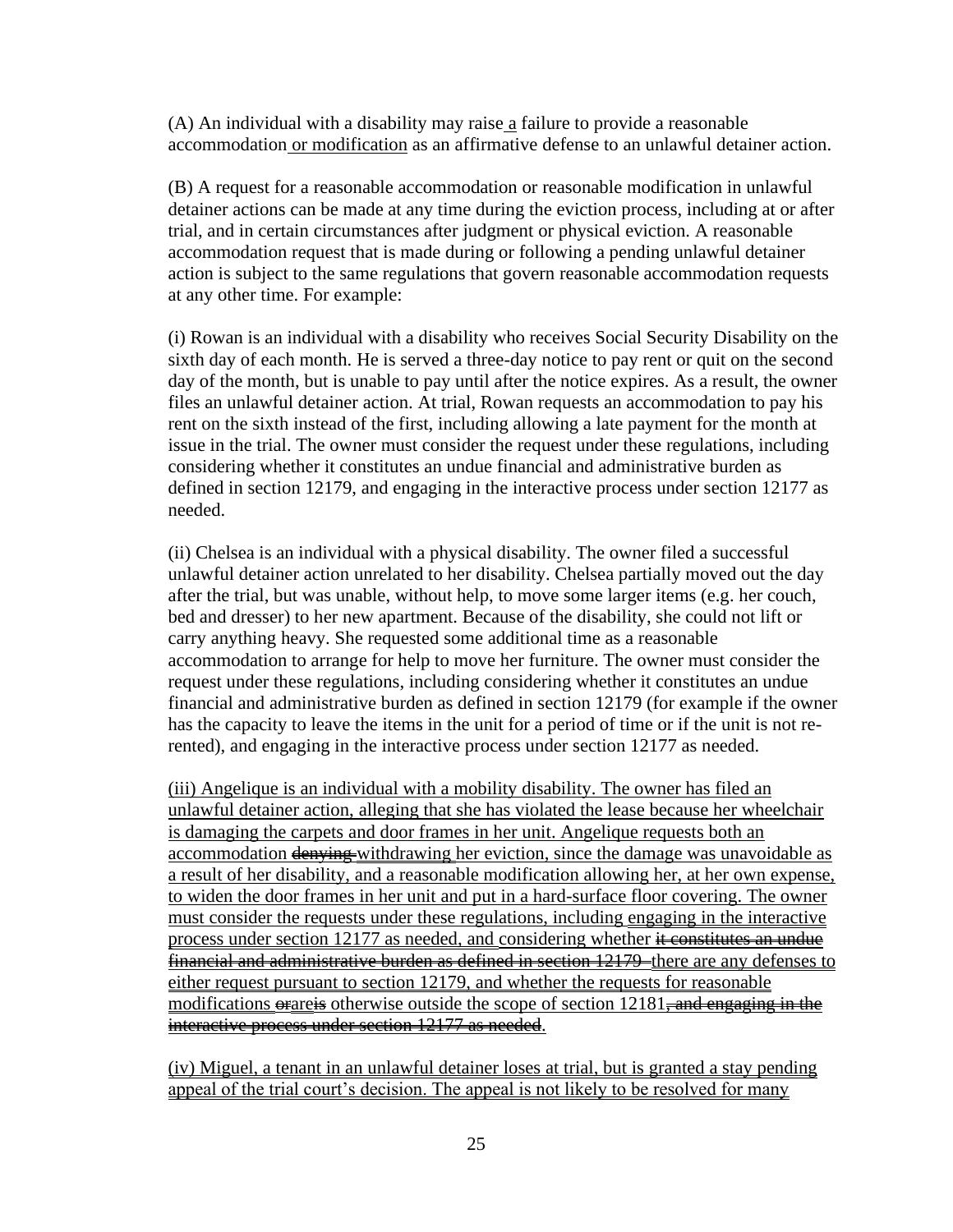months. Immediately after trial, Miguel sustains has a minor stroke that limits his mobility. He now requires the use of grab bars in the bathroom for safety. Miguel is willing to cover all costs of the modification. The owner must consider the request under these regulations, including engaging in the interactive process under section 12177 as needed.

Note: Authority cited: Section 12935(a), Government Code. Reference: Sections 12920, 12921, 12926, 12926.1, 12927, 12948, 12955, 12955.3, 12955.6, and 12955.8, Code; *Auburn Woods I Homeowners Ass'n v. Fair Employment and Housing Com'n* (2004) 121 Cal.App.4th 1578.

#### **§ 12177. The Interactive Process.**

(a) Whenever a person who receives a request for a reasonable accommodation or modification cannot immediately grant the requested accommodation or modification, the Act requires the person considering the request to engage in an interactive process with the individual with a disability or the individual's representative. The purpose of the interactive process is to exchange information to identify, evaluate, and implement a reasonable accommodation or modification that allows the individual with a disability equal opportunity to use and enjoy a dwelling or housing opportunity. The Act does not predetermine the outcome of any interactive process. However, the Act requires that the interactive process be timely (pursuant to subsection (d)) and that it be conducted in good faith. Good faith means the person considering the request must make a fair and honest effort to engage in the interactive process and to consider the request.

(b) If the person considering the request for accommodation or modification believes they do not have sufficient information to establish either that a disability exists or the nature of the disability-related need for the accommodation or modification, or if the nexus between the disability and the requested accommodation or modification is not clear to the person considering the request for accommodation or modification, the person considering the request for accommodation must seek clarification or additional information pursuant to section 12178 from the individual with a disability or the individual's representative. The person considering the request must not deny it for lack of information without first requesting the clarification or additional information and providing a reasonable opportunity for the individual requesting the accommodation to provide it.

(c) If the person considering the request believes that the initially requested accommodation or modification cannot be granted for a reason permitted under section  $12179(a b)$ - $\left(\frac{3}{6}\right)$  (c) or section 12181, the person considering the request must try to identify if there is another accommodation or modification that is equally effective and must discuss with the individual with the disability or the individual's representative whether other alternative accommodations or modifications would be equally effective in meeting the needs of the individual with a disability. Equally effective means that the alternative accommodation or modification will allow the person with the disability to use and enjoy a dwelling or housing opportunity as well as the requested accommodation or modification would have. If an alternative accommodation or modification would effectively meet the disability-related needs of the individual and could not be lawfully denied for a reason permitted under section  $12179(a\underline{b})-(3)+(6)(c)$ , the person considering the request must grant it. The individual requesting the accommodation or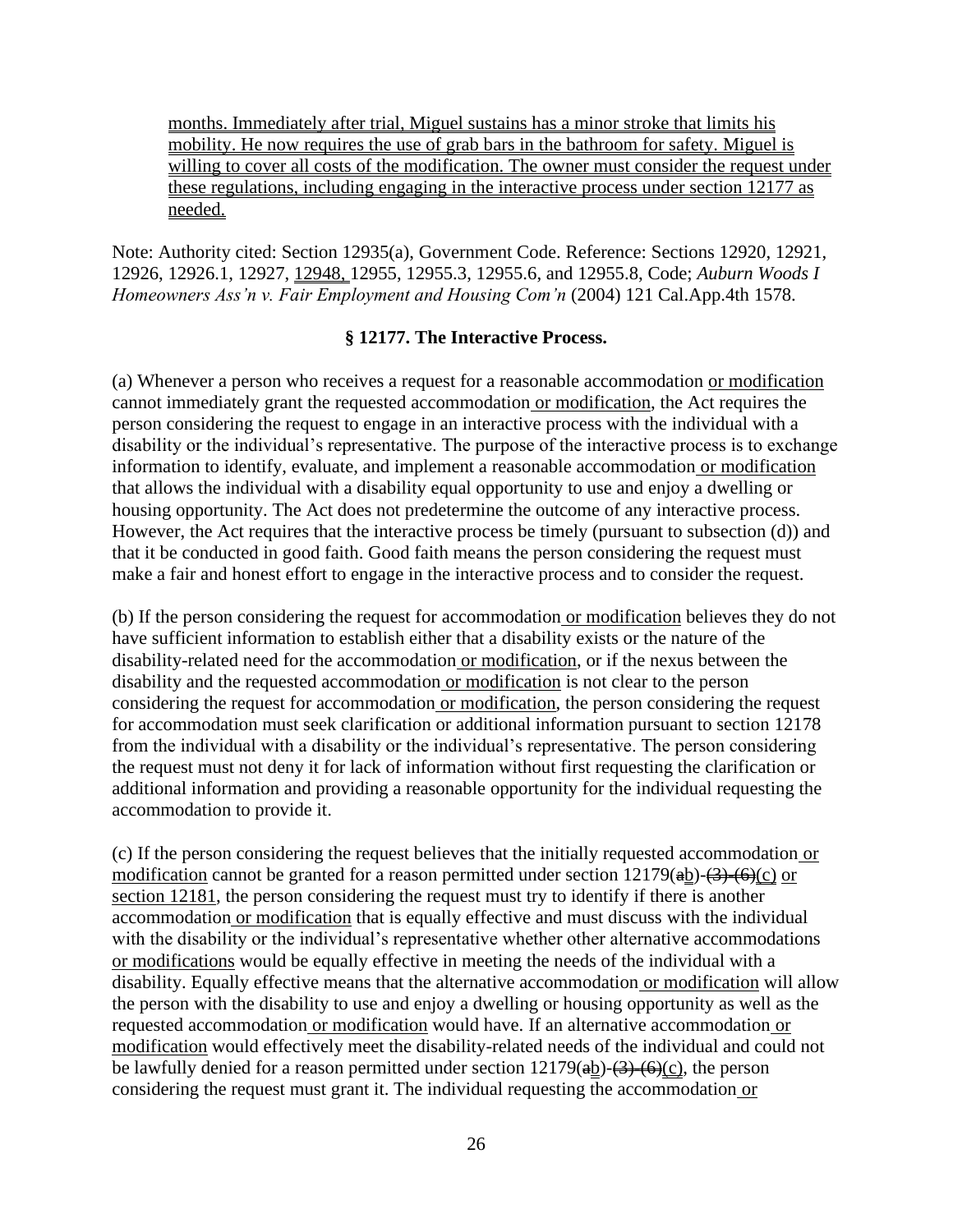modification is not obligated to accept an alternative accommodation or modification if the alternative accommodation or modification will not meet the needs of the individual with the disability and the initially requested accommodation or modification could not be lawfully denied for a reason permitted under section 12179. In many cases, the The individual with the disability has the most accurate knowledge about the functional limitations posed by their disability, and therefore the individual's preferences should be given significant weight.

(d) Requests for reasonable accommodations or modifications must be promptly considered as determined on a case-by-case basis. The time necessary to respond to a request depends on many factors, including:

(1) The nature of the accommodation or modification under consideration;

(2) Whether it is necessary to obtain supporting information because the disability or the need for the accommodation or modification is not obvious or known to the person considering the request;

(3) Whether the accommodation or modification is needed on an urgent basis; and

(4) Whether it is necessary to engage in the interactive process to resolve the request.

(e) An undue delay by the person considering the request, for example, when there is a failure to act promptly on the need to acquire additional information pursuant to section 12178 or when there is no response to the request in a reasonable time, may constitute a denial of a reasonable accommodation or modification. Whether a request has been promptly considered is a case-bycase factual determination.

(f) A failure to reach an agreement on an accommodation or modification request after a reasonable attempt to do so is in effect a decision not to grant the requested accommodation or modification. If the individual requesting the accommodation or modification or their representative has, after a reasonable opportunity, unreasonably failed to provide relevant information that was requested consistent with the regulations, the person considering the request may find this failure to be grounds for determining that the accommodation or modification could not be granted. What will constitute a reasonable attempt, a reasonable opportunity, or an unreasonable failure to provide relevant information will depend on the individual facts of every case, but can include factors such as the length of time spent in discussions or taken to provide information; whether the parties have acted in good faith; and whether there were clear efforts to communicate what information was required to evaluate the accommodation or modification.

(g) If after a denial of an initial request for an accommodation modification, the individual with a disability or their representative makes a later request for the same or similar accommodation or modification, the latter request must be considered pursuant to these regulations independently of the initial request.

Note: Authority cited: Section 12935(a), Government Code. Reference: Sections 12920, 12921, 12926, 12926.1, 12927, 12948, 12955, 12955.3, 12955.6, and 12955.8, Government Code;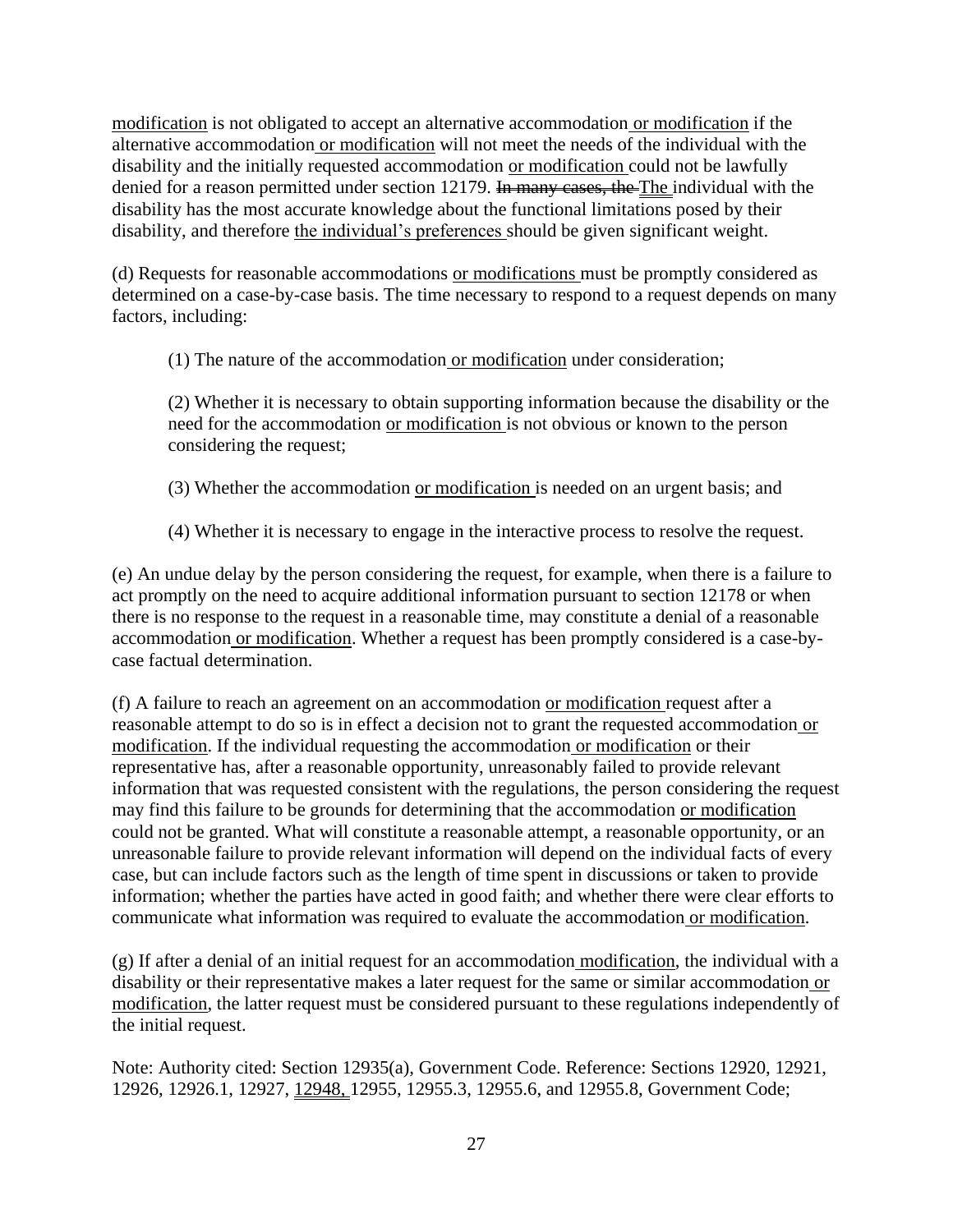*Auburn Woods I Homeowners Ass'n v. Fair Employment and Housing Com'n* (2004) 121 Cal.App.4th 1578.

### **§ 12178. Establishing that a Requested Accommodation or Modification is Necessary.**

(a) If an individual with a disability or their representative makes a request for an accommodation or modification that provides reliable information about the disability and how the requested accommodation or modification is necessary to afford the individual with a disability equal opportunity to use and enjoy a dwelling or housing opportunity, then the person considering the request may not request any additional information about the individual's disability or the disability-related need for the accommodation or modification.

(b) If the disability of the individual requesting an accommodation or modification is apparent or known by the person considering the request, and it is also apparent or known how the requested accommodation or modification is necessary to afford the individual with a disability equal opportunity to use and enjoy a dwelling or housing opportunity, then the person considering the request may not request any additional information about the requestor's disability or the disability-related need for the accommodation or modification. Known means that the person considering the request is personally aware of the disability or the need for the accommodation or modification. Apparent means that either the disability or the need for the accommodation or modification is obvious, although the person considering it did not know about it before the request was made. For example, if a tenant with quadriplegia who uses a power wheelchair goes in person to the off-site management office for their apartment building and requests an accommodation in the form of moving to a first-floor apartment and a modification in the form of a ramp at the entry to the first floor apartment, and the management office knows that the apartment building does not have a functional elevator and that the front entry to the first floor apartment is not wheelchair-accessible, the management office may not request further information about the disability before evaluating the requests for an accommodation and modification.

(c) If the disability of the individual requesting an accommodation or modification is apparent or known by the person considering the request, but the need for the requested accommodation or modification is not readily apparent or known, then in order to evaluate the disability-related need for the accommodation or modification, the person considering the request may request only information that:

(1) Describes the needed accommodation or modification; and

(2) Shows the relationship between the individual's disability and how the requested accommodation or modification is necessary to afford the individual with a disability equal opportunity to use and enjoy a dwelling or housing opportunity.

(d) If the disability of the individual requesting an accommodation or modification is not readily apparent to the person considering the request, the person may request only information that:

(1) Is necessary to establish that the individual has a disability;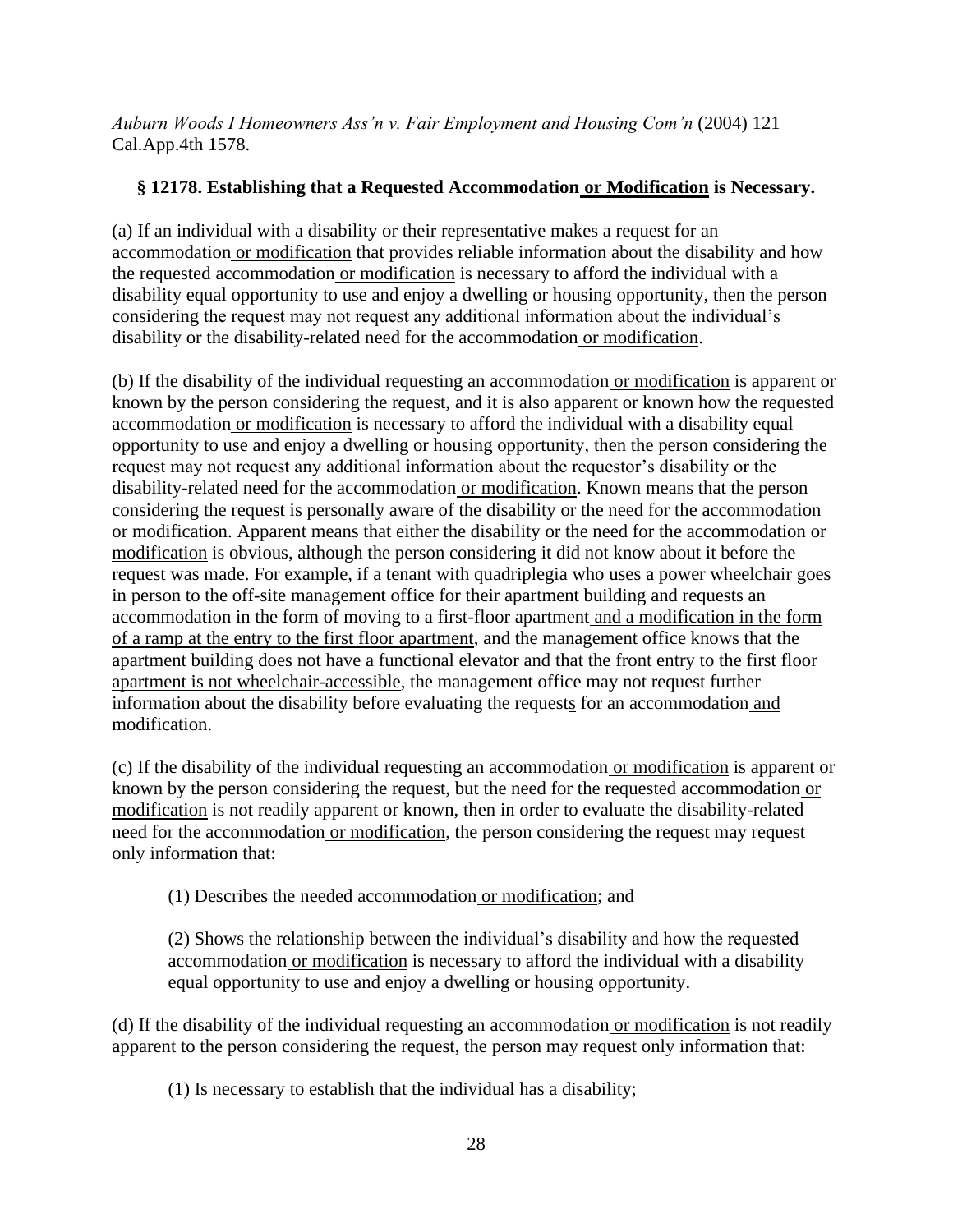(2) Describes the needed accommodation or modification; and

(3) Shows the relationship between the individual's disability and how the requested accommodation or modification is necessary to afford the individual with a disability equal opportunity to use and enjoy a dwelling or housing opportunity.

(e) A person considering a request for an accommodation or modification may not seek information about:

(1) The individual with a disability's particular diagnosis or medical condition, the severity of the disability, medical records, medical history, other disability or medical issues unrelated to the request, or other disability or health related information beyond the information identified in subdivision (d) above.

(2) Information unrelated to the inquiry in subdivision (d) above.

(f) Depending on the individual's circumstances, information establishing that the individual has a disability can usually be provided directly by the individual with a disability through a variety of self-certification methods, including documentation of receipt of disability benefits or a credible statement by the individual with a disability. A credible statement by the individual is one that a reasonable person would believe is true based on the available information.

(g) Information confirming that the individual has a disability, or confirming that there is a disability-related need for the accommodation or modification, may also be provided by any reliable third party who is in a position to know about the individual's disability or the disabilityrelated need for the requested accommodation or modification, including:

(1) A medical professional;

(2) A health care provider, including the office of a medical practice or a nursing registry;

(3) A peer support group. Peer support groups are mutual support groups developed as alternatives to traditional medical or psychological treatments. They provide services such as education, peer mentoring, peer coaching, and peer recovery resource connections for groups of people with disabilities or people suffering from a wide range of trauma or illness;

(4) A non-medical service agency or person, including In-Home Supportive Services or Supported Living Services providers; or

(5) Any other reliable third party who is in a position to know about the individual's disability or disability-related need for the accommodation or modification. This could include a relative caring for a child with a disability, a relative caring for an elderly family member with dementia, or others in a caregiving relationship with a person with a disability.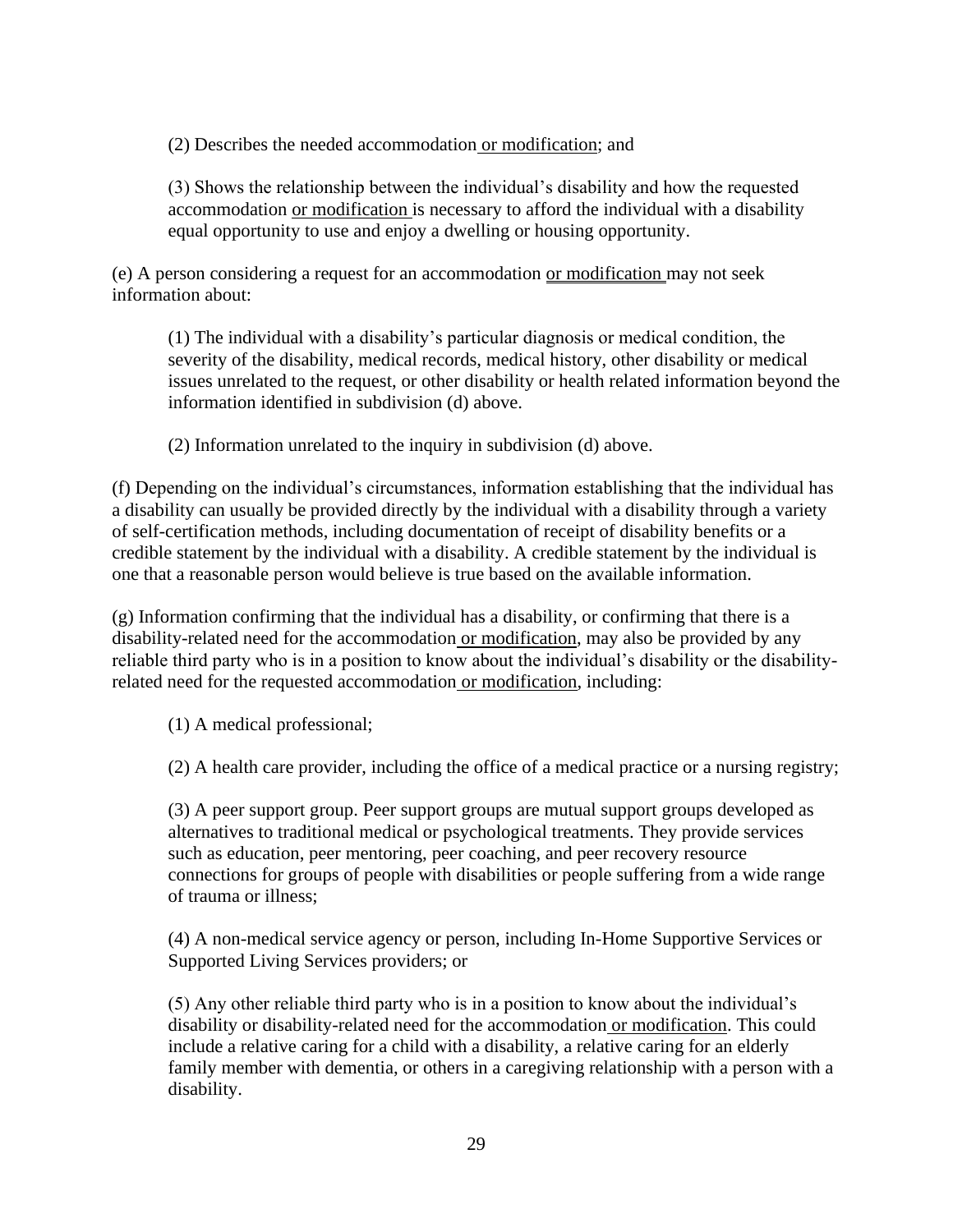(h) The determination of whether a third party is reliable must be determined on a case-by-case basis. A determination of reliability may take into account:

(1) Information establishing how the third party is familiar with the individual's disability or the disability-related need for the accommodation or modification;

(2) Information that specifies the functional limitations that underlie the request for an accommodation or modification, but this information need not include specific medical information or terminology; or

(3) Information providing a means to contact the third party to verify that the person identified did in fact provide the documentation and to answer any questions permitted by law.

Note: Authority cited: Section 12935(a), Government Code. Reference: Sections 12920, 12921, 12926, 12926.1, 12927, 12948, 12955, 12955.3, 12955.6, and 12955.8, Government Code.

### **§ 12179. Denial of Reasonable Accommodation or Reasonable Modification.**

(a) A requested accommodation or modification may be denied if:

(1) The individual on whose behalf the accommodation or modification was requested is not an individual with a disability; or

(2) There is no disability-related need for the requested accommodation or modification (in other words, there is no nexus between the disability and the requested accommodation or modification).

(3) The requested accommodation or modification would constitute a fundamental alteration of the services or operations of the person who is asked to provide the accommodation or modification; or

(4) The requested accommodation or modification would impose an undue financial and administrative burden on the person who is asked to provide the accommodation or modification.; or

(b) In addition, a requested accommodation may be denied if:

(1) The requested accommodation would constitute a fundamental alteration of the services or operations of the person who is asked to provide the accommodation;

(2) The requested accommodation would impose an undue financial and administrative burden on the person who is asked to provide the accommodation;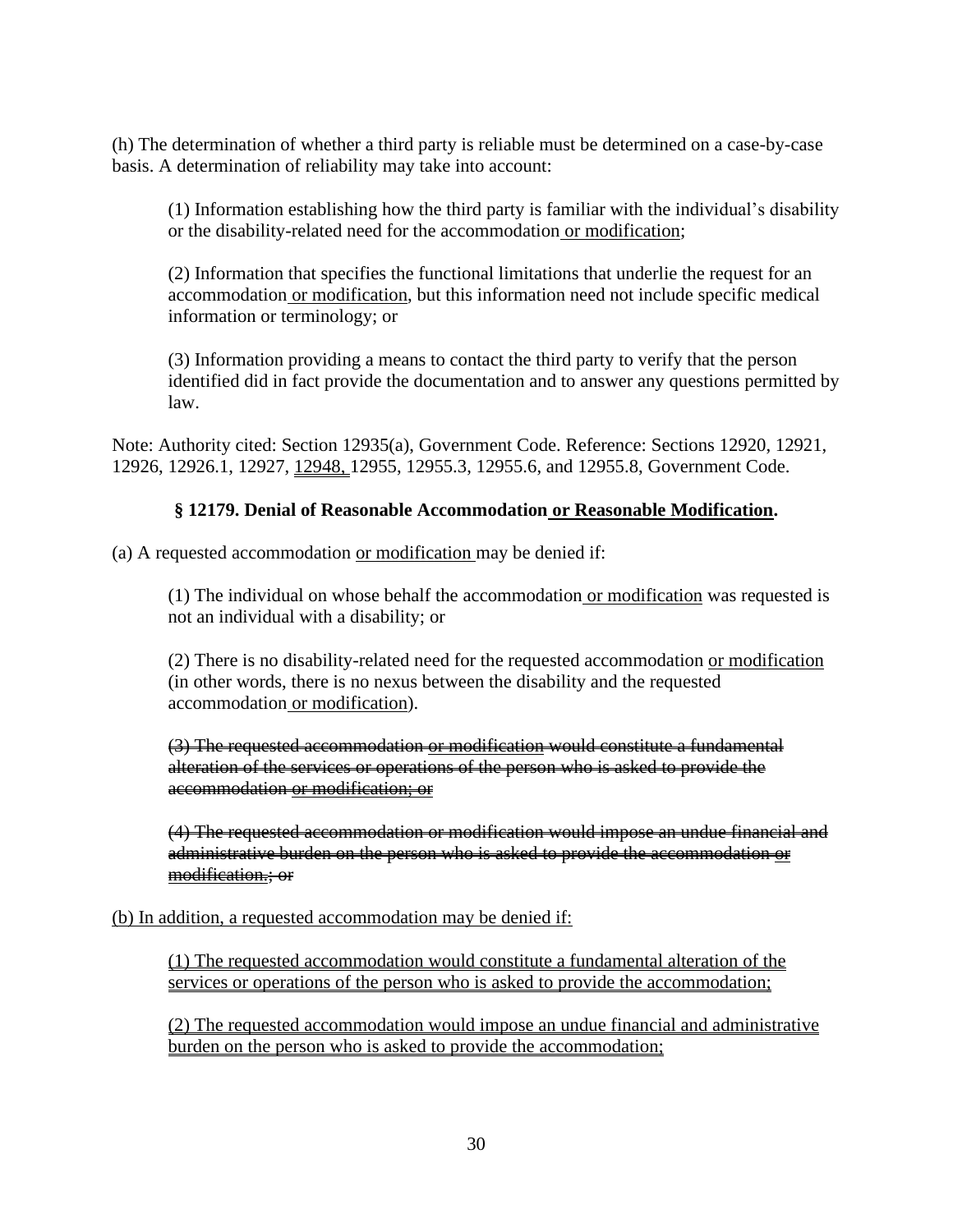(31) The requested accommodation would constitute a direct threat to the health or safety of others (i.e. a significant risk of bodily harm) or would cause substantial physical damage to the property of others, and such risks cannot be sufficiently mitigated or eliminated by another reasonable accommodation, pursuant to the following:

(A) A determination that an accommodation poses a direct threat to the health or safety of others or would cause substantial physical damage to the property of others must be based on an individualized assessment that relies on objective evidence, not on mere speculation or stereotype about the requested accommodation or a particular disability or individuals with disabilities in general;

(B) The assessment of whether the specific accommodation in question poses a direct threat to the health or safety of others or would cause substantial physical damage to the property of others must be based on objective evidence, and not unsubstantiated inferences. The evidence must be sufficiently recent as to be credible. The assessment must consider:

(i) The nature, duration, and severity of the risk of a direct threat to the health and safety of others or of substantial physical damage to the property of others;

(ii) The likelihood that a direct threat to the health or safety of others or substantial physical damage to the property of others will actually occur; and

(iii) Whether there are any additional or alternative reasonable accommodations that will eliminate the direct threat to the health or safety of others or substantial physical damage to the property of others; or

 $(426)$  If a support animal, as defined in subsection  $12005(d)(1)$ , is requested as a reasonable accommodation, the request may be denied if it would constitute a direct threat to the health or safety of others or would cause substantial physical damage to the property of others under Ssection 12185(d)(9).

### (c) In addition, a requested modification may be denied pursuant to section 12181 if:

(1) The requestor refuses to pay for, or to arrange payment for or construction of, the modification, unless the owner is otherwise obligated to pay for the modification pursuant to section  $12181(\frac{eh}{eh})$ ;

(2) The proposed modification is not reasonable;

(i) A modification is reasonable if it does not involve a fundamental alteration in the services or operations of the person who is asked to provide the modification or an undue financial and administrative burden on the person or persons paying for the modification under section 12181(h).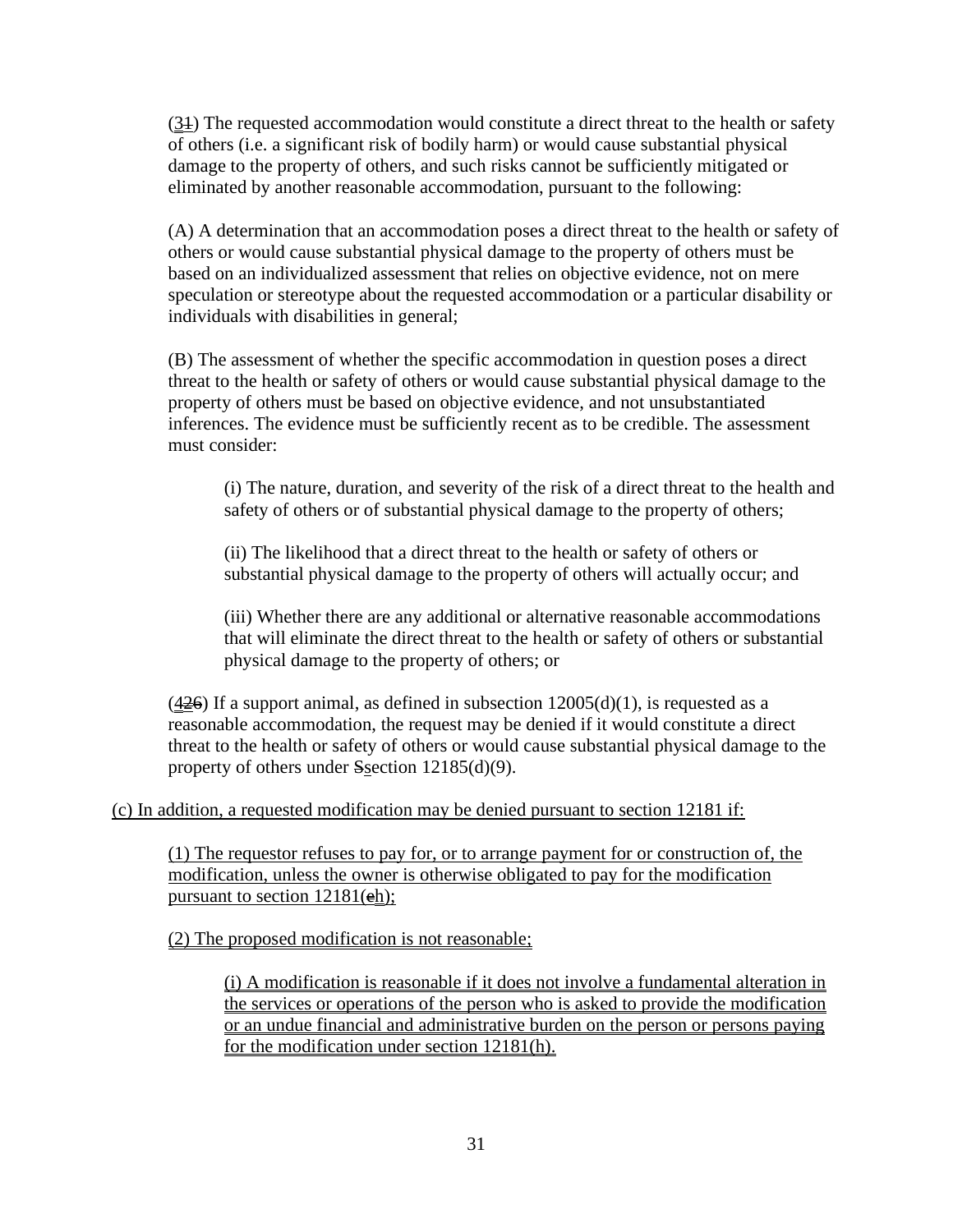$(3\frac{3}{2})$  The requestor refuses to provide a reasonable description of the proposed modification or reasonable assurances that the work will be done in a competent ("workmanlike") manner and that any required building permits will be obtained, so long as the assurances meet the requirements of section 12181;

(34) In the case of a rental, the requestor refuses to commit to restoring interior modifications to condition that existed before the modification, reasonable wear and tear excepted, if such a restoration is reasonable.

(i) This provision does not apply to modifications to the exterior or common or public use portions of the housing accommodation or non-rental situations; or

(45) In the case of a rental, the requestor refuses to pay reasonable amounts into an interest-bearing escrow account, when such an account is permitted to be required and complies with the terms of section 12181, to ensure with reasonable certainty that funds will be available to pay for restoration of interior modifications, when such restoration is required.

(i) This provision does not apply to modifications to the exterior or common or public use portions of the housing accommodation or non-rental situations.

(ii) Any such payments must be negotiated between the owner and the requestor and must allow payment of reasonable amounts over a reasonable time period, in a total amount not to exceed the cost of the restorations.

 $(d\mathbf{b})$  The determination of whether an accommodation  $\theta$  modification poses an undue financial and administrative burden under subsection  $12179(a\underline{b})(42)$ , or whether a modification poses an undue financial or administrative burden under  $\Theta$  subsections 12179( $\Theta$ )(1)-(2), must be made on a case-by-case basis and must consider various factors including:

(1) The cost of the requested accommodation, or the cost of a requested modification if the person considering the request is paying for the modification pursuant to section 12181(h);

(2) The financial resources of the person or persons who have a duty under the Act to provide the accommodation or modification unless the person making the request is paying for the modification, or the financial resources of that person or persons if they are the persons obligated to pay for the modification pursuant to section 12181(h);

(3) The benefits that a proposed alternative accommodation or modification would provide to the individual with a disability;

(4) The availability of alternative accommodations or modifications that would effectively meet the disability-related needs of the individual with a disability;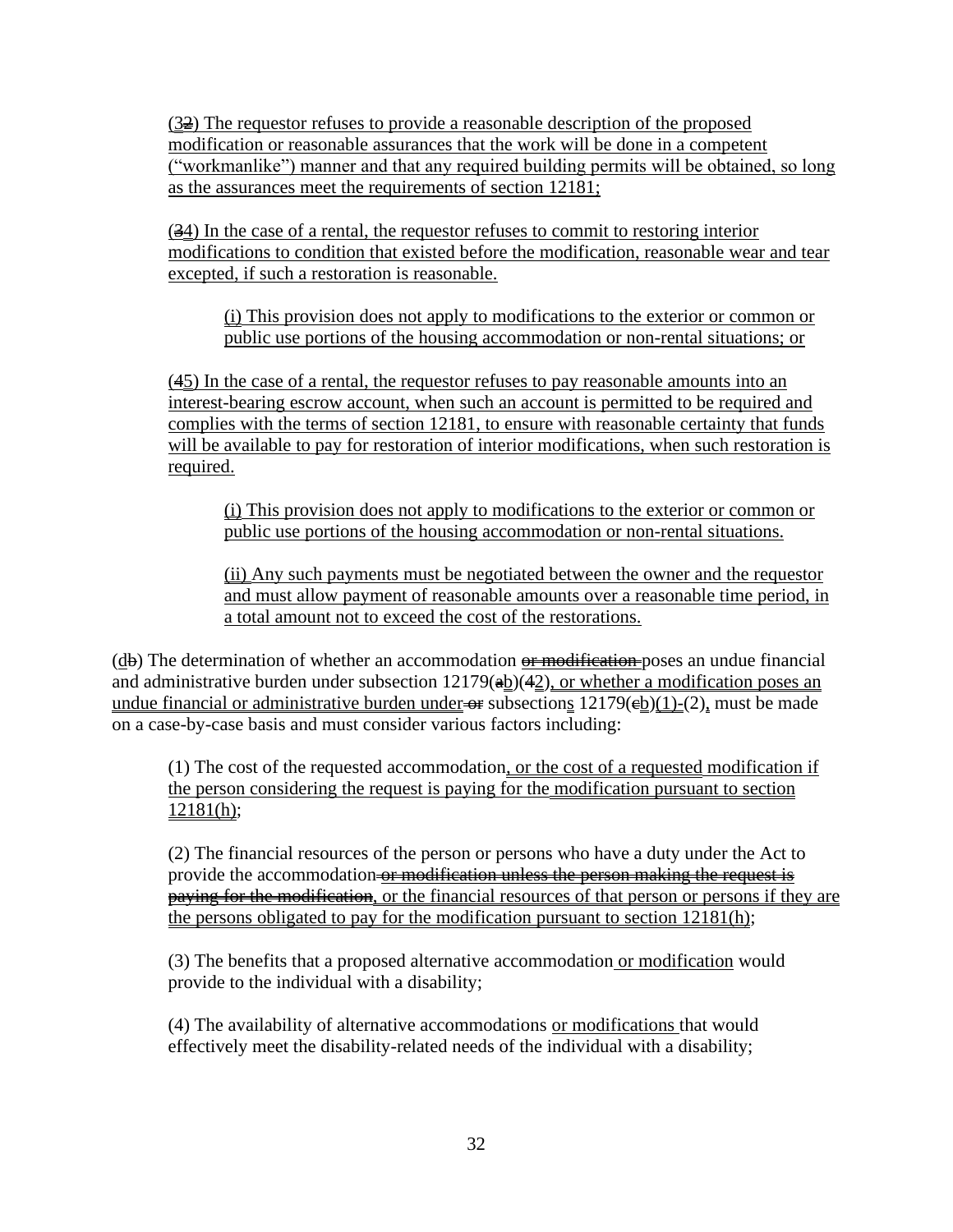(5) Where the entity being asked to make the accommodation or modification the entity being asked to pay for the modification under section 12181(h) is part of a larger entity, the structure and overall resources of the larger organization, as well as the financial and administrative relationship of the entity to the larger organization. In general, a larger entity with greater resources would be expected to make accommodations and modifications requiring greater effort or expense than would be required of a smaller entity with fewer resources; and

(6) Whether the need for the accommodation or modification arises from the owner's failure to develop, maintain or repair the property as required by law or contract, or to otherwise comply with related legal obligations such as circumstances covered by California building codes or state or federal accessibility design and construction standards, in which case the defenses of fundamental alteration and undue financial and administrative burden do not apply. For example:

(i) Bruce is a person with a mobility disability who requires the use of a handrail on the stairs in his dwelling unit but the existing handrail is broken. Bruce requests, as a reasonable modification, that the handrail be repaired or replaced. The owner must consider the request under these regulations, including engaging in the interactive process under section 12177 as needed. Assuming that the modification is reasonable, the owner is responsible for repairing or replacing the handrail at the owner's expense because the California housing codes generally require proper maintenance of accessibility and structural features.

(ii) Ang is a tenant with a disability who uses a wheelchair and resides in a ground floor apartment in a non-elevator multi-family building that was built in 1998. Buildings built for first occupancy after March 13, 1991 are covered by the design and construction requirements of the Fair Housing Act. Under the Fair Housing Act, all ground floor units in this building at the time it was built must meet the minimum accessibility requirements of the Act. The doors in the apartment are not wide enough for passage using a wheelchair, in violation of the statutory design and construction requirements, but can be made compliant through retrofitting. Ang requests a reasonable modification to widen the doors in the apartment. The owner must consider the request under these regulations, including engaging in the interactive process under section 12177 as needed. Assuming the request is reasonable, the owner would be responsible for paying for the cost of the modifications due to the building's failure to comply with the statutory requirements that applied to it when it was constructed.

(iii) Han is a person with a disability who uses a wheelchair and lives in a building built in 1990. There were no applicable statutory accessible design and construction standards that applied to the building at the time of its construction. The doors in Han's apartment are not wide enough for passage using a wheelchair, but can be made so through retrofitting. Han requests a reasonable modification to widen the doors. The owner must consider the request under these regulations, including engaging in the interactive process under section 12177 as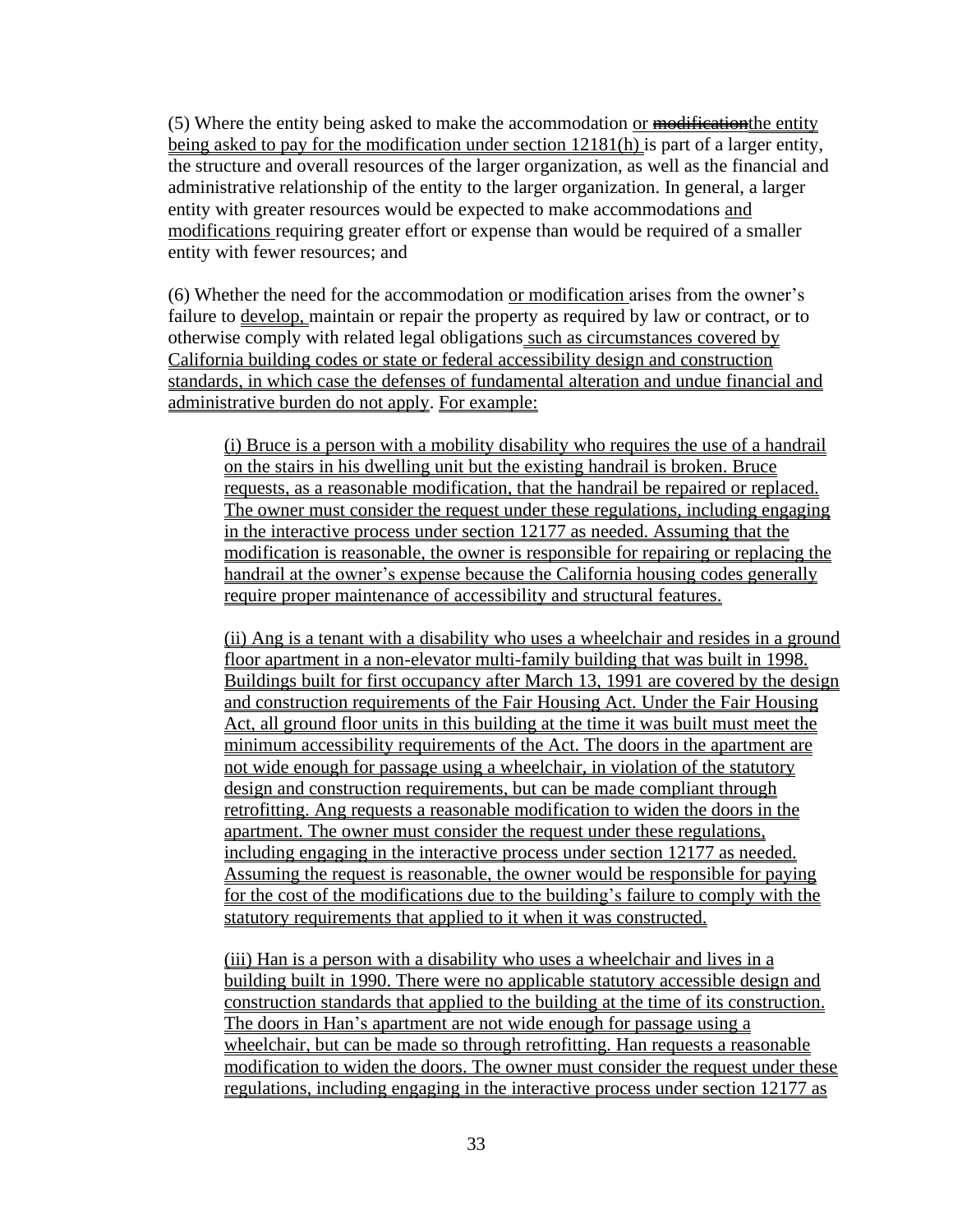### needed. Assuming the request is reasonable, Han would be responsible for paying for the cost of the reasonable modifications.

(ee) A fundamental alteration under subsection  $12179(a\underline{b})(3\underline{1})$  or  $(e\underline{e})(2)$  is a requested accommodation or modification that would change the essential nature of the services or operations of the person being asked to provide the accommodation or modification. For example, if a landlord does not normally provide shopping for residents, a reasonable accommodation request to shop for an individual with a disability could constitute a fundamental alteration.

(fd) A person cannot deny a request for a reasonable accommodation or modification based on the person's or another individual's fears or prejudices about the individual's disability, nor can a denial be based on the fact that provision of a reasonable accommodation or modification might be considered unfair by other individuals or might possibly become an undue burden if extended to multiple other individuals who might request accommodations or modifications.

Note: Authority cited: Section 12935(a), Government Code. Reference: Sections 12920, 12921, 12926, 12926.1, 12927, 12948, 12955, 12955.3, 12955.6, and 12955.8, Government Code, *Auburn Woods I Homeowners Ass'n v. Fair Employment and Housing Com'n* (2004) 121 Cal.App.4th 1578.

### **§ 12180. Other Requirements or Limitations in the Provision of Reasonable Accommodations and Modifications; and Examples.**

(a) Other requirements or limitations in the provision of reasonable accommodations and modifications include:

(1) It is unlawful to charge a fee or require an additional deposit or financial contribution as a condition of receiving, processing, or granting a reasonable accommodation or modification, except as set forth in section 12181.

(2) The fact that an accommodation may impose some cost on the person providing the accommodation or modification is not grounds for denial of a request, so long as the cost does not constitute an undue financial and administrative burden, under section 12179.

(3) It is unlawful for a person to request or require that an individual with a disability or representative waive the right to request a future accommodation or modification.

(b) Some requests may be either a request for a reasonable accommodation or a request for a reasonable modification, depending on the facts. A request should be considered, if appropriate, under both standards regardless of the wording of the request. For example, depending on the circumstances, removing the carpeting in a dwelling unit may be either a reasonable accommodation or a reasonable modification, as follows:

(1) Hiromi uses a wheelchair and asks the owner for a modification to remove the carpeting for mobility access. The owner has a practice of not permitting a tenant to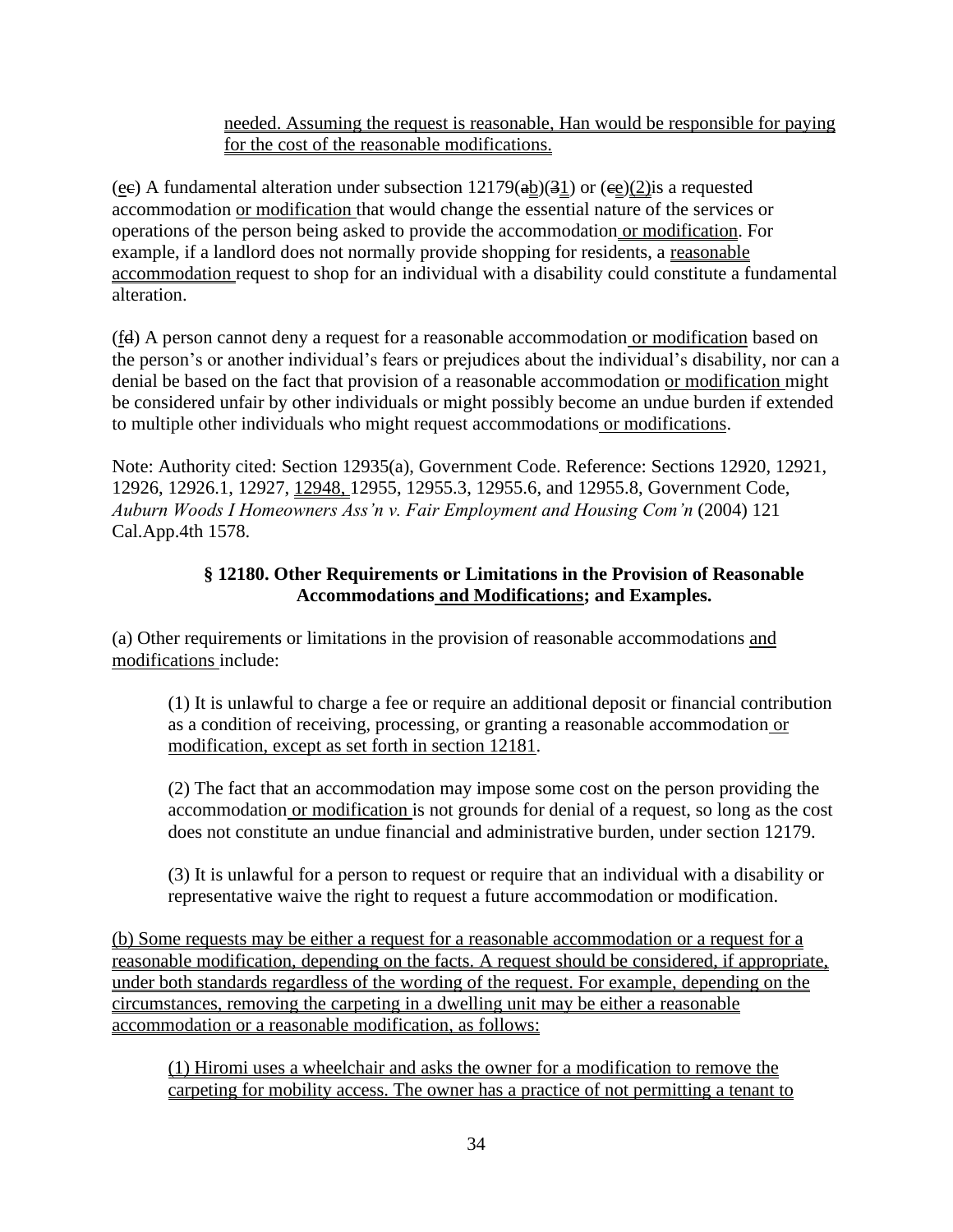change flooring in a unit, but there is a smooth, finished floor underneath the carpeting. The owner must consider the request under these regulations, including engaging in the interactive process under section 12177 as needed. Generally, removing the carpet or allowing the tenant to do so would be a reasonable accommodation for which the owner is responsible.

(2) Clarita lives in a property that is part of a federally subsidized housing program. She uses a wheelchair and asks the owner for a modification to remove the carpeting for mobility access. There is no finished flooring underneath the carpeting. The owner must consider the request under these regulations, including engaging in the interactive process under section 12177 as needed. Generally, removing the carpeting and installing a finished floor would be a reasonable modification that would have to be done at the tenant's expense. Since the property is part of a federally subsidized housing program, the modifications will be made at the owner's expense pursuant to 12181(h) and the requirements of federal law. If the finished floor installed by the tenant does not affect the owner's or subsequent tenant's use or enjoyment of the premises, the tenant would not have to restore the carpeting at the conclusion of the tenancy.

(3) Jacinta uses a wheelchair and asks the owner to remove the carpeting for mobility access. She does not specify whether she is asking for a reasonable accommodation or a modification. The owner must consider the request as a request for either or both a reasonable accommodation and a reasonable modification under these regulations, including engaging in the interactive process under section 12177 as needed. In this building, the owner has a practice of replacing the carpeting before a new tenant moves in, and there is an existing smooth, finished floor underneath. Generally, this would be a reasonable accommodation of the owner's normal practice of installing new carpeting for the owner to just take up the old carpeting and wait until Jacinta moves out to put down new carpeting.

 $(c)$  Examples of Reasonable Accommodation:

(1) Progress Gardens is a 300 unit apartment complex with 450 parking spaces which are available to tenants and guests of Progress Gardens on a first-come, first-served basis. John applies for housing in Progress Gardens. John has a mobility disability and is unable to walk more than a short distance and therefore requests that a parking space near his unit be reserved for him so he will not have to walk very far to get to his apartment. Without a reserved space, John might be unable to live in Progress Gardens at all or, when he has to park in a space far from his unit, might have great difficulty getting from his car to his apartment unit. The accommodation therefore is necessary to afford John an equal opportunity to use and enjoy a dwelling. The owner must consider the request under these regulations, including considering whether it constitutes an undue financial and administrative burden as defined in section 12179, and engaging in the interactive process under section 12177 as needed. Because the cost of reserving a space is likely minimal in light of the overall budget of a 300 unit apartment complex, the accommodation does not constitute an undue burden as defined in section 12179(bd). This is true even if the owner must incur some expenses such as creating signage,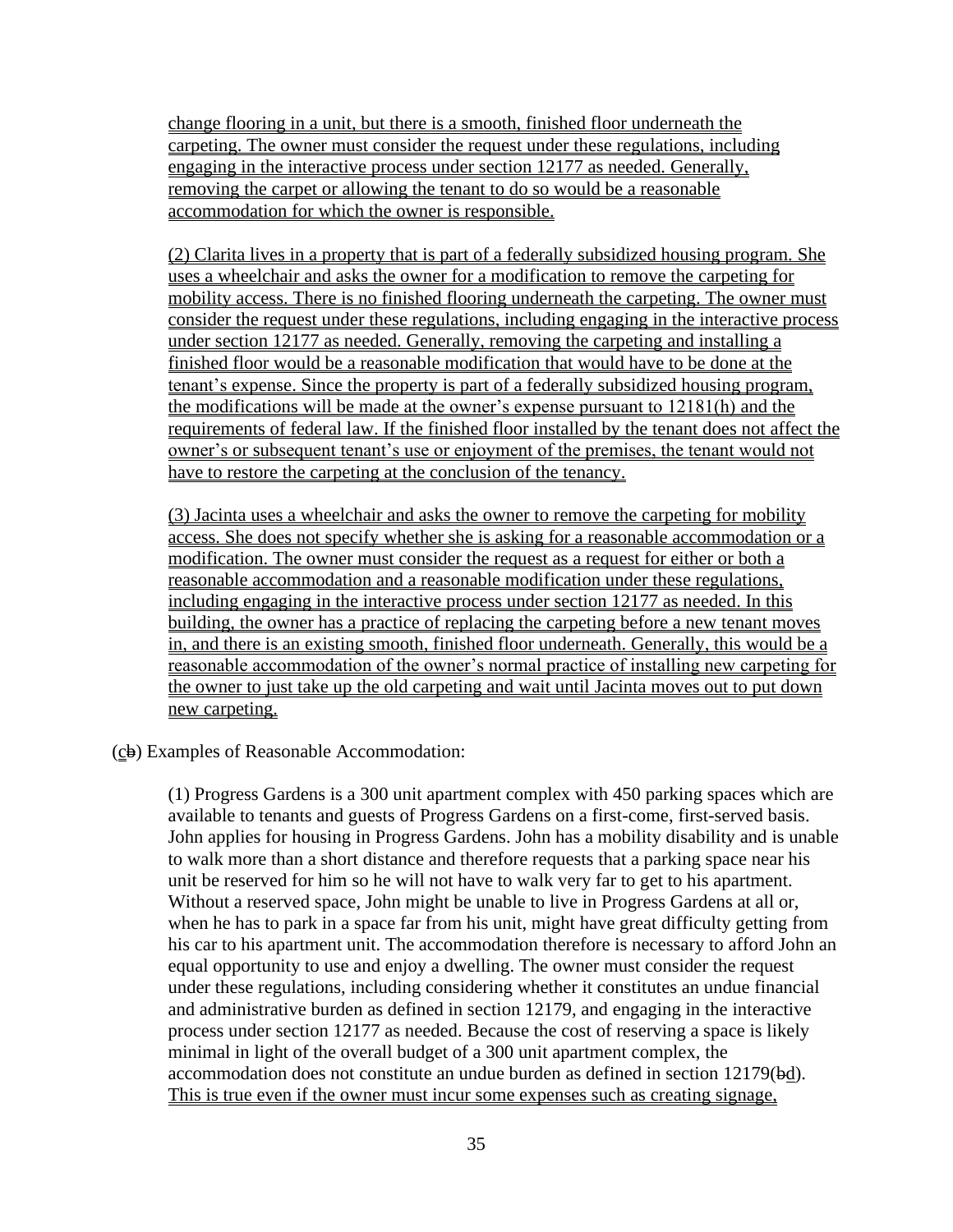repainting markings, or changing their policies regarding assigned spaces or wait lists for parking. Also, since providing parking spaces is part of the essential operations of this apartment complex, the accommodation is not a fundamental alteration, as defined in section 12179(ee). Therefore, in the absence of additional relevant facts, the requested accommodation should be granted.

(2) Miguel is an individual with cognitive impairments that limit his ability to manage his financial affairs. Miguel uses a third party representative payee. He requests that he be able to pay rent through the payee rather than pay directly from his checking account, and that any nonpayment notices be sent to his representative payee as well as himself. This accommodation is necessary because without it Miguel might not be able to pay rent in a regular and timely manner which is necessary for him to fulfill his obligation as a tenant. The owner must consider the request under these regulations, including considering whether it constitutes an undue financial and administrative burden as defined in section 12179, and engaging in the interactive process under section 12177 as needed. Because the cost is likely minimal in light of the overall budget of most apartment complexes, the accommodation does not constitute an undue burden as defined in section 12179(bd). Since processing rent payments is part of the essential operations of the apartment complex, the accommodation is not a fundamental alteration, as defined in section 12179(ce). Therefore, in the absence of additional relevant facts, the requested accommodation should be granted.

(3) Abigail, an individual with a disability, receives only SSI (Supplemental Security Income), a government benefit based on her inability to work because of her disability. She requests that she be permitted to add a co-signer on her rental lease in order to meet the minimum income qualifications. If the combined income of Abigail and the co-signer constitutes sufficient income to meet the reasonable minimum income qualifications in light of Abigail's and the co-signer's other financial obligations, and if Abigail would not otherwise be able to rent this apartment, this accommodation may be necessary. The owner must consider the request under these regulations, including considering whether it constitutes an undue financial and administrative burden as defined in section 12179, and engaging in the interactive process under section 12177 as needed. Because the cost is likely minimal in light of the overall budget of most apartment complexes, the accommodation does not constitute an undue burden as defined in section 12179(bd). Since making changes to application and screening criteria is part of the essential operations of the apartment complex, the accommodation is not a fundamental alteration, as defined in section  $\frac{1217712179}{e^e}$ . Therefore, in the absence of additional relevant facts, the requested accommodation should be granted.

(4) Tuan has quadriplegia and uses a power wheelchair, which can make it difficult for him to travel. He must make arrangements with a paratransit agency and it cannot always accommodate his requests without significant advance notice. He requests a reasonable accommodation for additional time to come into the mortgage lender's office to sign a loan modification application, even though the mortgage company's normal practice is to give little advance notice of the meeting. This accommodation may be necessary because without it Tuan may be unable to sign the loan modification application and so receive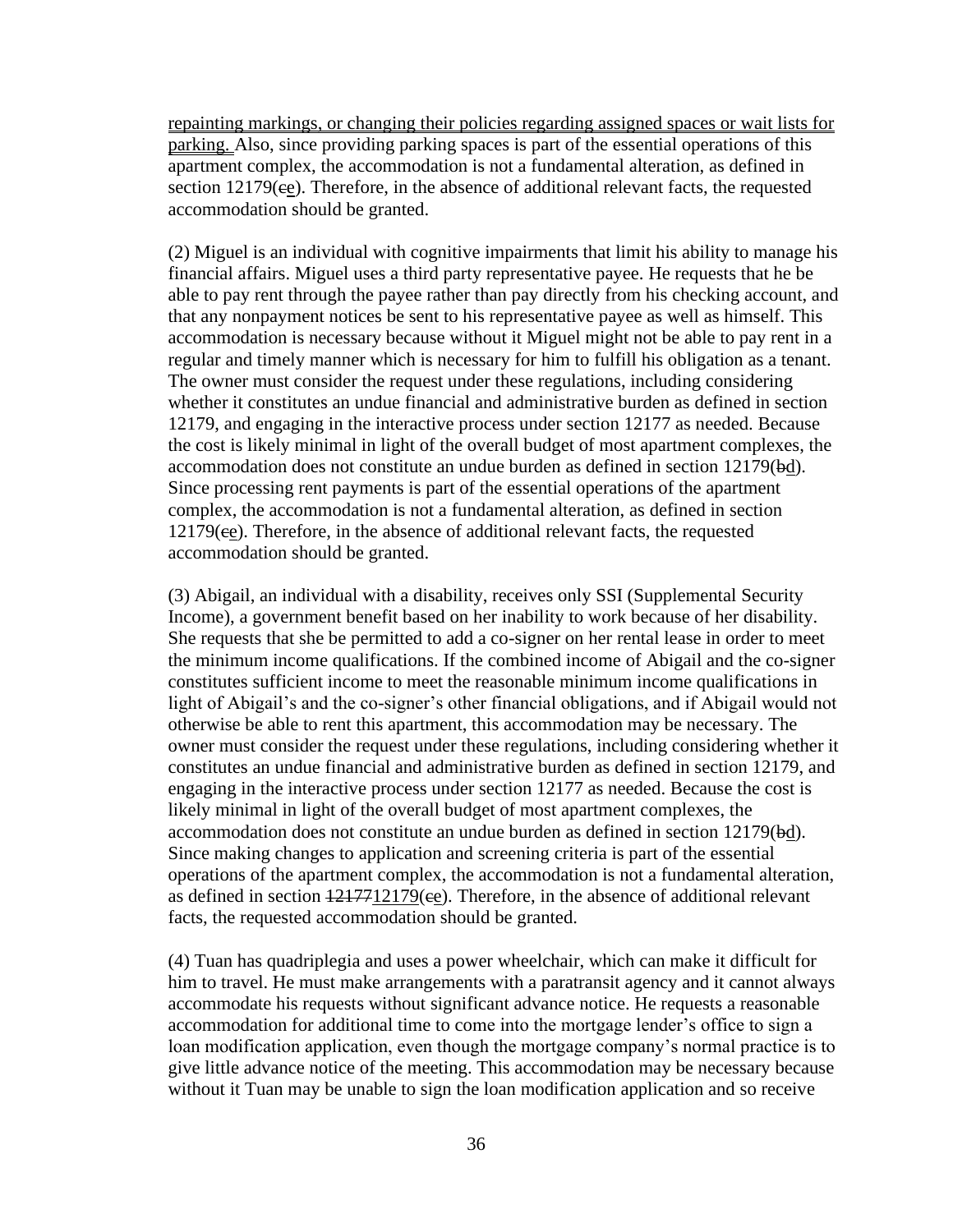the loan. The mortgage company must consider the request under these regulations, including considering whether it constitutes an undue financial and administrative burden as defined in section 12179, and engaging in the interactive process under section 12177 as needed. Because the cost is likely minimal in light of the overall budget, the accommodation does not constitute an undue burden as defined in section 12179(bd). Since processing loan modification applications is part of the essential operations of the mortgage company, the accommodation is not a fundamental alteration, as defined in section  $\frac{1217712179}{e^e}$ . Therefore, in the absence of additional relevant facts, the requested accommodation should be granted.

(5) Michiko requests an exception to her property's no-pets policy as a reasonable accommodation so that her friend Yoshi, who has a non-apparent disability, is able to visit with his emotional support animal. Yoshi, as an individual with a disability, is entitled to reasonable accommodations. Michiko may request such an accommodation on behalf of Yoshi. As the disability is non-apparent, the owner may request information establishing the disability and the disability-related need for the animal. Discrimination is prohibited against individuals associated with an individual with a disability. Denying Michiko the right to have visitors of her choice, like other tenants, because her visitor has a disability would constitute discrimination against Michiko because of her association with an individual with a disability. Because without this accommodation Michiko will not be able to receive Yoshi as a visitor at her apartment, which is a standard benefit of being a leaseholder, this accommodation may be necessary to provide Michiko an equal opportunity to use and enjoy a dwelling, and is therefore a necessary accommodation. The owner must consider the request under these regulations, including considering whether it constitutes an undue financial and administrative burden as defined in section 12179 and engaging in the interactive process under section 12177 as needed. Because the cost to process the request is likely minimal in light of the overall budget, the cost of providing an accommodation does not constitute an undue burden as defined in section 12179(bd). Further, since determining the appropriateness of assistance animals is part of the essential operations of the apartment complex, the accommodation is not a fundamental alteration, as defined in section 12179(ee). Therefore, in the absence of additional relevant facts or unless the animal poses a direct threat to the health or safety of others or would cause substantial physical damage to the property of others, or unless Yoshi fails to provide the necessary information, the accommodation should be granted. (Note if Yoshi has a service animal, rather than a support animal, the animal would be permitted pursuant to subsection 12185(b) without the need to request an accommodation.)

(6) Marita wants to install a ramp to enable her son, who uses a wheelchair, to enter and leave her house without assistance. Given the small lot, the ramp will extend slightly beyond the permitted set-back requirements on Marita's lot but will still be within Marita's property line and will not cross a public right of way. Marita requests a reasonable accommodation from the city to modify the city's policy or ordinance regarding set-back requirements on her property. Because without the ramp Marita's son would not be able to use the house like any other dweller (coming and going without assistance), this accommodation is necessary to afford him an equal opportunity to use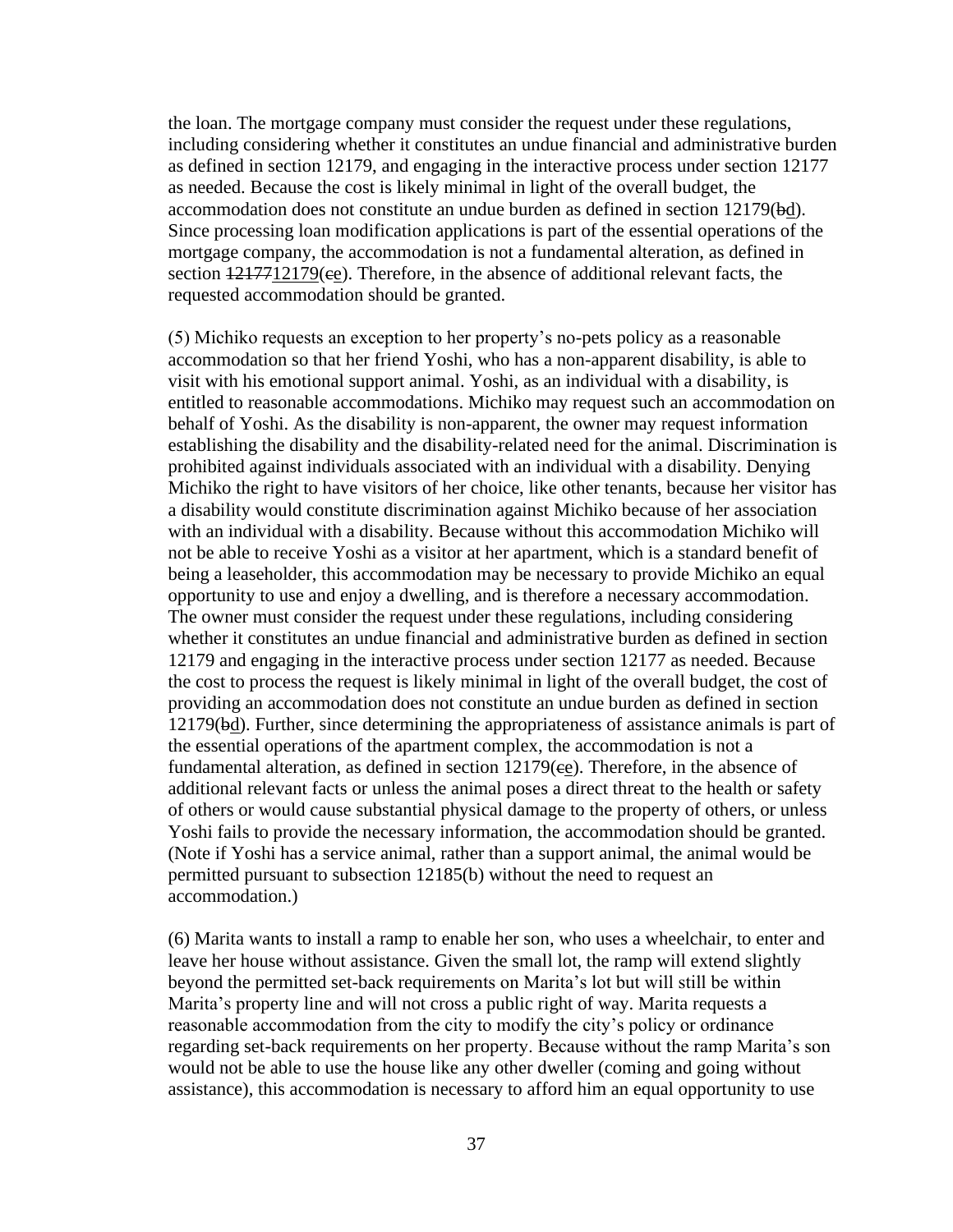and enjoy a dwelling. The city must consider the request under these regulations, including considering whether it constitutes an undue financial and administrative burden as defined in section 12179, and engaging in the interactive process under section 12177 as needed. Because the cost of processing and permitting her request is likely minimal in light of the city's overall budget, the accommodation does not constitute an undue burden as defined in section 12179(bd). Since reviewing building alterations is part of the essential operations of the city, the accommodation is not a fundamental alteration, as defined in section 12179(ee). Therefore, in the absence of additional relevant facts, the requested accommodation should be granted. The city must not charge Marita a fee for processing her request, whether or not it is granted, under section 12180(a)(1). (Note that reasonable accommodations may also be available to Marita if the ramp did extend beyond her property line into a public right of way, but a further interactive process might be warranted on those specific facts).

(7) Teresa lives in a second floor apartment in a medium-sized apartment building with a single elevator that was working when she moved in. Last month her leg was amputated and she now uses a wheelchair. The elevator in the building is broken. Teresa cannot leave her home without assistance on the stairs. She requests that the owner expedite repairs to the elevator and offer her the first available ground floor unit. Her request is necessary because there is a nexus between Teresa's disability and her request; without the requested accommodations she will not be able to access her unit using the common area. The owner must consider the request under these regulations, including considering whether it constitutes an undue financial and administrative burden as defined in section 12179 and engaging in the interactive process under section 12177 as needed. Because If the repair would be required by law as part of the owner's obligation to maintain the apartment, and if the costs of the requested accommodations are not burdensome in light of the overall budget of the building, the accommodations would not constitute an undue burden as defined in section 12179(bd). Since making repairs is part of the essential operations of the apartment complex, the accommodation is not a fundamental alteration, as defined in section  $12179$ (ee). See, section  $12179$ (bd)(6). Therefore, in the absence of additional relevant facts, the requested accommodation should be granted. Depending on the time it takes to repair the elevator, or particular difficulties for Teresa, additional accommodation requests may be made that would need to be considered.

Note: Authority cited: Section 12935(a), Government Code. Reference: Sections 12920, 12921, 12926, 12926.1, 12927, 12948, 12955, 12955.3, 12955.6, and 12955.8, Government Code; *Auburn Woods I Homeowners Ass'n v. Fair Employment and Housing Com'n* (2004) 121 Cal.App.4th 1578.

### **§ 12181. Other Requirements or Limitations in the Provision of Reasonable Modifications; and Examples**

(a) In the case of a rental, the owner or owner representative may, only where it is reasonable to do so, condition permission for a reasonable modification on the tenant or applicant agreeing to restore the interior of the premises to the condition that existed before the modification,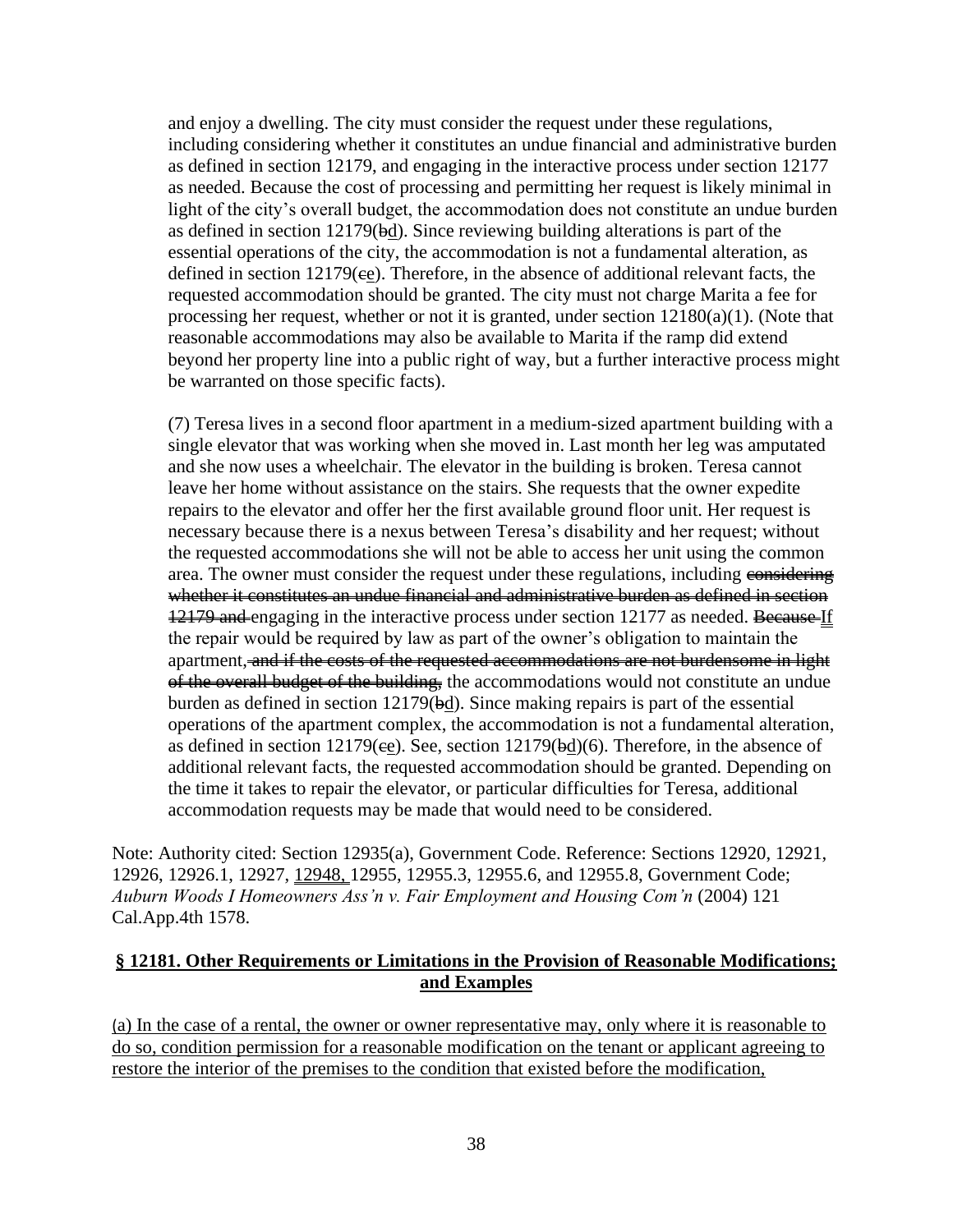reasonable wear and tear excepted. The owner cannot require restoration of exterior modifications or modifications to public use areas or common areas;

(b) In the case of a rental where there is an agreement for restoration, the owner or owner representative may not increase for individuals with disabilities any customarily required security deposit, nor can they automatically require that the tenant or applicant pay into an interest-bearing escrow account to pay for restorations. However, where it is necessary to ensure that funds will be available to pay for restorations at the end of the tenancy, the owner or owner representative may negotiate as part of such a restoration agreement a provision requiring that the tenant or applicant pay into an interest-bearing escrow account, over a reasonable period, a reasonable amount of money not to exceed the cost of the restorations. The interest in any such account shall accrue to the benefit of the applicant or tenant. Owners may not require the full amount of the cost of restorations to be paid prior to permitting the modifications. Whether payment into an escrow account is necessary to ensure that funds will be available for restoration is a case-by-case factual determination. The following factors shall be considered in determining whether payment into an escrow account is necessary, the amount of any payments, and what the schedule and terms for such payments will be:

(1) The nature and extent of the proposed modifications;

(2) The expected duration of the lease;

(3) The credit and tenant history of the tenant or applicant;

(4) The amount of any existing security deposit;

(5) The impact of non-restoration on the future useability of the premises; and

(6) Other information that has bearing on the risk to the owner.

(c) An owner or owner representative may condition permission for a modification on the applicant or tenant providing a reasonable description of the proposed modifications as well as reasonable assurances that the work will be done in a competent manner and that any required building permits will be obtained. The reasonableness of a description of the proposed modification or of assurances that the work will be done in a competent manner is a case-by-case factual determination and will vary based on the location and nature of the proposed modifications. For example, it is reasonable to accept an informal, oral description of a modification in the form of installing a grab bar or lowering closet shelves. Depending on the facts, the installation of a large exterior ramp may require more detailed descriptions and assurances. Owners shall not insist that modifications be accomplished by a particular contractor or builder. Modifications may be accomplished by any party reasonably able to complete the work in a competent manner. It is unlawful for owners to deny a particular type of modification unless it is an undue financial and administrative burden or a fundamental alteration.

(d) The prohibitions and requirements of this section apply to common interest developments, except that homeowners (members of the common interest development) may: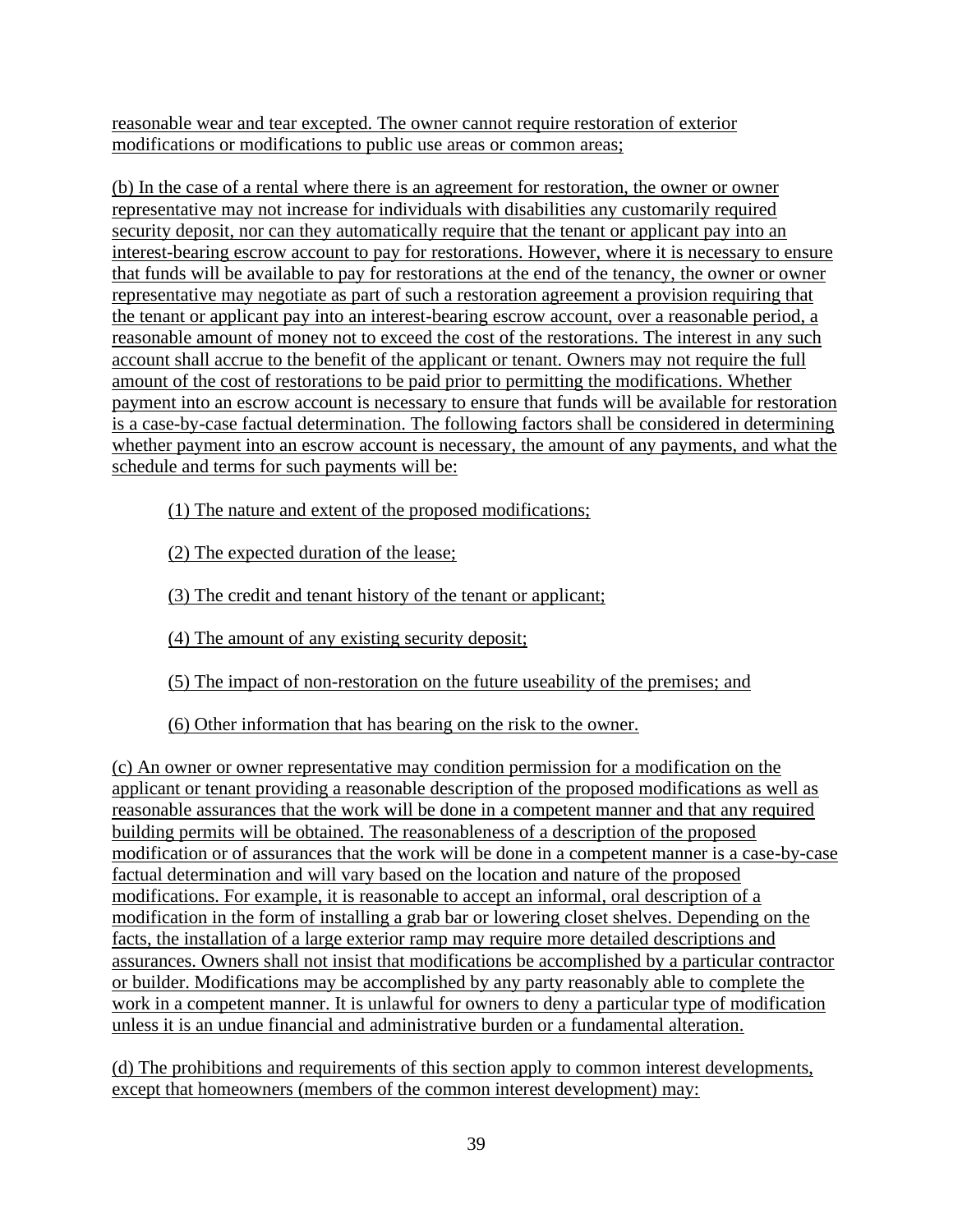(1) As of right pursuant to Civil Code section 4760, make any improvement or alteration within the boundaries of the member's separate interest that does not impair the structural integrity or mechanical systems or lessen the support of any portions of the common interest development.

(2) Modify the member's separate interest, at the member's expense, to facilitate access for people with disabilities or to alter conditions which could be hazardous to people with disabilities in accordance with the Davis-Stirling Common Interest Development Act. However, to the extent the Davis-Stirling Common Interest Development Act, including Civil Code section 4760, or the common interest development's governing documents requires or permits any action that would be an unlawful practice under this section, it is rendered invalid by the Fair Employment and Housing Act.

(3) Modify public and common use areas at the member's expense, including modifications of the route from the public way to the door of the separate interest, subject to a request for reasonable modifications under this Article. To the extent the Davis-Stirling Common Interest Development Act, including Civil Code section 4760, or the common interest development's governing documents requires or permits any action in regard to such modifications that would be an unlawful practice under this section, it is rendered invalid by the Fair Employment and Housing Act.

(e) No restoration of either the member's separate interest or the public and common areas shall be required in common interest developments, since the obligation to restore the premises at the end of the residency is limited to the interiors of tenancies.

(f) Owners may not impose other conditions on modifications, such as liability waivers or insurance requirements.

 $(g)$  This **provision** Article applies to all housing accommodations regardless of the age of the buildings. The obligation to make reasonable modifications is independent of, and not an alternative to, compliance with federal and state architectural accessibility requirements for housing accommodations, and the obligation to maintain accessible features.

(h) In some instances, owners may also be subject to contractual obligations, or federal or state laws or regulations that require the owner to install and pay for the reasonable modifications, such as when the owner is a government entity, or the recipient of federal or state funding for affordable housing, or part of a government entity's program or activities to provide housing. In those instances, requests for reasonable modifications shall be handled as requests for a reasonable accommodation. For example:

(1) Santiago uses a wheelchair and lives in federally subsidized housing. He needs a rollin shower in order to bathe independently, and requests an alteration to his shower. The owner must consider the request under these regulations, including engaging in the interactive process under section 12177 as needed. Under regulations implementing Section 504, structural changes needed by an applicant or resident with a disability in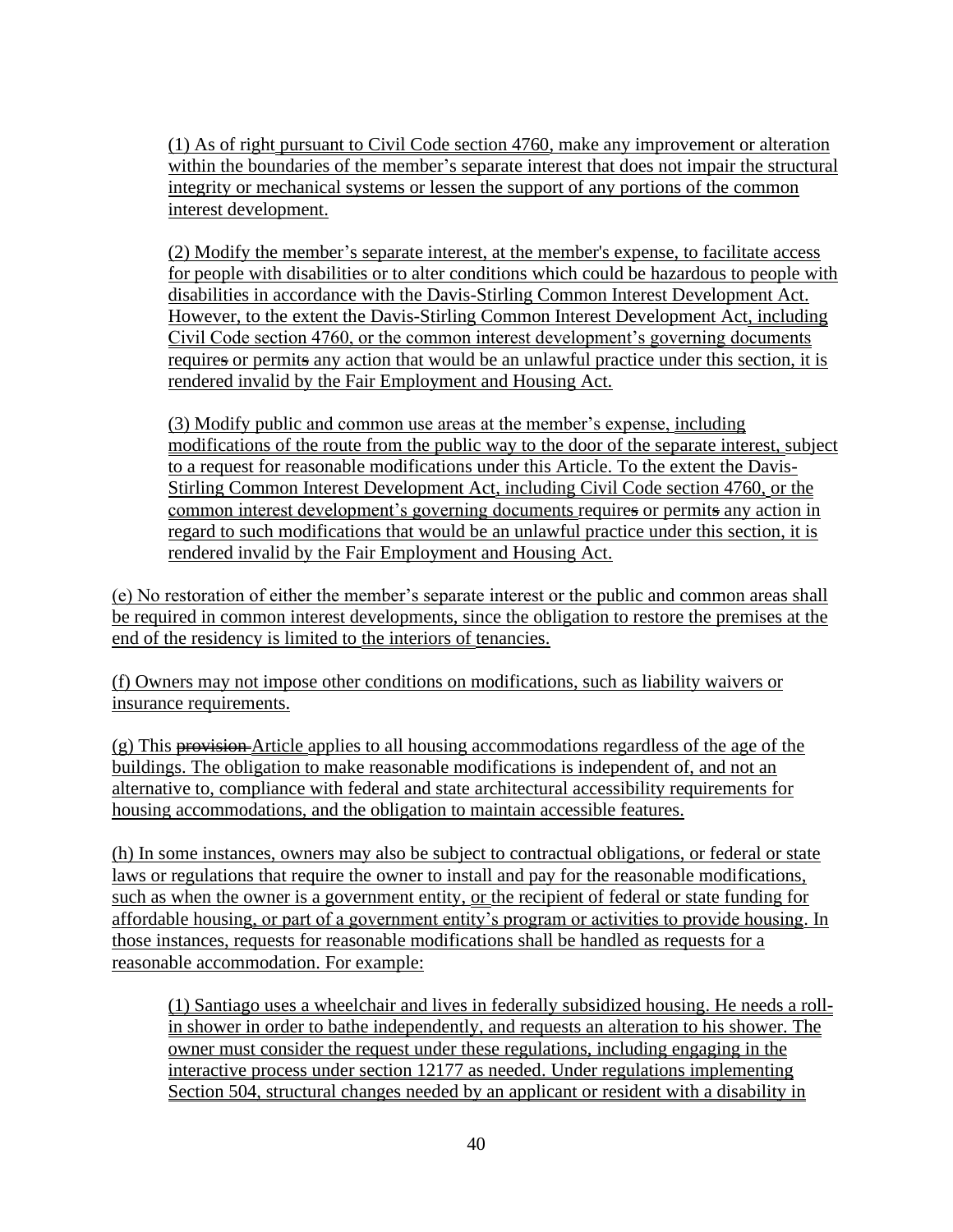housing receiving federal financial assistance are considered reasonable accommodations. They must be paid for by the housing provider unless providing them would be an undue financial and administrative burden or a fundamental alteration of the program. Modifying a shower in an apartment would not be a fundamental alteration. Therefore. the owner of Santiago's building is obligated to pay for and install the roll-in shower unless doing so is an undue financial and administrative burden.

(2) Ariz uses a wheelchair and lives in privately owned housing. He needs a roll-in shower in order to bathe independently, and requests a reasonable modification to his shower. The owner must consider the request under these regulations, including engaging in the interactive process under section 12177 as needed. If the request is granted, Ariz is responsible for the costs of installing the roll-in shower as a reasonable modification to his unit.

(i) Tenants are responsible for upkeep and maintenance of a modification that is used exclusively by the tenant household. If a modification is made to a common area that is normally maintained by the owner, then the owner is responsible for the upkeep and maintenance of the modification. If a modification is made to a common area that is not normally maintained by the owner, then the housing provider is not responsible for maintaining the modification. For example:

(1) Because of a mobility disability, Bashir requests and receives a reasonable modification and installs a ramp in the lobby of a multifamily building at his own expense. The ramp is used by other tenants and the public as well as the tenant with the disability. The owner of the property is responsible for maintaining the ramp.

(2) Jade leases a detached, single-family home. Because of a mobility disability, Jade requests and receives a reasonable modification and installs a ramp at the outside entrance to the home. The owner provides no snow removal services, and the lease agreement specifically states that snow removal is the responsibility of the individual tenant. Under these circumstances, the owner has no duty to remove snow on the tenant's ramp. However, if the owner normally provides snow removal for the outside of the building and the common areas, the owner is responsible for removing the snow from the ramp as well.

(k) The owner cannot insist that a tenant move to a different unit in lieu of allowing the tenant to make a modification that complies with the requirements for reasonable modifications.

(l) In general, if a tenant requests a modification that is reasonable, the owner cannot insist on an alternative modification or an alternative design if the tenant complies with the requirements for reasonable modifications. However, if the modification is to a common area, or to an aspect of the interior of the unit that would not have to be restored because it would not be reasonable to do so, and if the owner's alternative proposed design imposes no additional costs and still meets the tenant's needs, then the modification should be done in accordance with the owner's design. For example: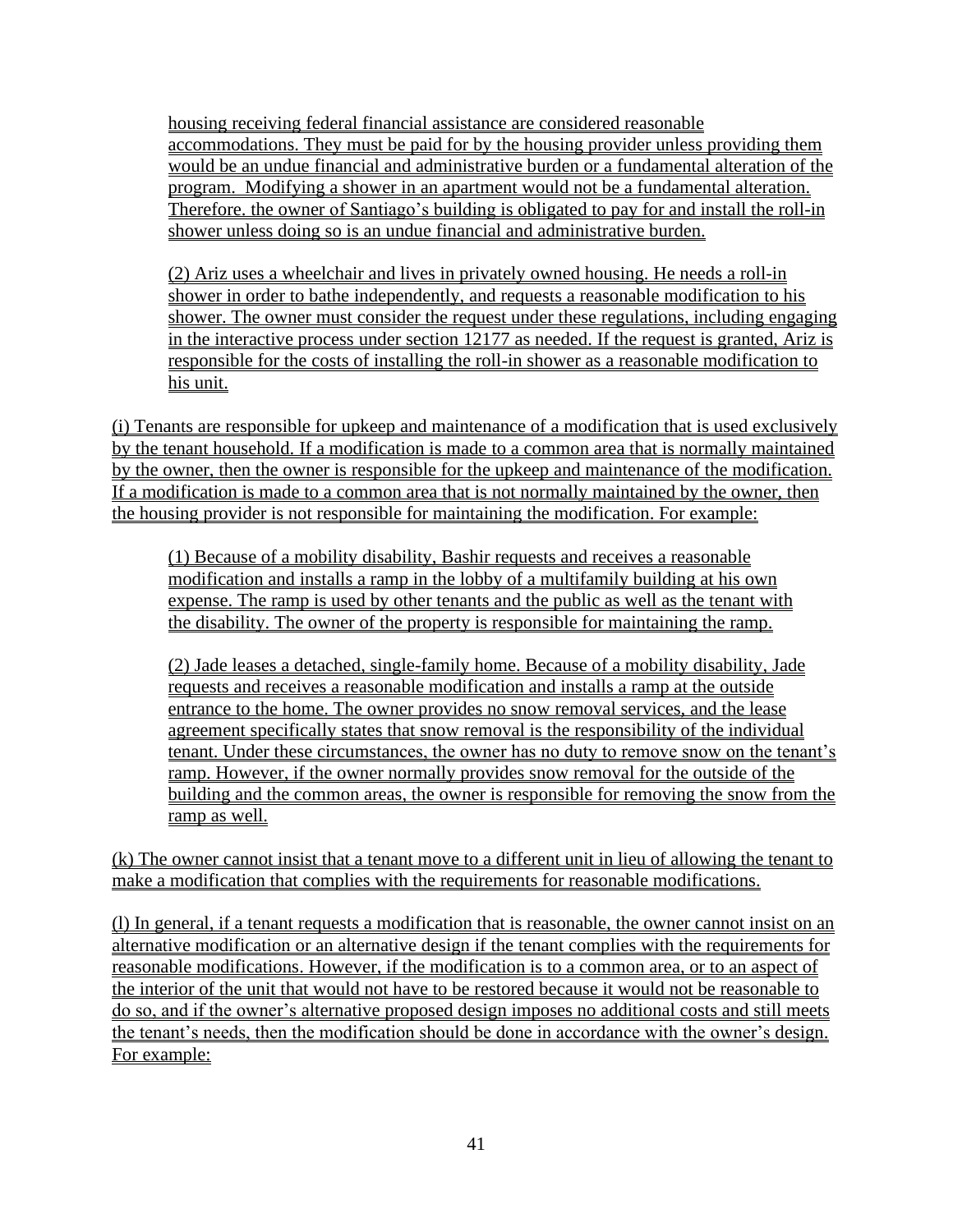(1) As a result of a mobility disability, Keiko requests that she be permitted, at her expense, to install a ramp so that she can access her apartment using her motorized wheelchair. The existing entrance to her dwelling is not wheelchair accessible because the route to the front door requires going up a step. The owner must consider the request under these regulations, including engaging in the interactive process under section 12177 as needed. The owner proposes a design for a ramp that differs from Keiko's proposal, but the alternative design costs more and does not meet Keiko's needs. Keiko is not obligated to accept the alternative modification. If her request to modify her unit is reasonable, it must be approved.

(2) As a result of a mobility disability, Azul requests a modification to widen a doorway to allow passage with their wheelchair. The owner must consider the request under these regulations, including engaging in the interactive process under section 12177 as needed. The owner grants the modification. All of the doorways in the unit are trimmed with a decorative trim molding that does not cost any more than the standard trim molding, so the owner requests that Azul use the decorative trim molding. Because there is no extra cost, and because in usual circumstances it would not be reasonable to require that the doorway be restored at the end of the tenancy, Azul must include the decorative trim when they widen the doorway.

(m) If the owner wishes a modification to be made with more costly materials or with a more costly design, in order to satisfy the owner's aesthetic standards, the tenant must agree only if the owner pays those additional costs. In addition, if the owner requires more costly materials or a more costly design be used to satisfy her workmanship preferences beyond the requirements of the applicable local codes, the tenant must agree only if the owner pays for those additional costs as well. In such a case, however, the owner's design must still meet the tenant's needs. If the owner does not wish to pay the additional costs, the modification must be granted without the more expensive materials or design if it otherwise meets the requirements for a reasonable modification.

(n) When an individual is purchasing a housing accommodation that has not yet been built, a purchaser can request a reasonable modification for the not-yet constructed housing accommodation. Pursuant to Health & Safety Code section 17959.6, developers of for-sale residential housing developments shall provide buyers a list of universal accessibility features prior to construction. If a purchaser with a disability needs any of these accessibility features or different or additional features to make a new unit that is not yet built meet her disability-related needs, and the features are different than those required by building codes and applicable accessibility laws, the purchaser may request additional or alternative features pursuant to Health & Safety Code section 17959.6. In addition, the developer must consider the request as one for reasonable modification under these regulations, including engaging in the interactive process under section 12177 as needed. If the purchaser decides to include the features, then the purchaser is responsible for the additional costs associated with the structural changes over and above what the original design would have cost. For example:

(1) Elian has a mobility disability and is purchasing a detached dwelling that is not yet built, and asks for a bathroom sink with a floorless base cabinet with retractable doors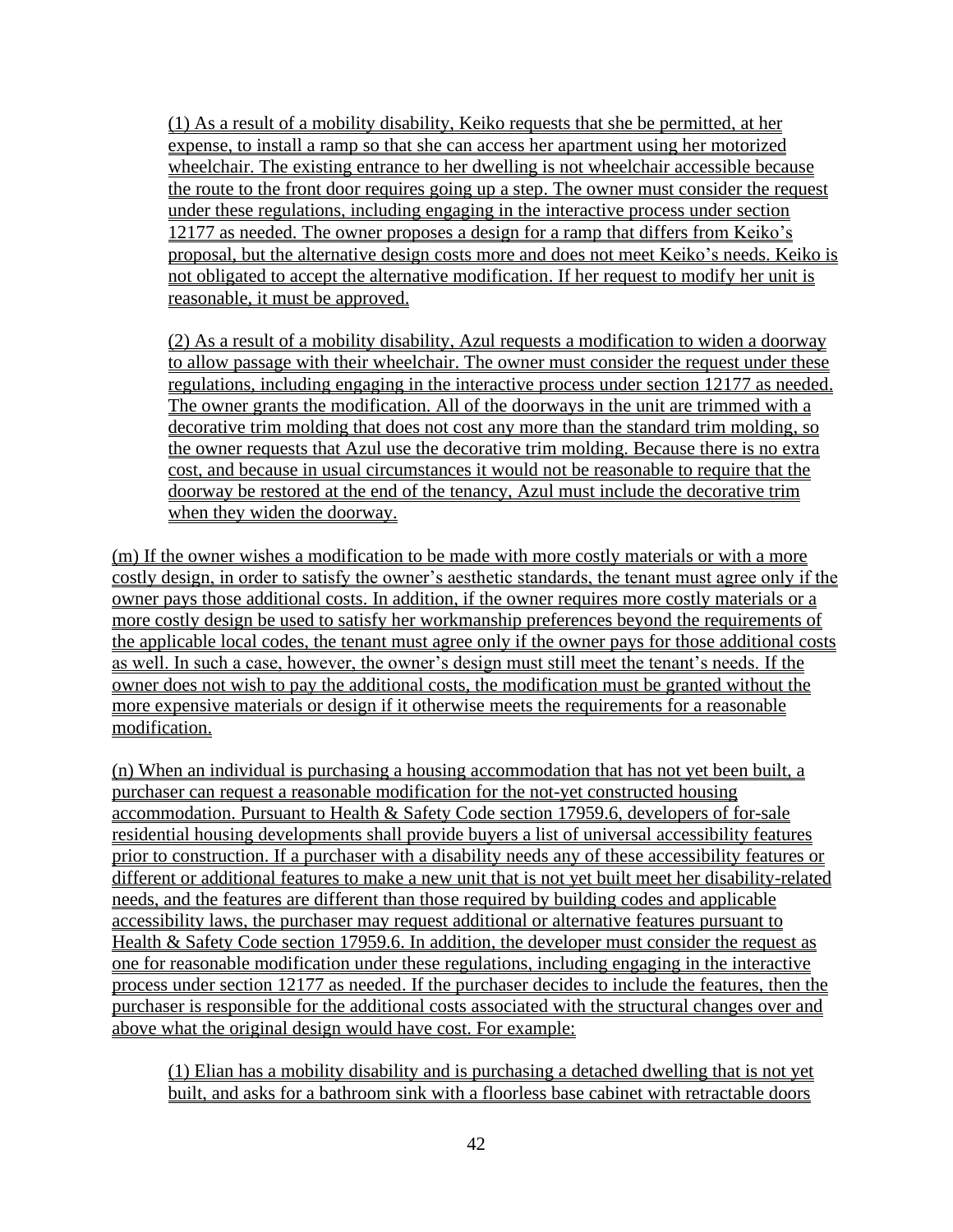that allows the buyer to position his wheelchair under the sink. If the cabinet costs more than the standard vanity cabinet provided by the builder, Elian is responsible for the additional cost, not the full cost of the requested cabinet. If, however, the alternative cabinet requested by Elian costs less than or the same as the one normally provided by the builder, and the installation costs are also the same or less, then the builder should install the requested cabinet without any additional cost to Elian.

(2) Mariana has a mobility disability and is purchasing a ground floor unit in a detached townhouse that is designed with a concrete step at the front door. She requests that the builder grade the entrance to eliminate the need for the step. If the cost of providing the at-grade entrance is no greater than the cost of building the concrete step, then the builder would have to provide the at-grade entrance without additional charge to Mariana.

(3) Natalia has a mobility disability and is purchasing a condominium unit that is subject to accessibility design and construction standards. She wishes to have grab bars installed in the unit as a reasonable modification to the bathroom. The builder is responsible for installing and paying for the wall reinforcements for the grab bars because these reinforcements are required under the accessible standards. Natalia is responsible for the costs of installing and paying for the grab bars.

### (o) Examples of Reasonable Modification:

(1) Juanita uses a wheelchair for her disability. She requests permission to make reasonable modifications to the interior and exterior of the apartment she is about to move into, at her own expense. The modifications include installing grab bars in the bathroom and lowering the counters in the kitchen. It is necessary to reinforce the bathroom walls with blocking to affix the grab bars. It is unlawful for the owner to refuse to permit Juanita, at her own expense, from making the modifications. However, the owner may condition permission for the modification on Juanita agreeing to remove the grab bars and restoring the counters to the condition that existed before the modification, reasonable wear and tear excepted. The owner may also reasonably require that the wall to which the grab bars are to be attached be repaired and restored to its original condition, reasonable wear and tear excepted. However, it would be unreasonable for the owner to require Juanita to remove the blocking in the walls for the grab bars, since the reinforced walls will not interfere in any way with the owner's or the next tenant's use and enjoyment of the premises and may be needed by some future tenant. Juanita has just signed a one-year lease and has paid a security deposit equivalent to one month's rent. It would not normally be reasonable for the owner to require payment into an interestbearing escrow account to ensure restoration of the grab bars, given the ease of removal, relative cost, and existence of a security deposit. However, it may be reasonable for the owner to negotiate with Juanita for a payment into an interest-bearing escrow account to ensure restoration of the counters to their former height, taking into account the factors in subsection (b) above, and allowing payments over time that do not exceed the costs of the restoration. The owner can require that Juanita provide reasonable assurances that the work will be done in a competent manner and that any required building permits will be obtained.